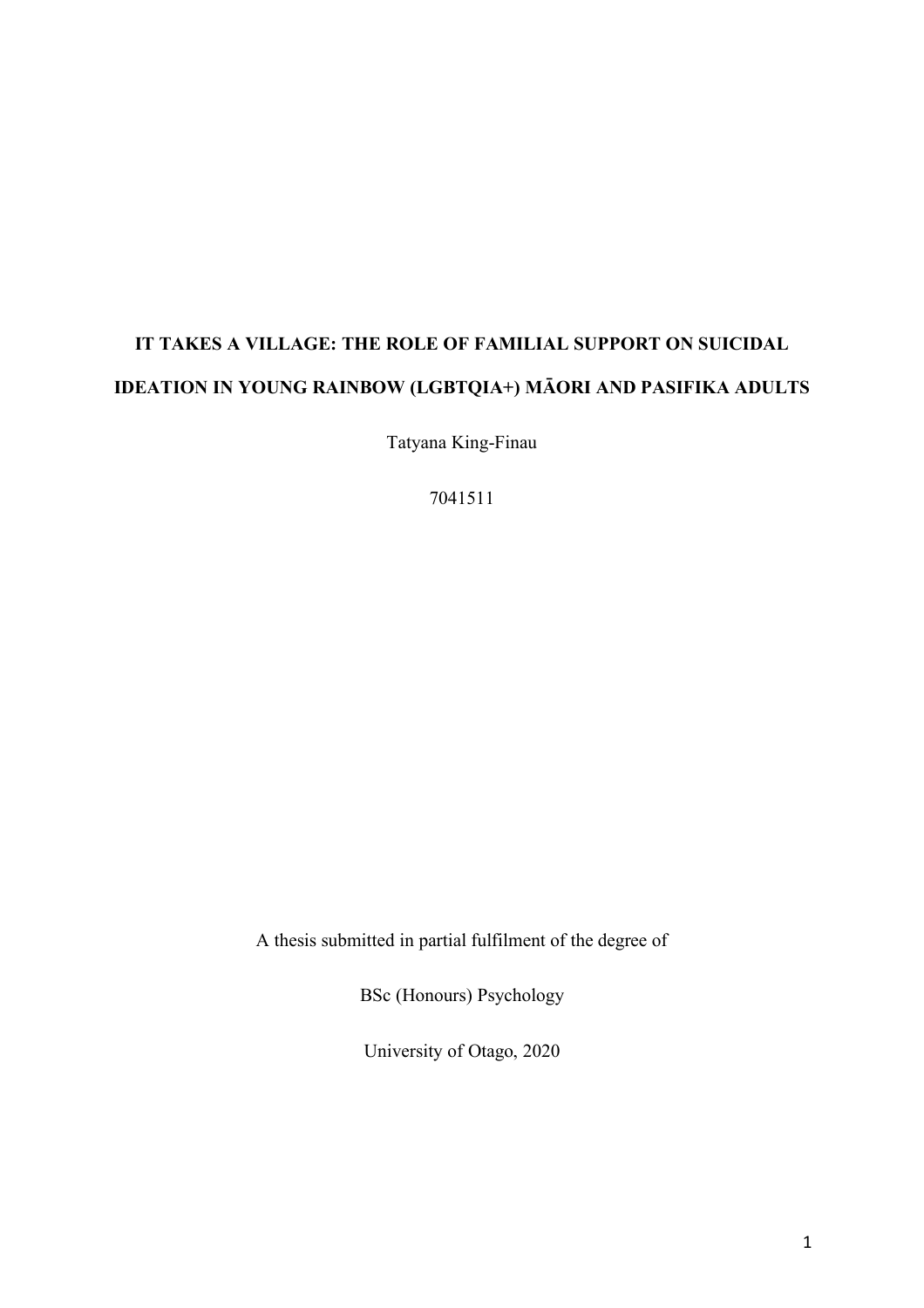#### **NGĀ MIHI / MALO 'AUPITO**

It is a bittersweet feeling being able to finally write my acknowledgments after a good part of a year dedicated to this kaupapa!

Firstly, I want to thank all my partners in research who gave this project not only their time but also a piece of themselves – without them this dissertation would literally not exist. Many shared their critiques of the study, ideas for future research, but most powerfully, their experiences of being a rainbow member of the Māori and Pasifika community. I am so privileged to have had this taonga shared with me. Thank you also to Emily Heremia for being a wonderful wāhine to work with.

Corstorphine Baptist Community Trust, I could not have asked for a more supportive and strengths-based community as my place of employment. I am in awe of the mahi that is done every day. The commitment to enabling all tangata whai ora to live dignified, meaningful, and self-autonomous lives inspires me to continue pursuing a career in this area. I am also appreciative of the consideration given to my wellbeing in allowing me to pick up fewer shifts to spend more time working on this project!

I am incredibly grateful to all the friends, whānau, and organisations who spread this survey far and wide, linking to people that I never would have been able to on my own! Huge mihi to Georgia Andrews from Te Herenga Waka, Terry O'Neill at Te Whare Wānanga o Tāmaki Makaurau, Kelli-Anne Te Huki at OUSA Queer\* Support, Christine Anesone and the team at the Pacific Island Centre, and UniQ.

I'd also like to extend my sincere thanks to those who offered advice, guidance, and warmth – Mele Taumoepeau who gave suggestions concerning the Pasifika viewpoint, Amanda Clifford for her perspective of Te Ao Māori as a Clinical Psychology student, Sam Carrington for his understanding as a Māori academic who walks between the two worlds of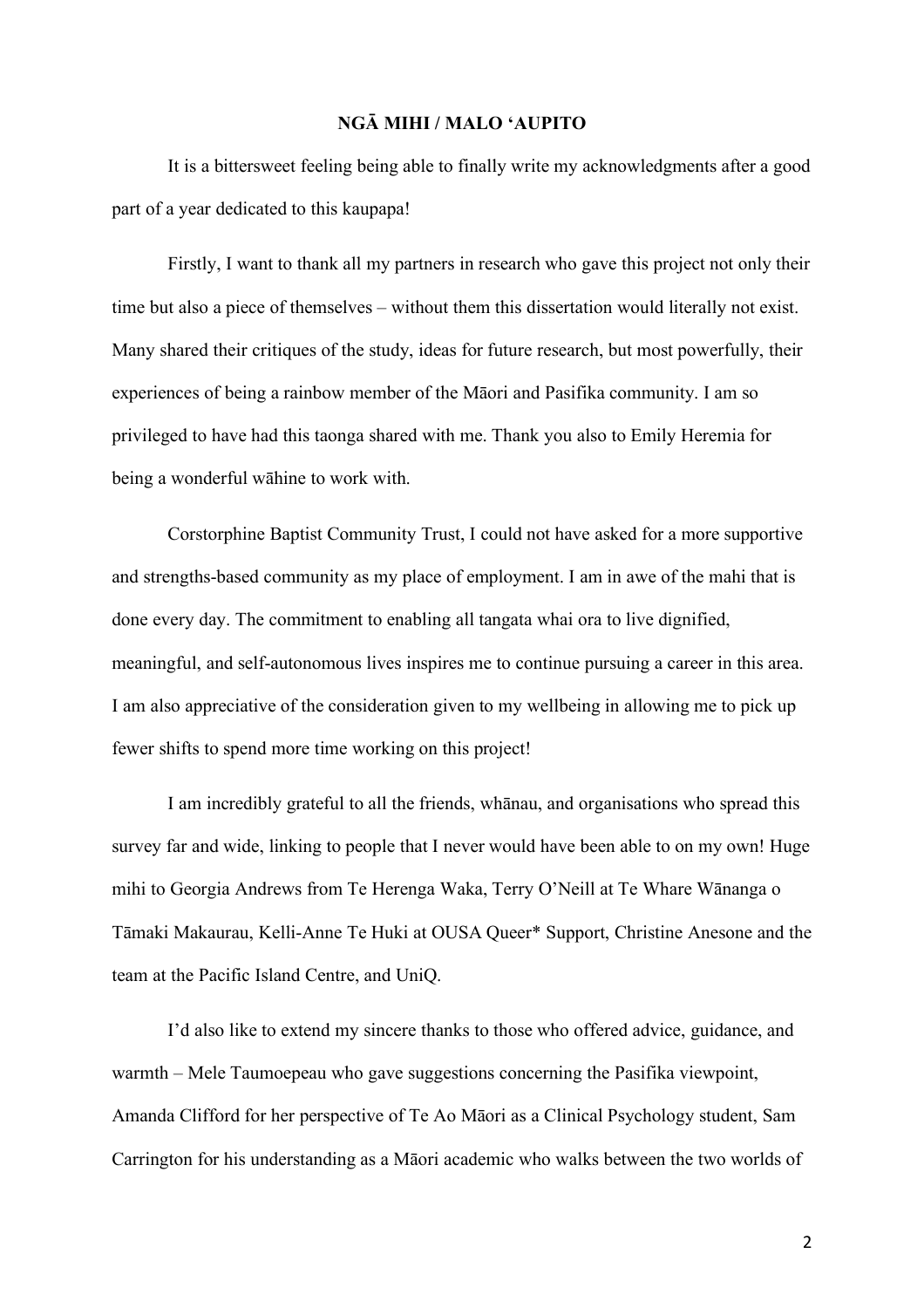which this research is based on, and Cassie Withey-Rila for their extensive knowledge on the rainbow community and sharing their secrets for social media engagement. I would also like to extend my deepest appreciation to Gareth Treharne who has supported, nurtured, and encouraged, in addition to connecting me with people who have helped shape and share the survey. Ngā mihi.

I'm deeply indebted to my supervisor, Richard Linscott, who has uplifted me from the beginning of my research experience, supporting me in pursuing my own interests in the field, and providing a never-ending source of continuous encouragement! I owe my newfound appreciation and excitement for research to you. Malo 'aupito for rallying with me.

Lastly, I dedicate this dissertation to Amber Finau, 'Atu Finau, and my family and whānau who have supplied me with a fountain of infinite love and support. I am truly so lucky. You are the reason I'm passionate about the mental health of our communities! Thank you for walking down this path with me. John Maxwell, thank you for always providing the calm, never the storm. 'Ofa lahi atu.

Aroha nui ki a koutou - it takes a village to write a dissertation!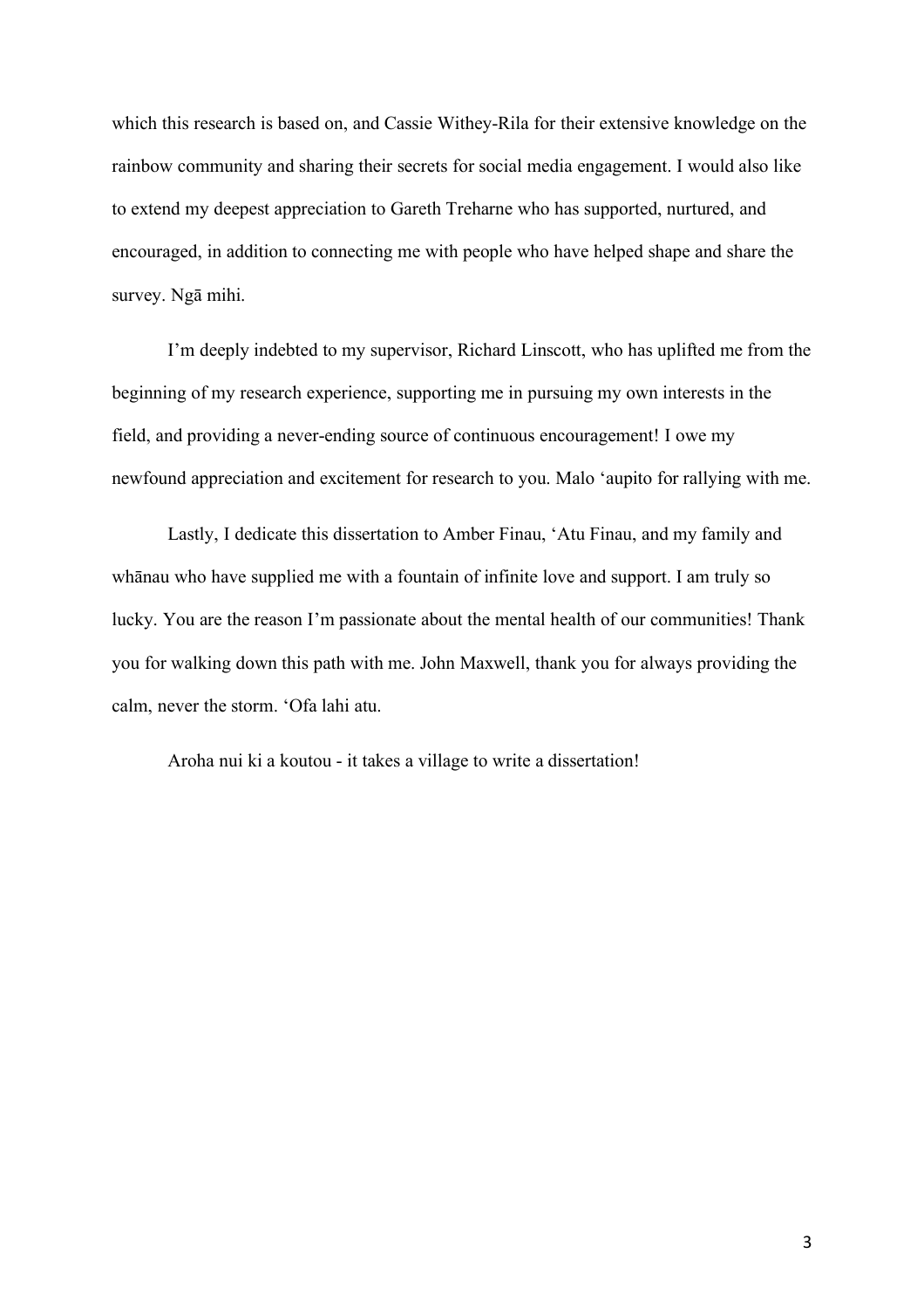| <b>TABLE OF CONTENTS</b> |  |
|--------------------------|--|
|--------------------------|--|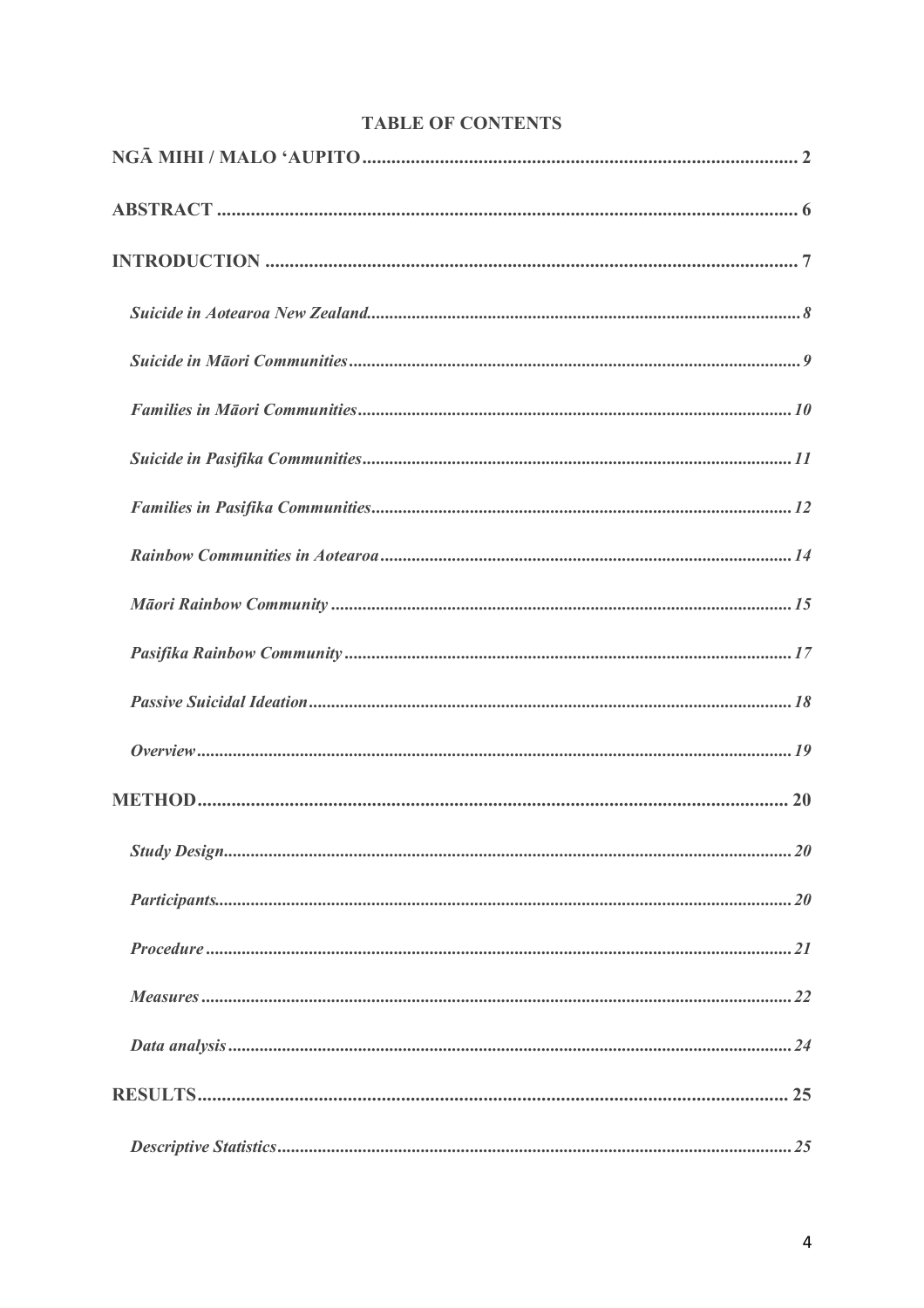| Hypothesis 4: Rainbow Modality as a Moderator of Familial Support on Suicidal Ideation29 |  |
|------------------------------------------------------------------------------------------|--|
|                                                                                          |  |
|                                                                                          |  |
|                                                                                          |  |
|                                                                                          |  |
|                                                                                          |  |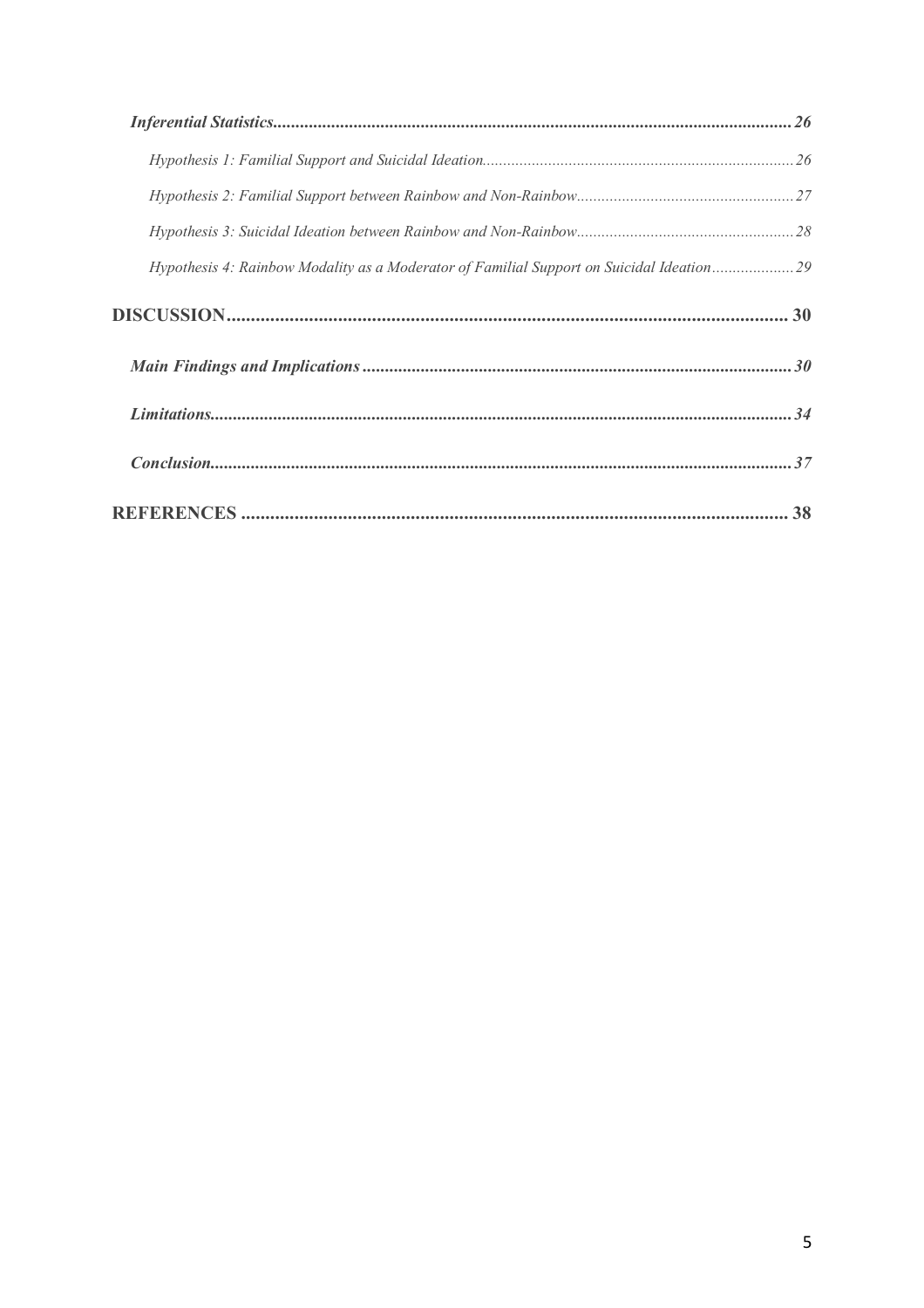#### ABSTRACT

Aotearoa New Zealand has some of the highest suicide rates for young people in the OECD, particularly among Māori and Pasifika aged under 25. The impact of colonisation, globalisation, and acculturation poses a challenge to the mental health of many Māori and Pasifika, particularly those who face multiple sources of stigmatisation by belonging to an ethnic minority as well as identifying with a diverse gender, sexuality, or both. As collectivistic cultures, family has been highlighted as essential for the wellbeing of these communities. The current study investigated whether familial support protected against passive suicidal ideation in young rainbow (LGBTQIA+) Māori and Pasifika adults. Additionally, group differences between rainbow and non-rainbow participants on suicidal ideation and familial support were also explored. A non-purposive sample of 63 young adults who identified as Māori, Pasifika, or both, were recruited through community postings and undergraduate psychology courses. Participants completed an online survey including questions about demographics, familial support, and passive suicidal ideation. Higher levels of familial support were associated with lower levels of suicidal ideation for both rainbow and non-rainbow participants, with rainbow participants experiencing lower levels of familial support, on average, compared to their nonrainbow counterparts. Rainbow participants also had higher levels of suicidal ideation compared to the non-rainbow participants, however, rainbow identification alone did not predict suicidal ideation when accounting for familial support. These findings reaffirm and expand on past research and are discussed within their cultural contexts. The present study emphasises the intertwined nature of Māori and Pasifika families and the importance of considering family inclusion in mental health interventions for these populations. In addition, the findings suggest that families may need to be equipped with culturally appropriate resources in order to better support their rainbow loved ones.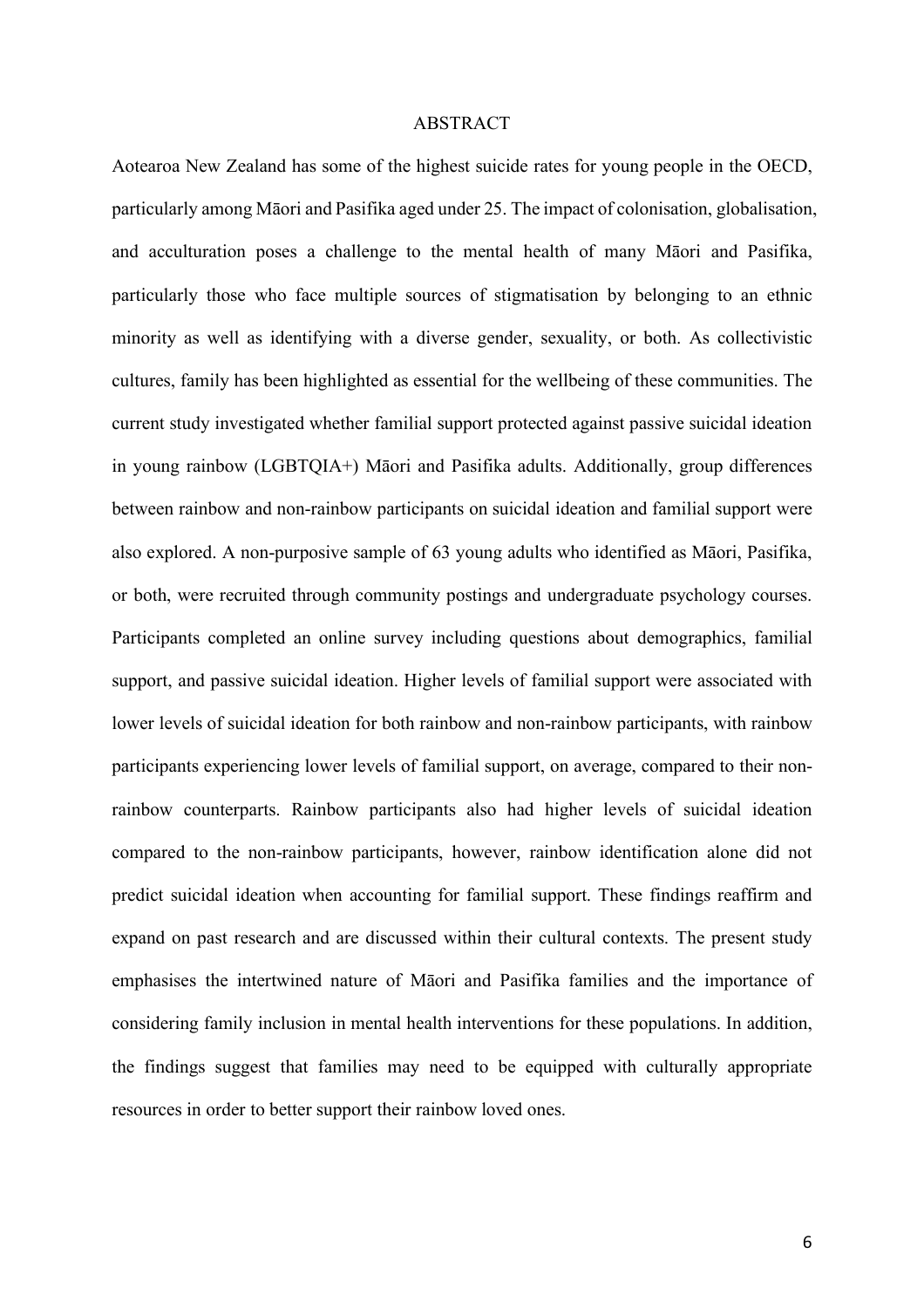#### INTRODUCTION

Suicide is a major public health concern, close to 800 000 people die by suicide every year, which is one person every 40 seconds (World Health Organisation (WHO hereafter), 2018). Globally, suicide was the second leading cause of death among 15-29 year olds in 2016 and in Aotearoa New Zealand the suicide rate for young adults is ahead of most other OECD<sup>1</sup> nations (26.87 deaths per 100,000 people aged 20-24 years between July 2018 – June 2019; Coronial Services of New Zealand, 2019; WHO, 2018). Deaths by suicide for Māori and Pasifika<sup>2</sup> populations have recently peaked in 2018/2019, with suicides clustered in the youth age range of 15 – 24 years before gradually declining over the age span (Coronial Services of New Zealand, 2019; Tiatia-Seath et al., 2017). Recently, it was found that over half of suicide deaths among Pasifika in New Zealand were among those aged under 25 years (Teevale et al., 2016).

Within this cohort aged under 25, the rainbow (sexual minority and gender diverse) sub-population experiences myriad health disparities compared to their cisgender (denoting or relating to a person whose gender corresponds with their sex assigned at birth) heterosexual counterparts (Fraser, 2019; Lucassen et al., 2011). Research on the intersection of ethnicity and gender and sexual identity is sparse, however, one nationally representative survey among high-school aged Māori students revealed that those who identified as gay, lesbian, or bisexual were at higher odds for attempting suicide (Clark et al., 2013). Similarly, there is little research on the LGBTQIA+ (lesbian, gay, bisexual, transgender, queer, intersex, asexual, and others) Pasifika population, however some evidence suggests that sexuality and sexual orientation are risk factors for suicide among Pasifika youth (Bathgate & Pulotu-Endemann, 1997; Puna, 2014). The health inequities of the Māori, Pasifika, and rainbow communities have been well

<sup>&</sup>lt;sup>1</sup> Organisation for Economic Cooperation & Development.

<sup>&</sup>lt;sup>2</sup> Pasifika is a collective term referring to people of Melanesian, Micronesian, or Polynesian descent, heritage, or ancestry who have migrated to or have been born in Aotearoa New Zealand (Ministry of Education, 2013).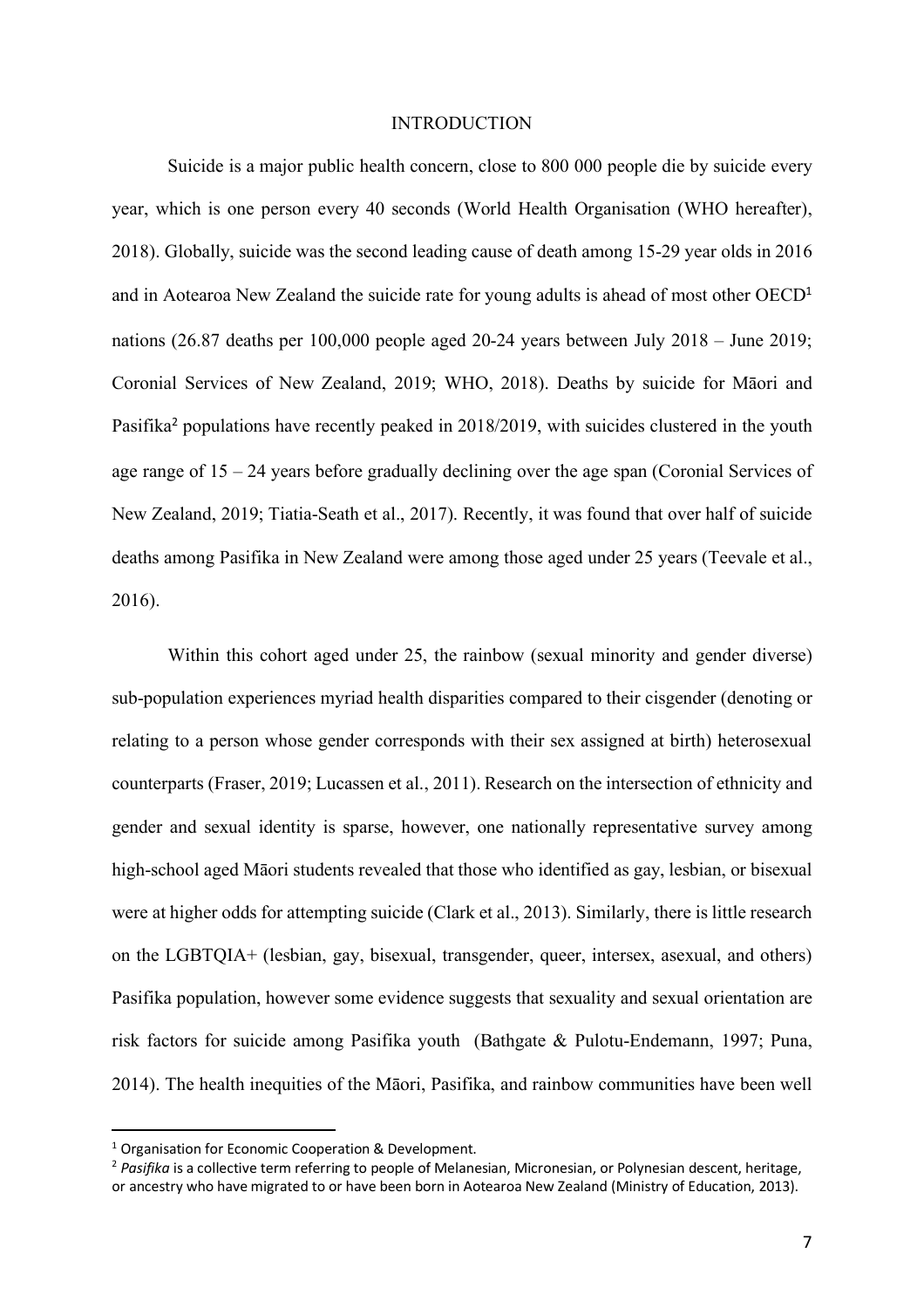documented, however, one facet that has been continuously highlighted as protective for all three communities is the presence of family connection and support (Lucassen et al., 2014; Newcomb et al., 2019; Teevale et al., 2016). The focus of the present study is to build on what works in these communities. In particular, whether familial support is also a protective factor in young rainbow Māori and Pasifika adults, a sub-population whose presence in research is yet to be established.

#### **Suicide in Aotearoa New Zealand**

Suicide rates in Aotearoa New Zealand have slowly climbed over the years. Rates first peaked in 1998 when 577 people died by suicide with the country bearing the highest number of youth suicides in the OECD (WHO, 1999). In that same year, suicide was the second leading cause of death in the  $15 - 24$  age group, after motor vehicle accidents (Parliament, 2000). Although suicide rates have fluctuated throughout the years, the previous years' findings document 685 people died by suicide between June 2018 and June 2019, the highest number of recorded deaths by suicide to date (Coronial Services of New Zealand, 2019). During this same period, 164 people from the ages of  $15 - 24$  died by suicide, representing nearly a quarter of the total. More recently, suicide rates have fallen to 654 suicide deaths in total between June 2019 and June 2020 (Coronial Services of New Zealand, 2020), however, these numbers are still concerning. Suicide rates have increased among youth and young adults (aged from 15 – 24) in contrast to adults aged 45 years and older (Snowdon, 2017). A number of intersecting factors associated with youth suicide attempts include socioeconomic demographic factors, constrained education opportunities, poor family relationships, hopelessness, internalising behaviour (e.g. depression and anxiety), externalising behaviour (e.g. anti-social behaviours and aggression), and a history of suicidal behaviour among close contacts (Gluckman et al., 2017). The changing environmental, financial, technological, and sociological climate has been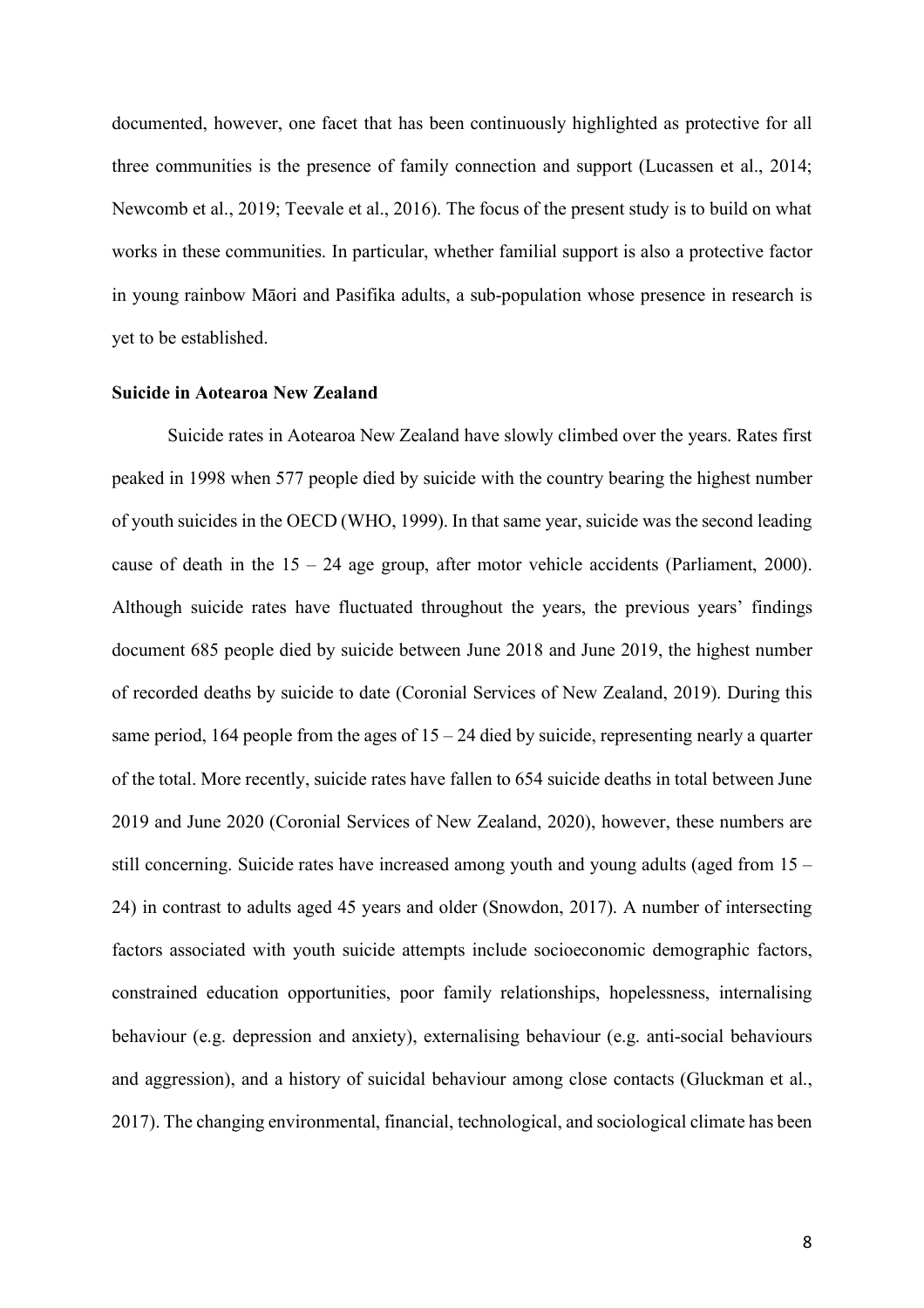recognised as being a potential driver of youth suicide; with young people facing a higher number of choices and a higher level of future uncertainty than ever before.

## **Suicide in Māori Communities**

Suicide rates are disproportionately higher for Māori than the general population. Since suicide rates were first recorded in 1996, rates for Māori have gradually climbed, while rates for non-Māori have generally declined (Coronial Services of New Zealand, 2020; Snowdon, 2017). More recently, rates for Māori have marginally decreased between 2018/2019 to 2019/20 from 21.78 to 20.24 deaths per 100,000. Unequal health outcomes for Māori are reflected in higher levels of lifetime risk for mental health conditions, higher levels of sectioning under the Mental Health Act, higher reports of depressive symptoms over the previous two weeks, and higher suicide rates, compared to other ethnic groups in Aotearoa New Zealand (Baxter, 2008; Coronial Services of New Zealand, 2020; Ministry of Health, 2017; Russell, 2018). Findings from the New Zealand Mental Health Monitor and Health and Lifestyles Survey revealed that the majority of Māori feel happy and positive about their lives, however, despite this positivity a large proportion of Māori still face significant mental distress compared to their non-Māori counterparts (Russell, 2018). Rangatahi Māori (youth) aged from 15 to 24 were significantly more likely to report feeling unable to cope with stressors compared to any other age group. These findings are in line with the higher rate of suicide among young Māori compared to older Māori, whose suicide rates are lower than those of their non-Māori counterparts (Beautrais & Fergusson, 2006). One explanation attributes these higher rates of suicide among rangatahi Māori to disadvantage experienced within Aotearoa - seen in health, education, welfare, and justice sectors (Durie, 2001). This explanation assumes that when disadvantaged experiences are accounted for, suicide rates should be similar for both Māori and non-Māori of similar backgrounds (Ferguson, 2005).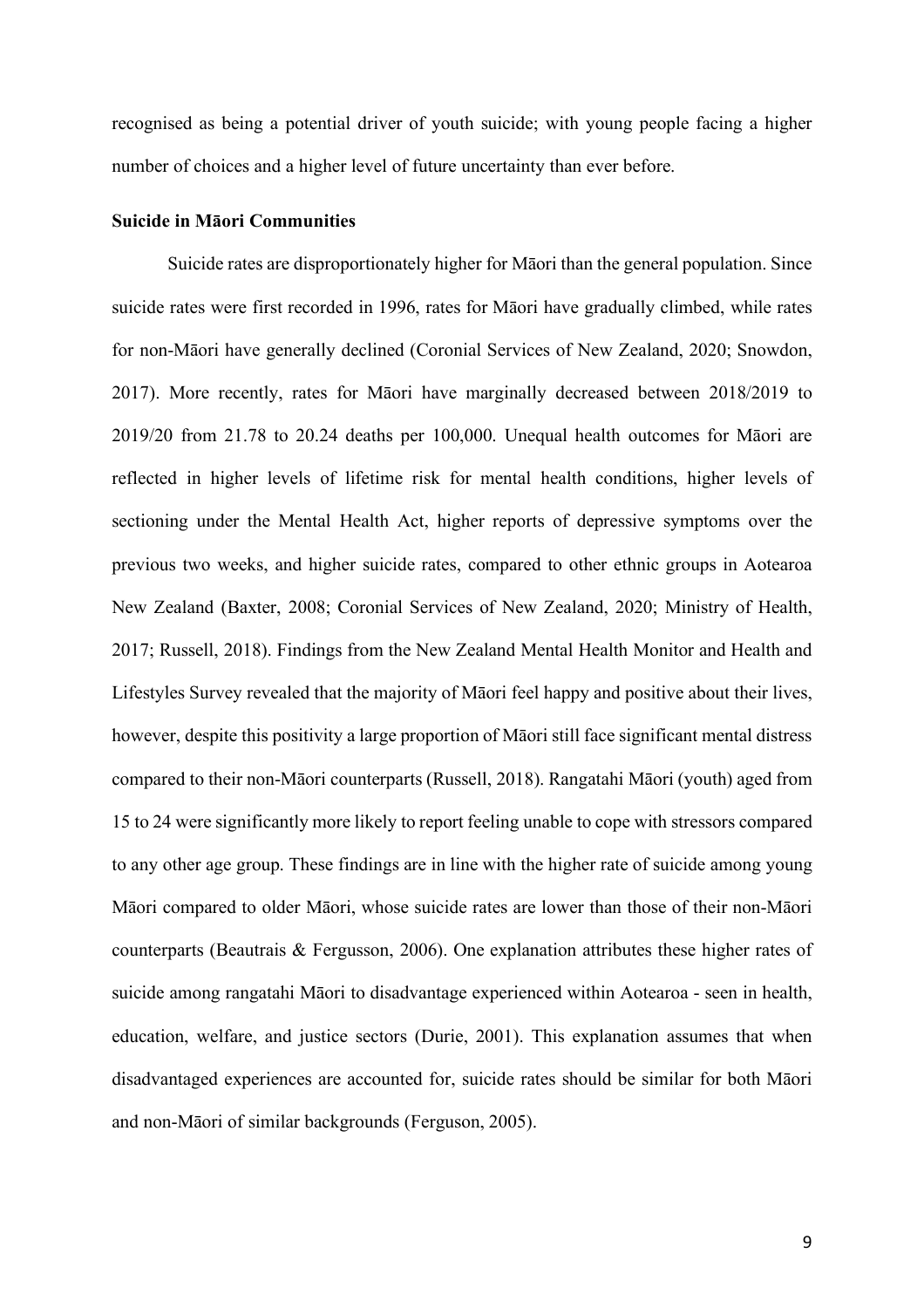Another explanation posits that higher rates of suicide are unique for Māori and indigenous populations due the impact and experiences of colonisation. These experiences include cultural alienation, land loss, economic impoverishment, social change, and institutional racism which hold negative long-lasting effects for Māori (Lawson-Te Aho, 1998). Colonisation has resulted in Māori having less access to services and less favourable outcomes from services that are accessed (Health Quality & Safety Commission New Zealand, 2019). In Youth 2000, a nationally representative secondary school survey, it was found that having a strong cultural identity was integral for positive mental health outcomes in rangatahi Māori. However, ethnic discrimination affected this relationship and was associated with poorer wellbeing, increased depressive symptoms, and suicide attempts (Williams et al., 2018). Causes for higher suicide rates for rangatahi Māori may also lie in the individualisation of society, which is in conflict with Māori (and other indigenous) traditional values of identifying as a collective, first, and an individual, second (Robson & Reid, 2001).

## **Families in Māori Communities**

Whānau is essential for identity, belonging, and wellbeing. Whānau includes nuclear and extended family but also encompasses emotional and spiritual dimensions based on whakapapa (ancestry) (Moeke-Pickering, 1996). Family connection is associated with lower suicide risk across all levels of risk for rangatahi Māori if they perceive their families as caring and supportive (Clark et al., 2013). Whanaungatanga (kinship) is developed and maintained through shared experiences involving responsibilities, obligations, and commitments that foster whānau cohesion and cooperation (Reilly, 2004). Whanaungatanga connects an individual to their kin and ancestry, providing a sense of belonging and strengthening each member of the whānau (Berryman, 2008). Many Māori health models place whānau as central to whaiora (wellness). For example, whānau represents one of four walls in the Te Whare Tapa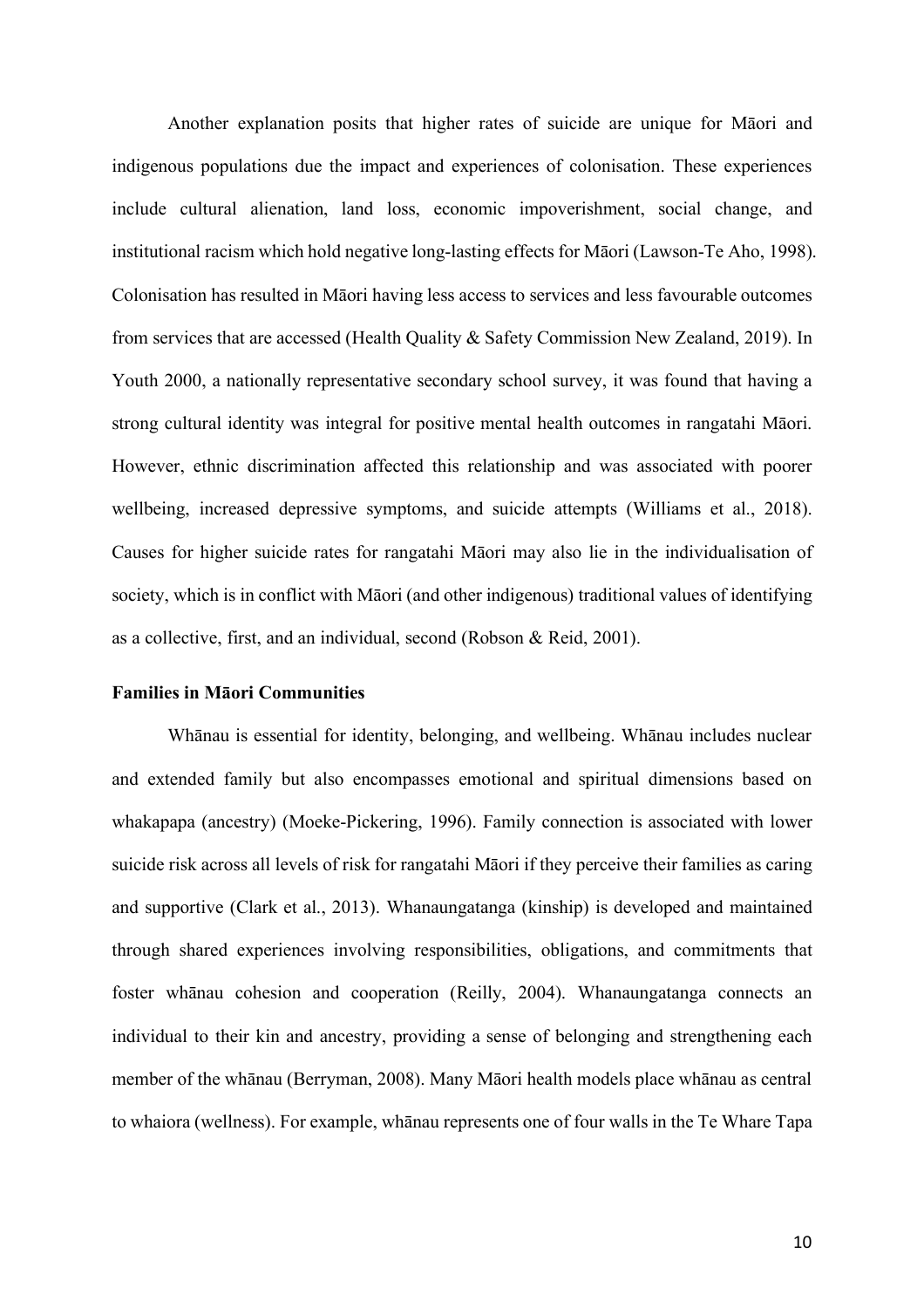Wh $\bar{a}^3$  model, the head in the Te Wheke (the octopus) model, and the second of two hulls in the Meihana<sup>4</sup> model (Durie, 1994; Pere, 1991; Pitama et al., 2007). Among a strong cultural identity, whānau support and harmony are key protective factors against suicide (Booker et al., 2010). Whānau inclusion has been recognised as integral for Māori mental health with many services now oriented to include the family in decision making.

## **Suicide in Pasifika Communities**

Similar to Māori, the majority of Pasifika people report high levels of overall wellbeing, however, young members (aged from  $12 - 18$ ) are three times more likely to attempt suicide than their New Zealand European peers (Ataera-Minster & Trowland, 2018; Teevale et al., 2016). Pasifika people report significantly higher mean psychological distress and depressive symptom scores than other ethnic groups, particularly for young Pasifika individuals (aged 15 – 24) (Ataera-Minster & Trowland, 2018). This is reflected in the highest rates of suicide for Pasifika occurring within this age range for nearly two decades (1996 – 2013) (Tiatia-Seath et al., 2017). Some qualitative data indicate that risk factors for suicide in the younger community include family conflict, increased familial obligations, failing to meet familial expectations, sexuality and sexual orientation, intergenerational misunderstandings and acculturative stress (Bathgate & Pulotu-Endemann, 1998). Multi-ethnic Pasifika people experience higher levels of mental distress than sole-Pasifika people, potentially due to the complexities involved in navigating multiple cultural spaces and struggling to be accepted by each ethnic group (Ataera-Minster & Trowland, 2018; Berking, 2007).

Acculturation as a risk factor for mental illness in migrated Pasifika youth has been well documented (Samu & Suaalii-Sauni, 2009; Tucker-Masters & Tiatia-Seath, 2017; Vaka et al., 2009). Aotearoa-born Pasifika individuals and those who migrated at a younger age have

<sup>&</sup>lt;sup>3</sup> Māori health model based on a house with four walls (the four cornerstones of Māori health).

<sup>4</sup> Māori health model based on a double-hulled canoe influenced by four ocean currents and winds.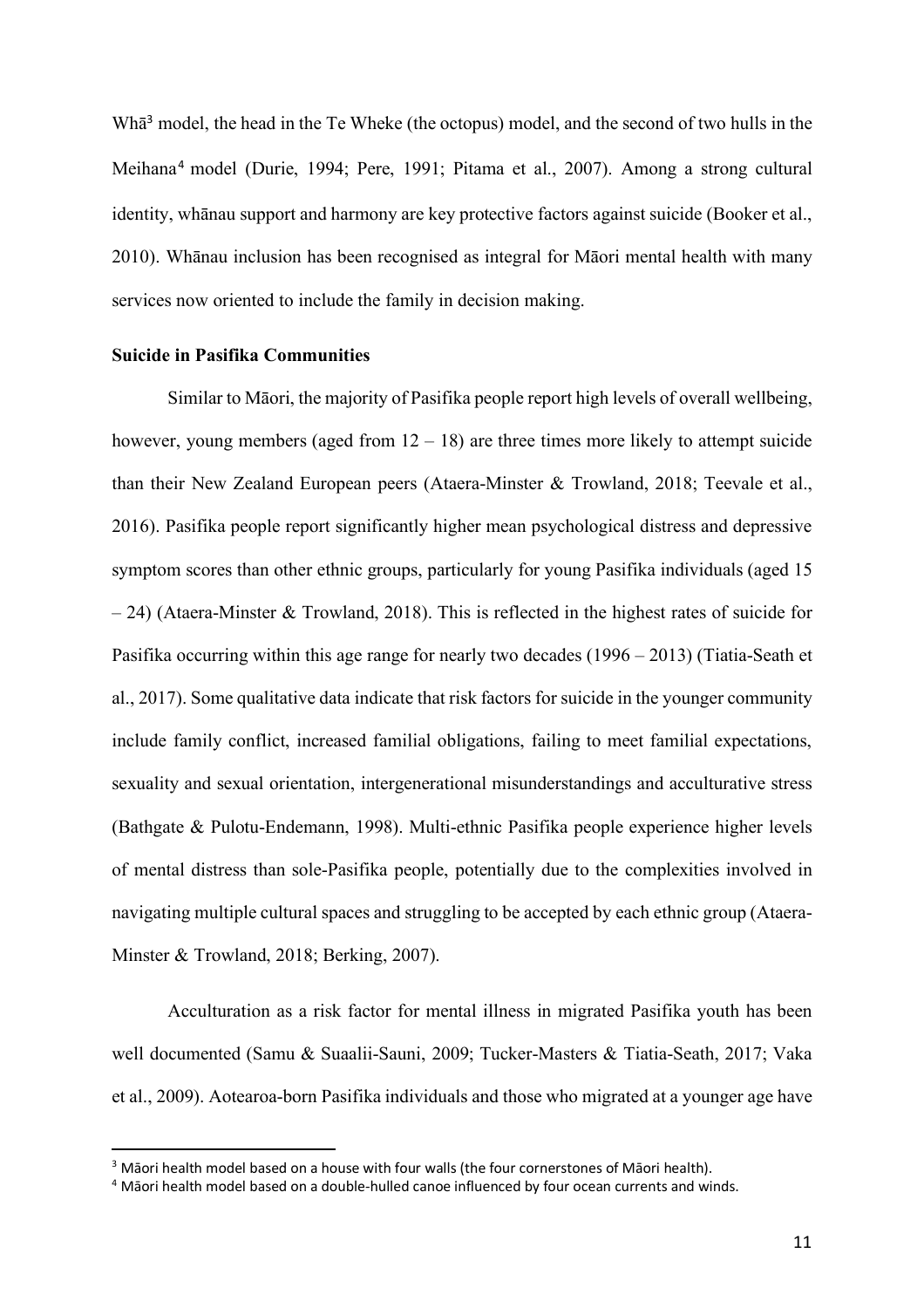higher levels of mental illness, suicidal ideation, and suicide attempt than Island-born individuals who migrated to Aotearoa in adulthood (Foliaki et al., 2006; Kokaua et al., 2009), highlighting the impact of cultural assimilation, sociological change, as well as the importance of cultural identity on wellbeing (Tiatia, 2003). The authors of the 2006 New Zealand Mental Health Survey (NZMHS) estimated the 12-month prevalence of suicidal ideation for Pasifika people at 4.5%, with 1.2% of the Pasifika sample having attempted suicide (Foliaki et al., 2006). It was also found that those aged between  $16 - 24$  reported the highest rates of suicidal ideation and attempt over a 12-month period (Oakley Browne et al., 2006). The more recent 2016 NZMHS reported high levels of social connection within the Pasifika community, with half of the respondents reporting family and friends as a first point of contact in times of distress (Ataera-Minster & Trowland, 2018). However, it was also reported that compared with other ethnic groups, Pasifika respondents held more negative views towards people struggling with their mental health than other ethnicity groups (Deverick et al., 2017). Pasifika individuals may face conflict when their first points of contact for mental distress hold stigmatising views towards mental health, ultimately acting as a barrier to help seeking.

## **Families in Pasifika Communities**

Pasifika communities are each unique. There are many shared traditional understandings of kainga<sup>5</sup> that encompass extended members, village, and community. Family is the core of the community and, for many, family underpins one's self and social identity (Ledoux-Taua'aletoa, 2019; Meleisea & Schoeffel, 1998). Furthermore, many Pasifika do not distinguish themselves from their kainga, as described by Efi (2009):

I am not an individual, I am an integral part of the cosmos. I share divinity with my ancestors, the land, the seas and the skies. I am not an individual, because

 <sup>5</sup> Meaning *family* in Tongan.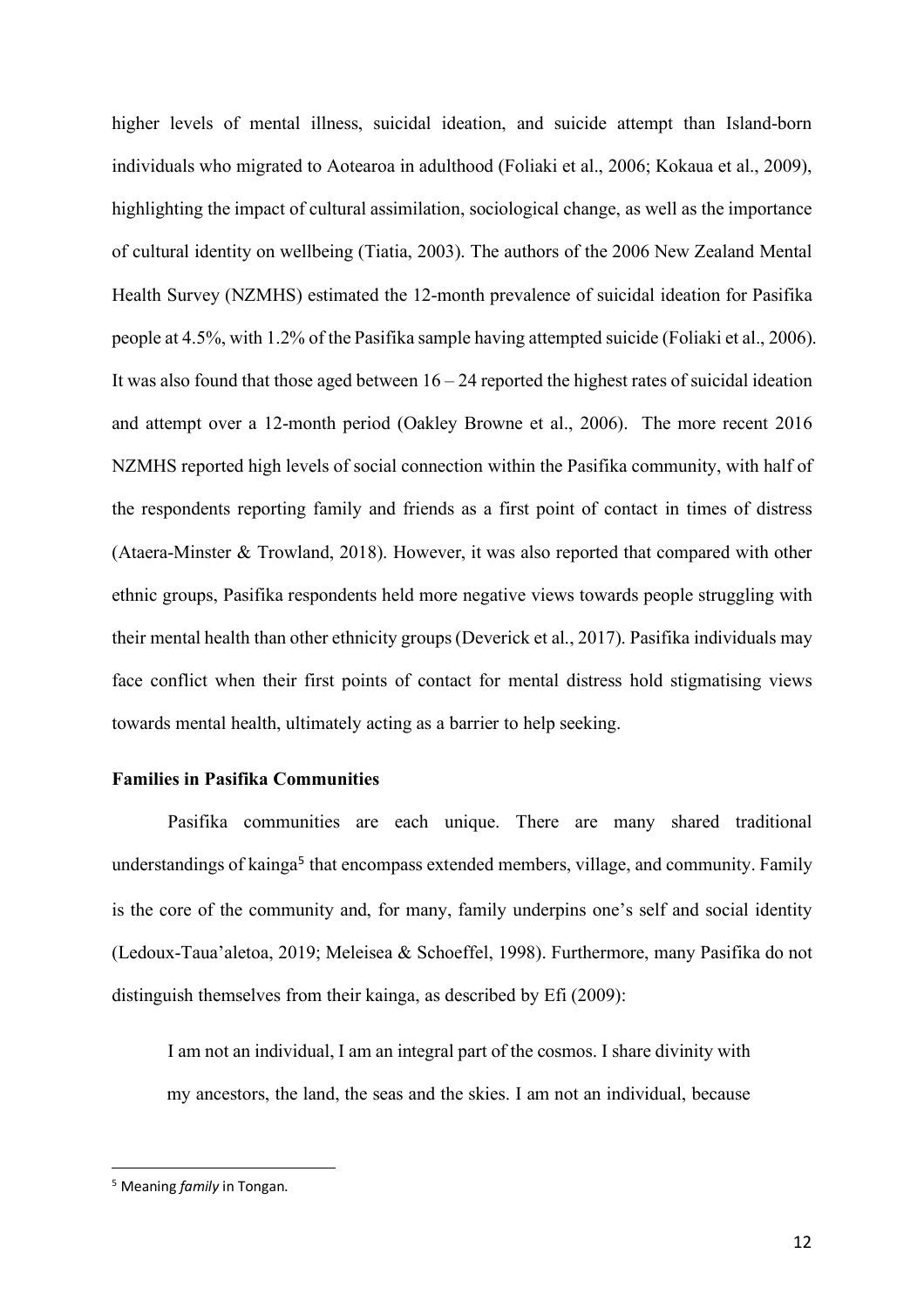I share a tofi (inheritance) with my family, my village and my nation, I belong to my family and my family belongs to me. I belong to my village and my village belongs to me, I belong to my nation and my nation belongs to me, this is the essence of my sense of being. (Efi, 2009, pp. 51)

Recently, Teevale et al. (2016) found that young Pasifika people with low levels of family connection (those who weren't able to talk to parents or siblings about their problems) had an almost three times higher odds of attempting suicide compared to those with higher levels of family connection. Teevale et al. (2016) also found that students with low family monitoring had twice the odds of attempting suicide compared to those with high family monitoring. Although family can be a source of conflict, their inclusion in mental health interventions and suicide prevention strategies are imperative. The importance of family inclusion was reinforced in a study where Pasifika participants who had experienced a suicide attempt and/or suicidal ideation discussed their engagement in mental health services and what Pacific strategies for suicide prevention should look like; one participant remarked that problems cannot be isolated without involving the family (Tiatia-Seath, 2014, pp. 117). The centrality of family for Pasifika people's health and wellbeing is captured by family underpinning many Pasifika health models. Families are represented collectively with the consumer in the Seitapu<sup>6</sup> framework, as the foundation of the Fonofale<sup>7</sup> model, and as the second level in the Fonua<sup>8</sup> model (Pulotu-Endemann, 2001; Pulotu-Endemann et al., 2007; Tu'itahi 2009). Despite experiencing high levels of mental health distress, Pasifika people (especially youth) have low rates of referral to mental health services indicating a need to identify culturally competent strategies to ensure these needs are met (Oakley Browne et al.,

 $6$  Pasifika mental health framework based on a flower, when placed on the head (consumers and families), the flower (framework) becomes tapu (sacred).

 $7$  Pasifika health model represented by a fale (house).

<sup>&</sup>lt;sup>8</sup> Pasifika model of wellbeing represented by five levels and dimensions. Fonua refers to the relationship between land and the people.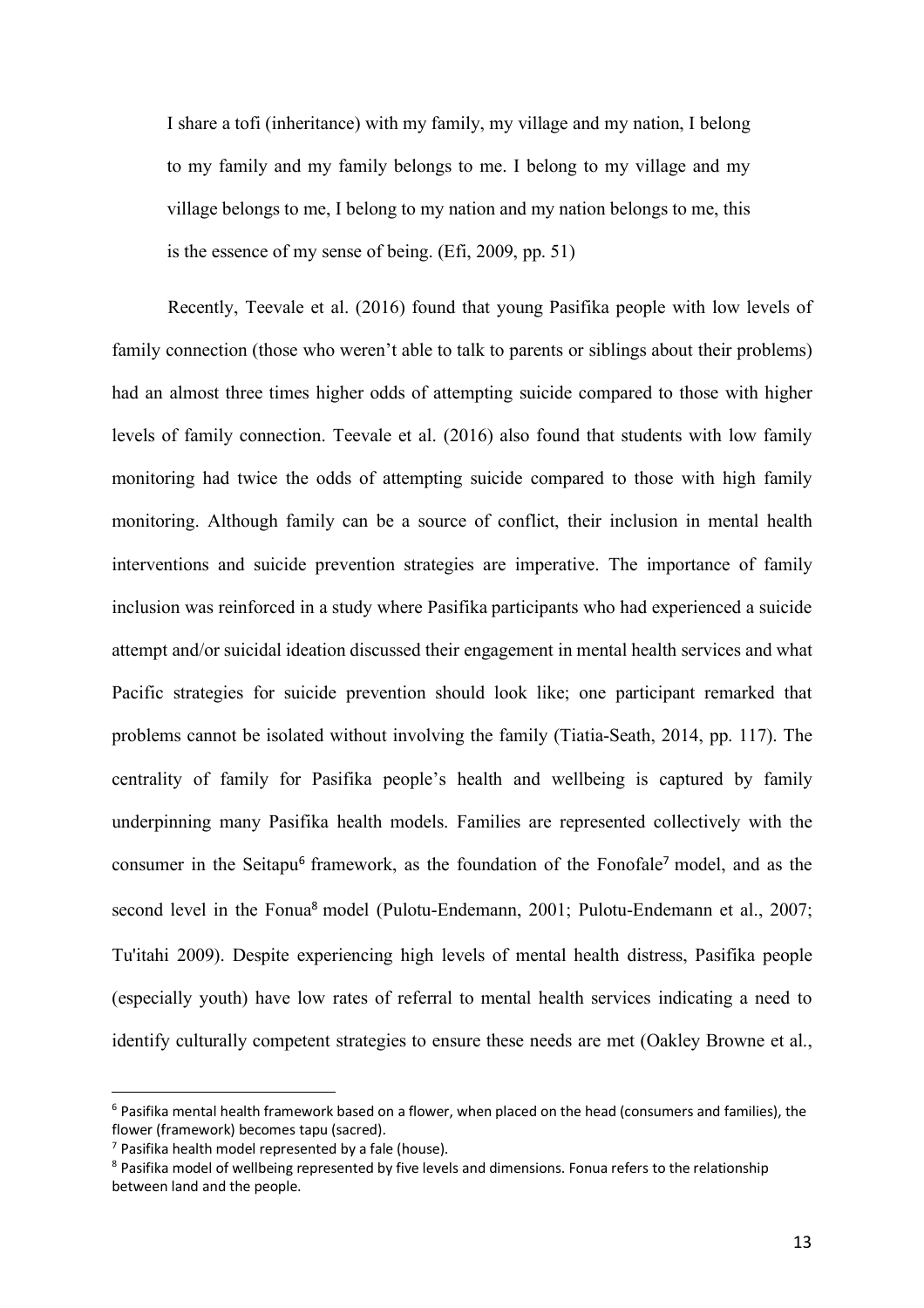2006; Tiatia-Seath, 2014). Family inclusion in suicide prevention needs to be prioritised, however, family may not necessarily be relatives but instead other community groups (e.g. church) (Samu & Suaalii-Sauni, 2009).

## **Rainbow Communities in Aotearoa**

The rainbow community in Aotearoa encompasses all diverse gender identities and sexualities including but not limited to lesbian, gay, bisexual, transgender, intersex, queer, asexual, pansexual, takatāpui, fa'afafine, and fakaleiti. Transgender (or trans\*<sup>9</sup>) people are those whose gender differs from sex assigned at birth, and is used as an umbrella term to include trans men (those who identify as men but were assigned female at birth), trans women (those who identify as women but were assigned male at birth), and non-binary people (who identify as neither a man or woman) (Tan et al., 2020). Intersex individuals are born with variations in sex characteristics, reproductive anatomy, or both, who do not fit into the traditional categories of male or female (Lucassen et al., 2014). *Queer*, originally defined as strange or odd, was reclaimed in the early 1990's by the rainbow community to also encompass all sexual and gender minorities (Brontsema, 2004). Asexual individuals are generally not sexually attracted to others, and do not experience interest in or desire for sex (Fraser, 2019). Pansexuality is generally defined as being attracted to others regardless of gender, and is sometimes used interchangeably with bisexuality, however, pansexuality may be explicitly used to acknowledge that there are more than two genders. Although conventional definitions for these terms have been used here, the meanings of these terms may differ across individuals. The culture-specific identities of takatāpui, fa'afafine, and fakaleiti will be discussed in subsequent sections.

<sup>&</sup>lt;sup>9</sup> The asterisk denotes inclusion of all those within the gender identity spectrum.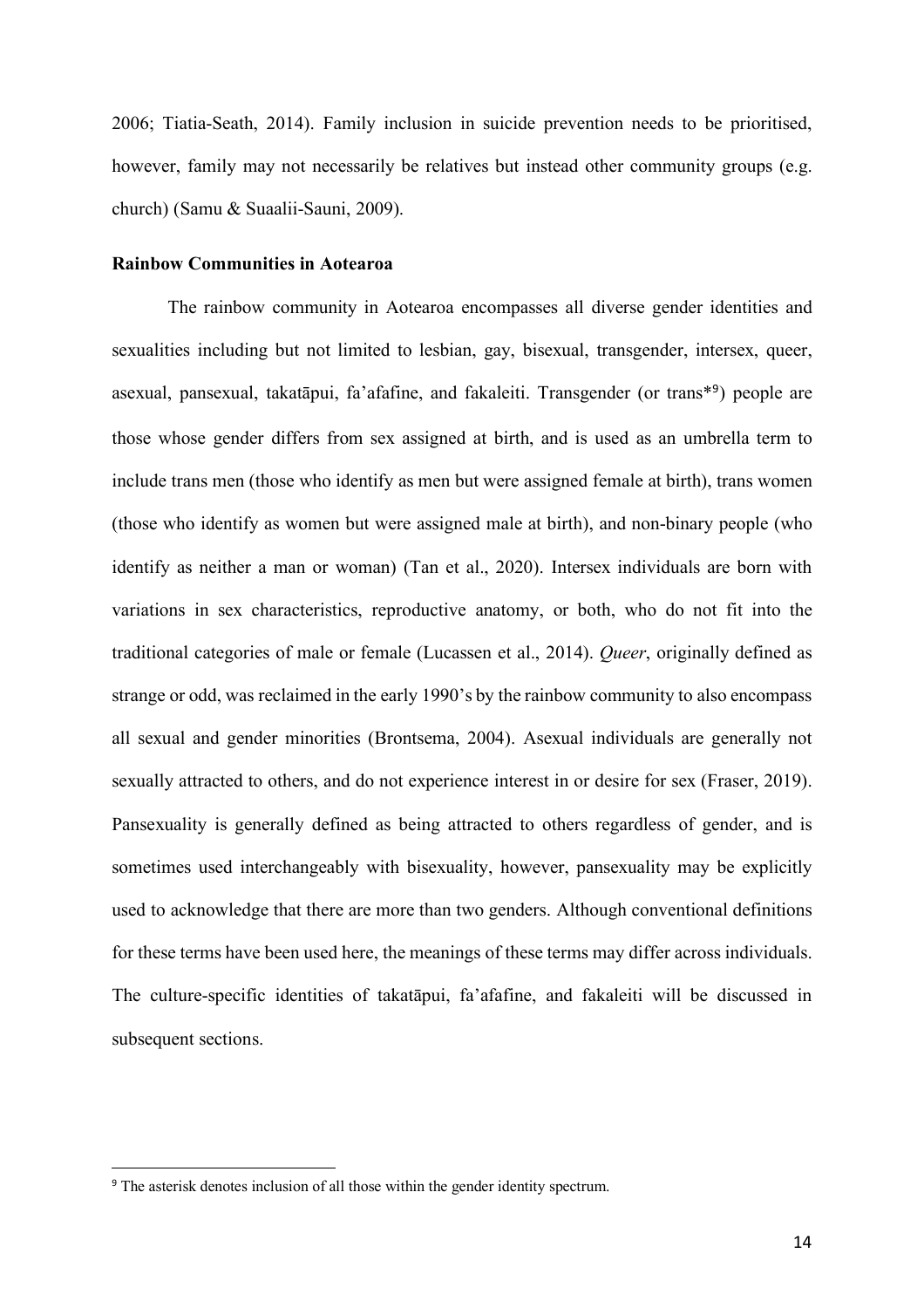There are identified health disparities within the rainbow community in Aotearoa New Zealand. The Christchurch Health and Development study found that non-heterosexual populations are at a higher risk for suicide and mental health problems (Fergusson et al., 1999; Fergusson et al., 2005). Similarly, in a longitudinal study based out of Dunedin, sexual orientation was associated with self-harm, suicidal ideation, and suicide attempt (Skegg et al., 2003). More recently, transgender individuals were found to have an almost nine-fold increase in psychological distress symptoms, a four-fold difference for depression, and more than a fivefold difference for anxiety disorders, compared to the general population (Tan et al., 2020). In a sample of adult Australians and New Zealanders, lifetime suicidal ideation, suicide attempts, and self-harm were more common among transgender members, with recent suicidal ideation associated with lower social support among these participants (Treharne et al., 2020). Studies in schools have shown significant mental health disparities faced by students who are transgender, or attracted to the same sex or both sexes (Clark et al., 2014; Lucassen et al., 2011). As with Māori and Pasifika populations, family support is also a protective factor for the younger rainbow (LGBTQIA+) community (McDonald, 2018). These findings highlight a need for investigation and intervention amongst young rainbow community members but also the importance of strengthening social support in this population.

#### **Māori Rainbow Community**

Prior to British colonisation, Māori accepted and embraced diverse genders and sexualities. Traditionally, Māori were open and accepting about sex and sexuality; this was evinced in carvings, waiata (songs), karakia (chants), and explicit pūrākau (stories) (Aspin, 2011). Pūrākau and carvings that have been passed on tell of ancestors with multiple partners throughout their lifetime, sex before marriage holding no stigma, and same-sex relationships as common.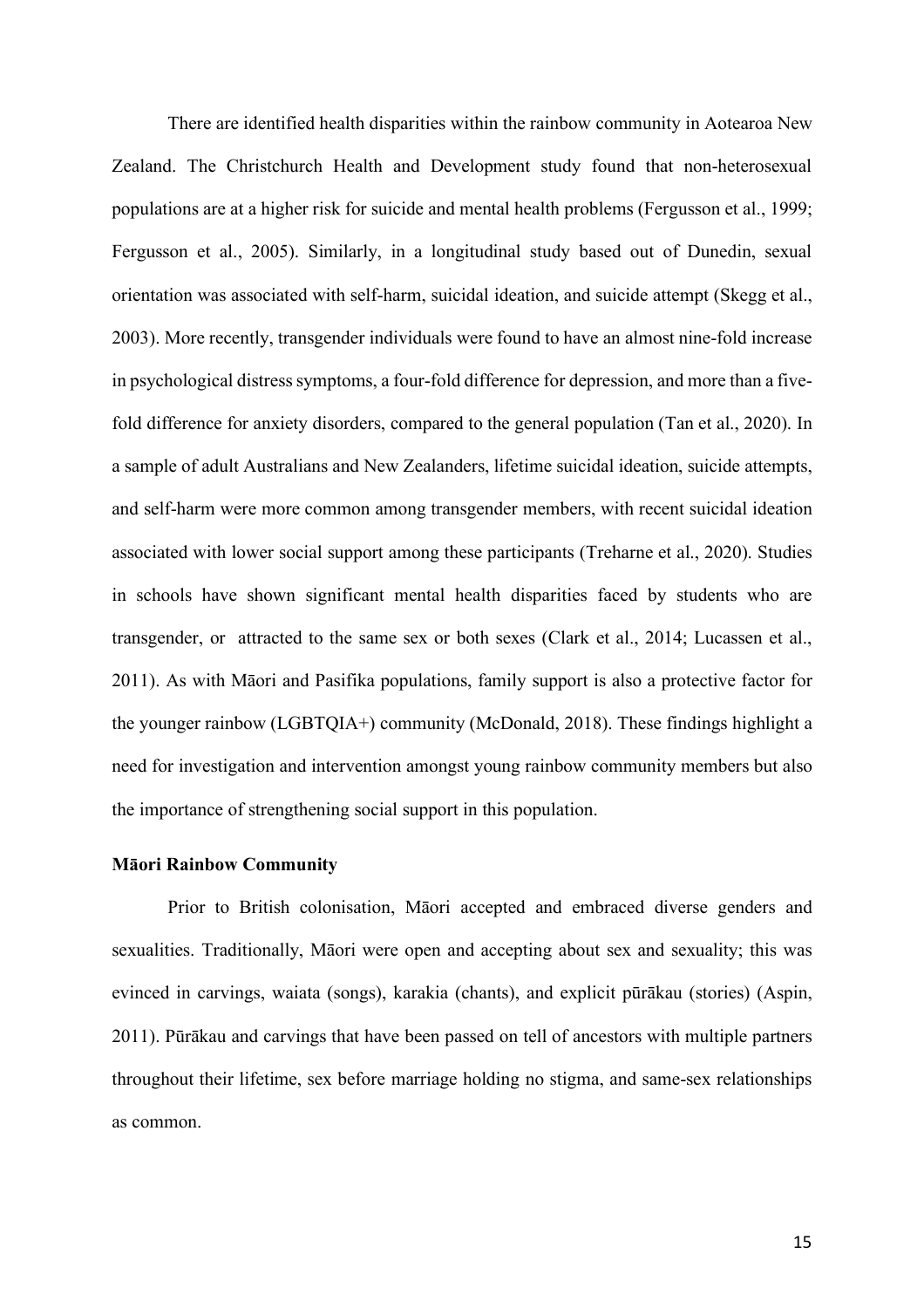Māori may identify as takatāpui instead of or as well as lesbian, gay, bisexual, or other queer identities. The Māori term *takatāpui*, originally defined as *an intimate companion of the same sex*, was reclaimed in the early 1980s to refer to all Māori with diverse genders and sexualities including whakawāhine, tangata ira tāne, lesbian, gay, bisexual, transgender, intersex, or queer (Kerekere, 2017). As the takatāpui identity connects both Māori cultural identity with gender identity, sexuality, or both, takatāpui build upon and understand their identity through whakapapa, connecting them with their tūpuna (ancestors), whānau, whenua (land), iwi (tribe), and marae (communal meeting place) (Kerekere, 2015). For some, gender and sexuality are embedded in their wairua - the soul, spirit, or essence with which that person is born - and this wairua may be different from their gender assigned at birth. Tipua were supernatural creatures who were able to change gender and form; intersex and trans\* takatāpui can be seen as natural forms of tipua (Kerekere, 2015). Māori have long recognised that gender diverse identities exist, these include *whakawahine*, a person assigned male at birth who identifies as a woman, and *tangata ira tāne,* a person assigned female at birth who identifies as a man (Hutchings, 2007).

The Suicide Mortality Review Committee (2016) found that issues surrounding sexuality were significant in at least 7.2% of all deaths by suicide of rangatahi Māori (aged 15 – 24). The effects of bullying were especially significant for Takatāpui males. Takatāpui experience a unique blending of discrimination; from navigating cultural ignorance within the rainbow community to rainbow-related stigma within the whānau and extended community (Clunie, 2017). Minority stress (i.e. the cumulative effects of discrimination and exclusion) may be experienced by both Māori and Pasifika communities and research looking into what fosters wellbeing within these groups is needed to address their elevated risk of suicide (Clunie, 2018; Stevens, 2013) .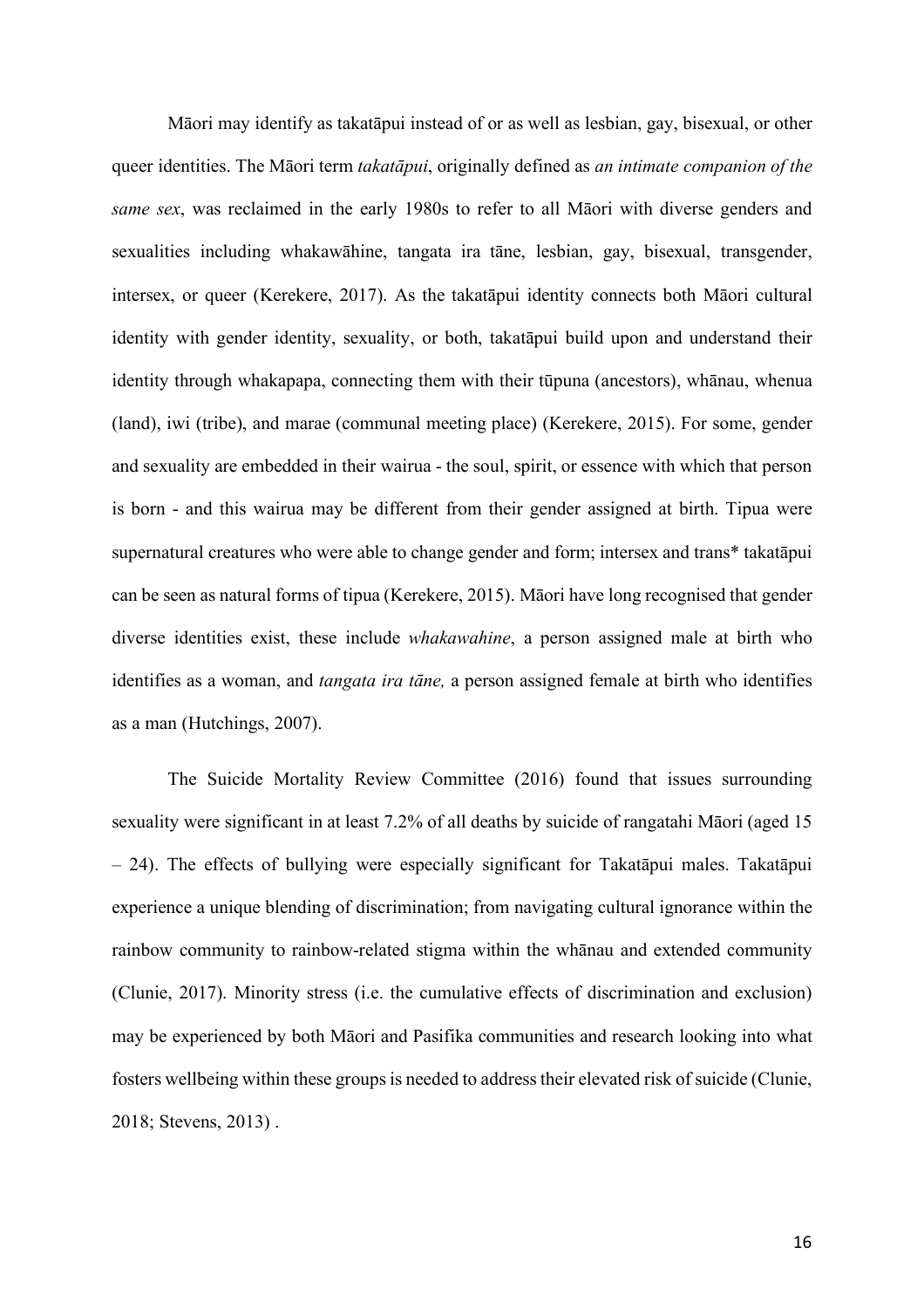## **Pasifika Rainbow Community**

People with diverse genders and sexualities are interwoven within Pacific and Pasifika society fulfilling important cultural functions. A variety of gender diverse identities exist among Pacific populations such as māhū in Hawai'i, vaka sa lewa lewa in Fiji, palopa in Papua New Guinea*,* fa'afafine in Samoa, *'*akava'ine in the Cook Islands, fakaleitī in Tonga, and fafafifine in Niue (recently collectively coined as MVPFAFF) (Alexeyeff & Besnier, 2014; PrideNZ, 2011). Although these identities generally refer to those assigned male at birth who identify as women and fulfil conventional gender roles, this is an oversimplification and each identity exists independently, fulfilling different roles within their own culture. There are commonalities between the MVPFAFF and the LGBTQI+ community, some MVPFAFF may identify as trans\*, or have an attraction the same or multiple genders, however, there are some unique additions. For example, fa'afafine and fakaleitī literally translate to 'in the manner of a lady', and are used to describe those assigned male at birth who transverse both the masculine and feminine worlds (Schmidt, 2016). They often partake in important labour within the household (e.g. sewing, decorating, cooking) and performances within the community. In Hawai'i, māhū held a place in traditional society for their ability to occupy both male and female spaces, heal, and perform hula (chanting) and mele (song) (Ikeda, 2014, p. 138). There are also additional responsibilities for some of these MVPFAFF, such as the expectation to take care of parents when they are older (Vaimoso, 2020a). As Pacific people, MVPFAFF are a member of the collective, however, acceptance is another issue.

Following colonisation and the spread of Christianity, these identities have been suppressed and are no longer revered like they once were, akin to the Māori rainbow community's past history (Ikeda, 2014; Schmidt, 2016). It is currently challenging to estimate the number of MVPFAFF in Aotearoa, as they are often categorised as trans\* within statistics, however, it's unofficially estimated that there are around 500 fa'afafine in Aotearoa (Schmidt,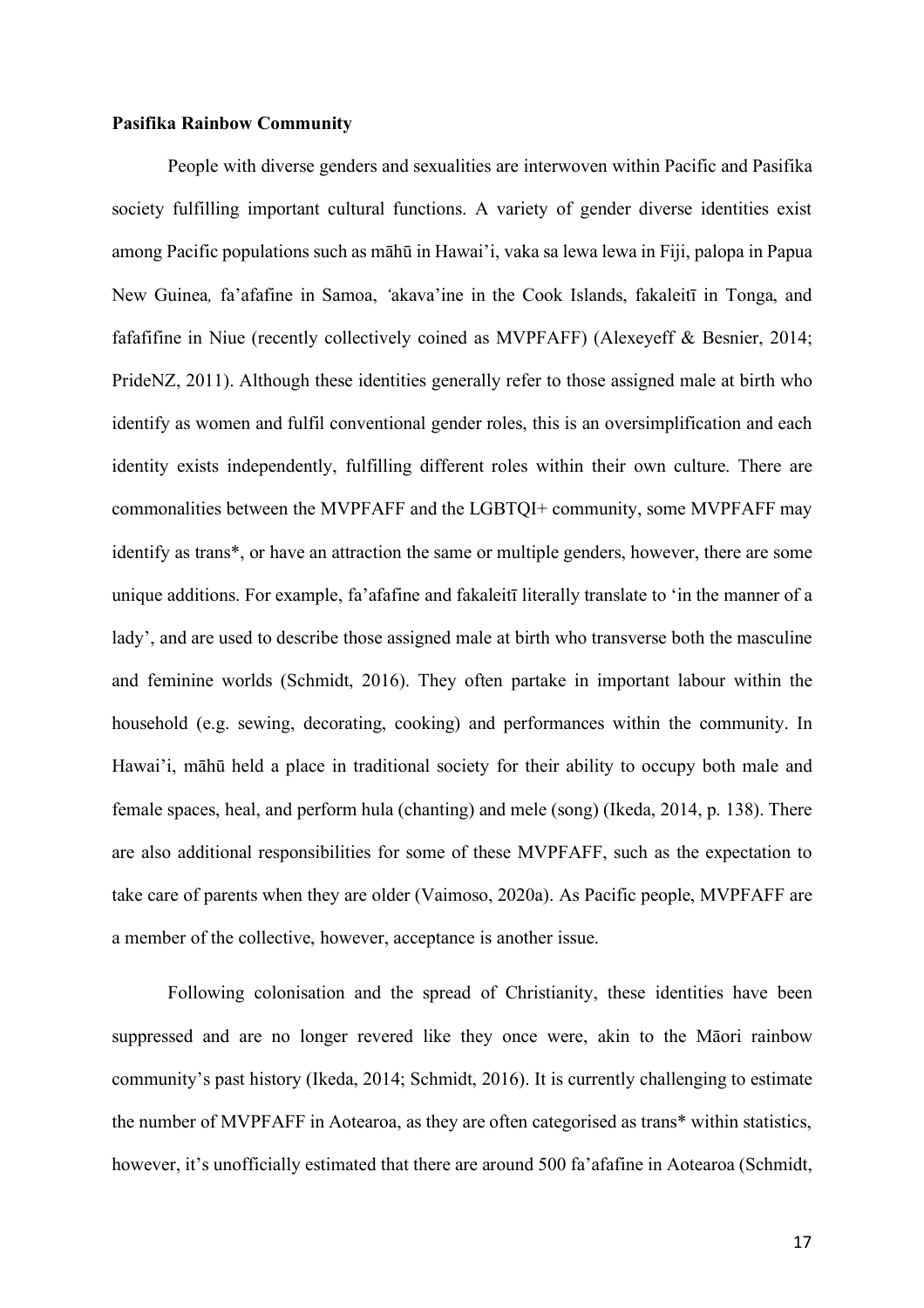2015). Despite diverse Pacific gender and sexualities spanning previous generations, stigma still exists, with only recent moves to develop culturally appropriate frameworks to improve the wellbeing of the rainbow Pasifika community (University of Auckland, 2020).

## **Passive Suicidal Ideation**

For every death by suicide, there is an estimated 25 suicide attempts, and for every attempt there are countless more expressing suicidal ideation (Moscicki, 2001). The interpersonal theory of suicide (ITS) proposes that death by suicide will only occur if an individual has both the desire to die and the ability to do so (Joiner, 2005). A few other ideation to action theories of suicide have emerged since 2005, meaningfully separating those who are thinking about death from those who have attempted (e.g. integrated motivational-volitional model, three-step theory, fluid vulnerability theory) (Klonsky et al., 2018). Suicidal ideation includes passive ideation (thinking one would be better off dead) and active ideation (thoughts of killing oneself) (Lutz et al., 2016). Often, passive ideation is not considered an indicator of more severe suicidal behaviour, however, this idea has been challenged by some. When assessing the clinical correlates of active versus passive suicidal ideation in geriatric patients with recurrent major depression, both groups were more alike than different, and the transition from passive to active could change during an episode of illness (Szanto et al., 1996). More recently it was found that the risk for lifetime suicide attempt was similar among those with lifetime desire for death and no suicidal ideation and those with suicidal ideation but no desire for death; those with both a desire for death and suicidal ideation having the highest risk for lifetime suicide attempts (Baca-Garcia et al., 2011). In other words, desire for death (i.e. passive ideation) had equal lifetime suicide attempt risk as (active) suicidal ideation. Those with passive suicidal ideation also score similarly to those with active suicidal ideation on measures of depression, suicidal behaviour, and hopelessness (May et al., 2015). One difference between those with passive ideation versus active ideation lies in their cognitive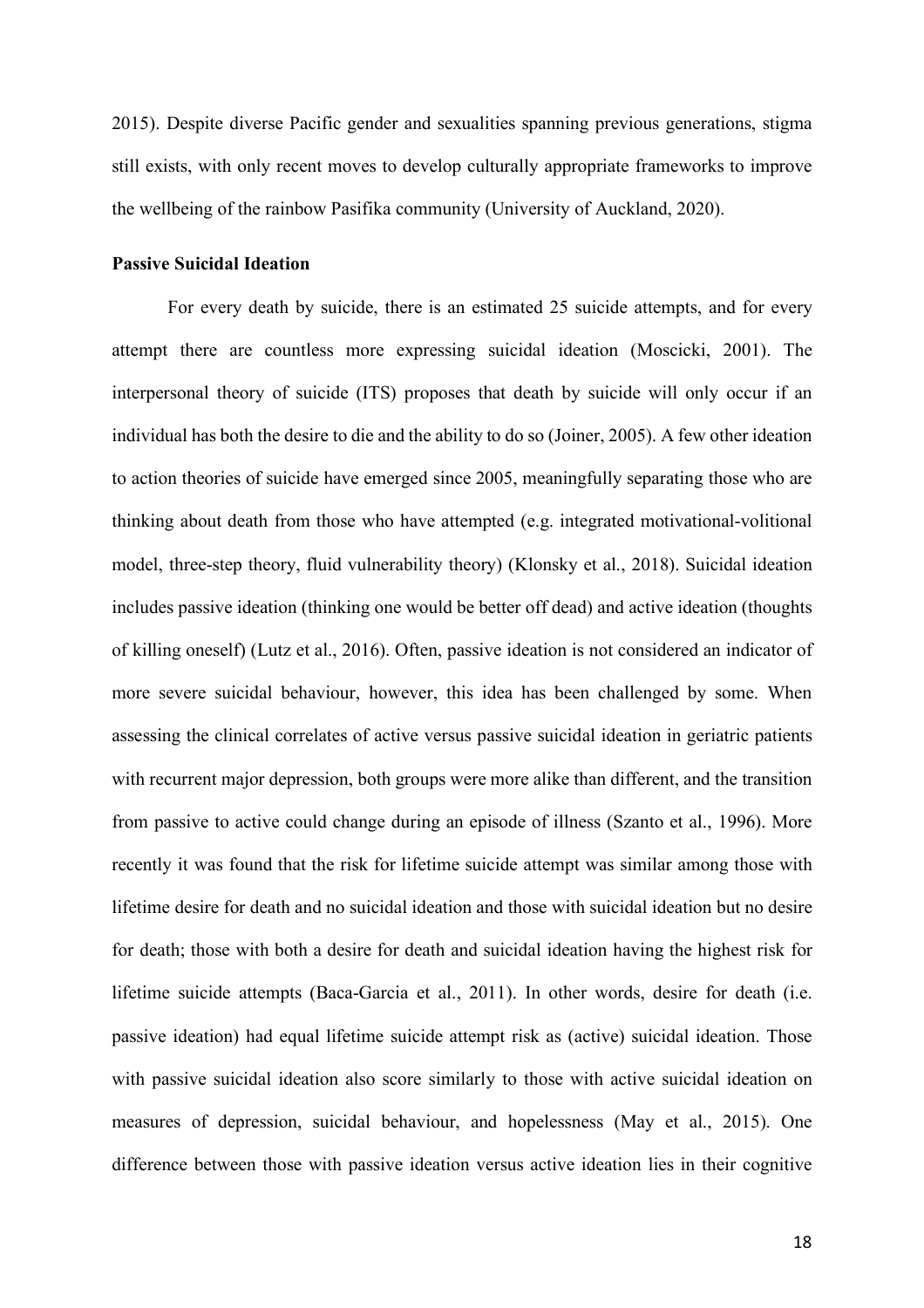flexibility; this is defined as the ability to alter decision-making behaviour to problem solve in response to external cues (Schotte & Clum, 1987). Active suicidal ideation is associated with greater cognitive inflexibility (Lai et al., 2018). Although at face value passive ideation may appear mild compared to active ideation, the centre of these thoughts houses the same notion – concluding one's life. Passive suicidal ideation should not be taken as an indicator of low suicide risk and is crucial for investigation to stop the passage to active suicidal ideation and attempt (Simon, 2014).

## **Overview**

Suicide rates in Māori and Pasifika communities are rising within Aotearoa New Zealand. Rates peak between teenage hood and mid-20's for both populations with Māori having, overall, the highest suicide rates across the age span. This pattern indicates that the needs around fostering wellbeing for young Māori and Pasifika are not being met. Past literature has documented that risk for suicide can compound when an individual belongs to more than one minority. In exploring whether familial support was protective for Māori and Pasifika young adults against suicidal ideation, and whether differences existed between the respective rainbow and non-rainbow communities, four questions were asked. Are higher levels of familial support associated with lower risk for suicidal ideation in Māori and Pasifika young adults? Do rainbow Māori and Pasifika experience lower levels of familial support, on average, than their non-rainbow counterparts? Do rainbow Māori and Pasifika young adults experience higher levels of suicidal ideation than their non-rainbow counterparts? Lastly, does the relationship between familial support and suicidal ideation operate in the same way for rainbow and non-rainbow Māori and Pasifika young adults?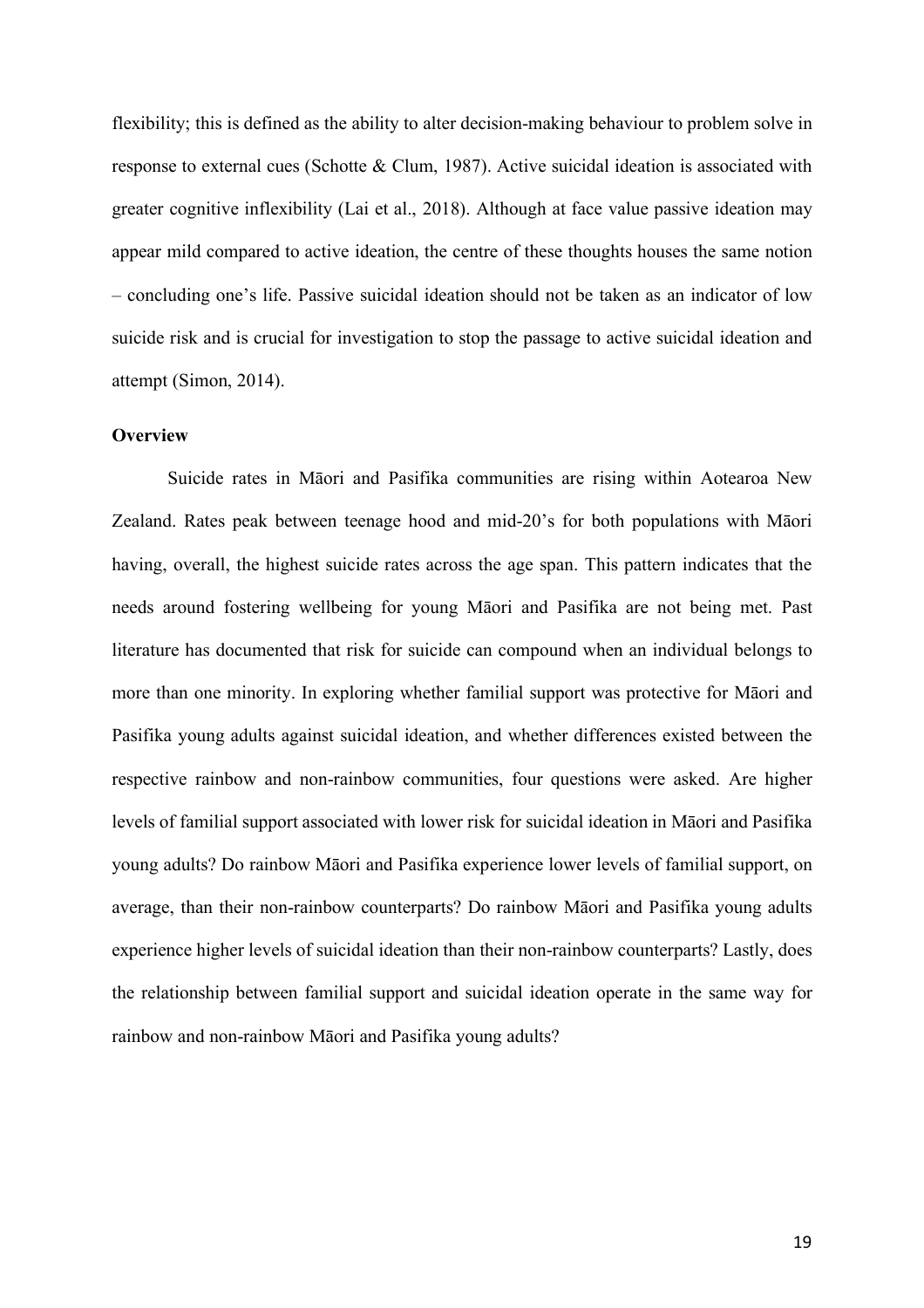#### **METHOD**

## **Study Design**

This project was undertaken as part of a larger collaborative investigation into wellbeing among Māori and Pasifika. Before the survey was publicly available, members of the Pasifika, Māori, and rainbow community were consulted on the appropriateness and acceptability of the survey design and measures; minor amendments were made to the original measures which are discussed further below. A quantitative, cross-sectional, online survey was utilised to measure familial support and passive suicidal ideation, and the association of these constructs within rainbow Māori and Pasifika.

## **Participants**

Participants  $(n = 160)$  were recruited from among university undergraduates and members of the general public. Undergraduates were recruited from among students enrolled in introductory psychology courses. Undergraduates completing participation had opportunity to learn about the study objectives, methods, and hypotheses, and to gain course credit on the basis of assessment of that learning. Members of the general public were recruited using snowball sampling following initial advertising and promotion among Māori, Pasifika, and rainbow networks. Advertising was predominantly on social media through a Facebook Page set up for the study (Connectedness and Wellbeing in Rainbow Māori and Pasifika) as this was seen as more accessible for recruiting young rainbow Māori and Pasifika adults across Aotearoa New Zealand. The study was advertised on the researchers' personal social media profiles, through local community organisations Facebook pages (e.g. OUSA Queer\* Support, Kaiāwhina Māori Humanities), Facebook groups (e.g. UniQ, University of Otago Pacific Island Centre), and direct contact with other LGBTQIA+ figures (e.g., Rainbow Inclusion Adviser at Victoria University of Wellington, LGBTQITakatāpui Network at University of Auckland). Survey invitations were also sent to colleagues, friends, and whānau who met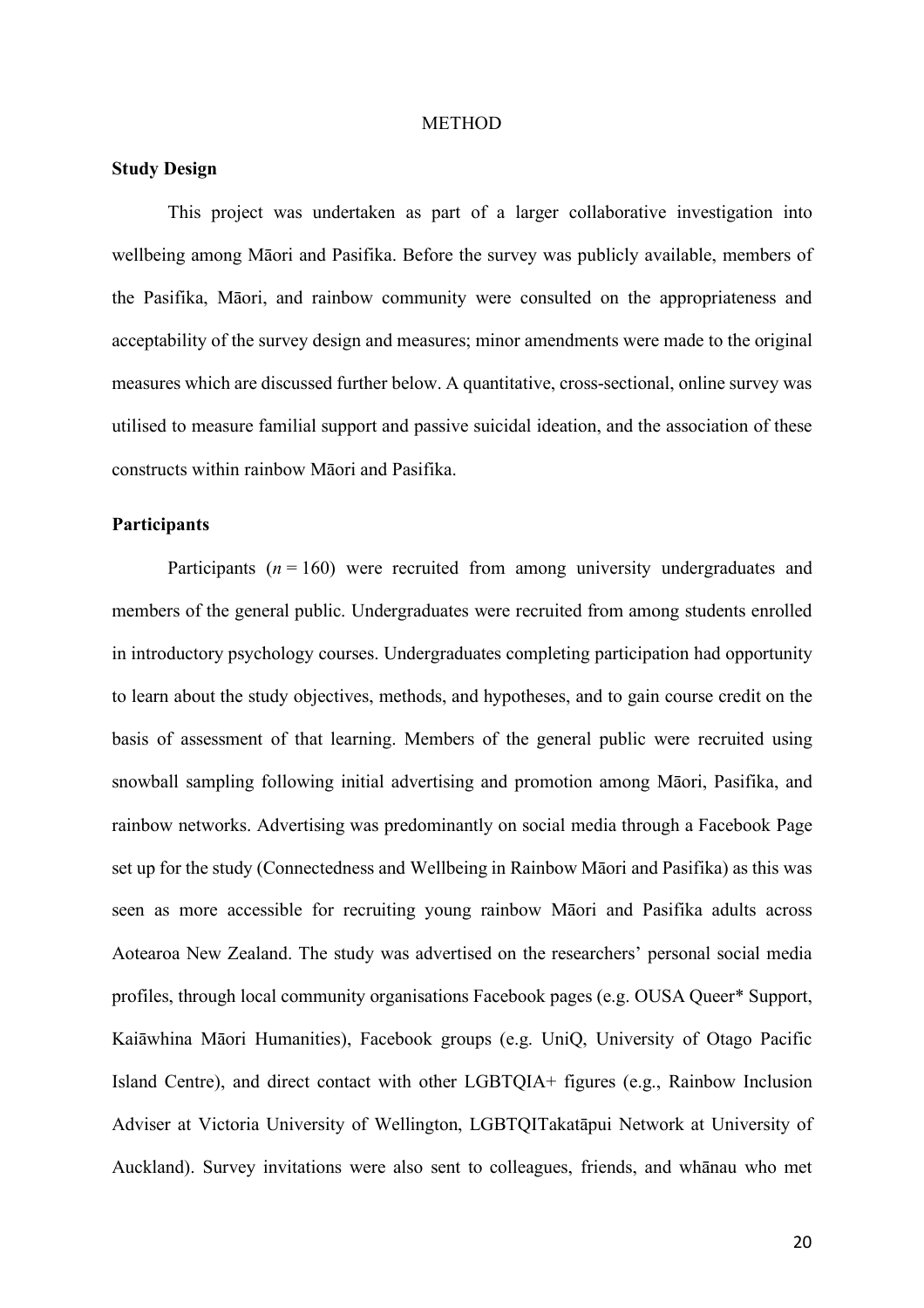eligibility criteria. Those completing the survey were asked and encouraged to advertise the study through their networks or on their social media platforms. Participants were encouraged to pass on the survey to those they thought would be eligible. All participants lived in Aotearoa New Zealand, were 18- to 56-years-old, and reported identifying as Māori, Pasifika, NZ European, Chinese, Indian, Other European (English, Dutch, Scottish, Australian, etc.).

Analyses were restricted to data from participants ( $n = 63$ ) who were 18- to 25-yearsold, identified as Māori or Pasifika (Samoan, Niuean, Tongan, Fijian, Cook Islander, Rarotongan, Tokelauan), and were attentive during the survey. Characteristics of the sample are reported in the results section.

## **Procedure**

All participants completed an online survey hosted on the Qualtrics platform. After initiating the survey, each volunteer had two weeks to complete the survey. The survey began with an overview of the project followed by Māori and Pasifika greetings, an introduction to the researchers, including the researchers' pepeha (way of introducing oneself in Māori that connects to ancestry, home grounds, and family) and two whakataukī (proverbs). The pepeha of the researchers were displayed to build a sense of whakawhanungatanga<sup>10</sup>. Additionally, the whakataukī placed participants as central to the research kaupapa (mission) and relayed their importance as partners in the research. One of the whakataukī was in Māori, *'naku te rourou nau te rourou ka ora ai te iwi',* which literally translates to 'with your food basket and my basket, the people will thrive'; its wider meaning alludes to the idea that working together has the greatest potential for progress. Similarly, the Tongan proverb, '*takanga 'etau fohe',* literally translates to 'perhaps their oars are mates', but metaphorically encapsulates the notion that working together and helping each other ensures success for the community. Following this,

 $10$  Māori process of making connections and relating to people through cultural linkages.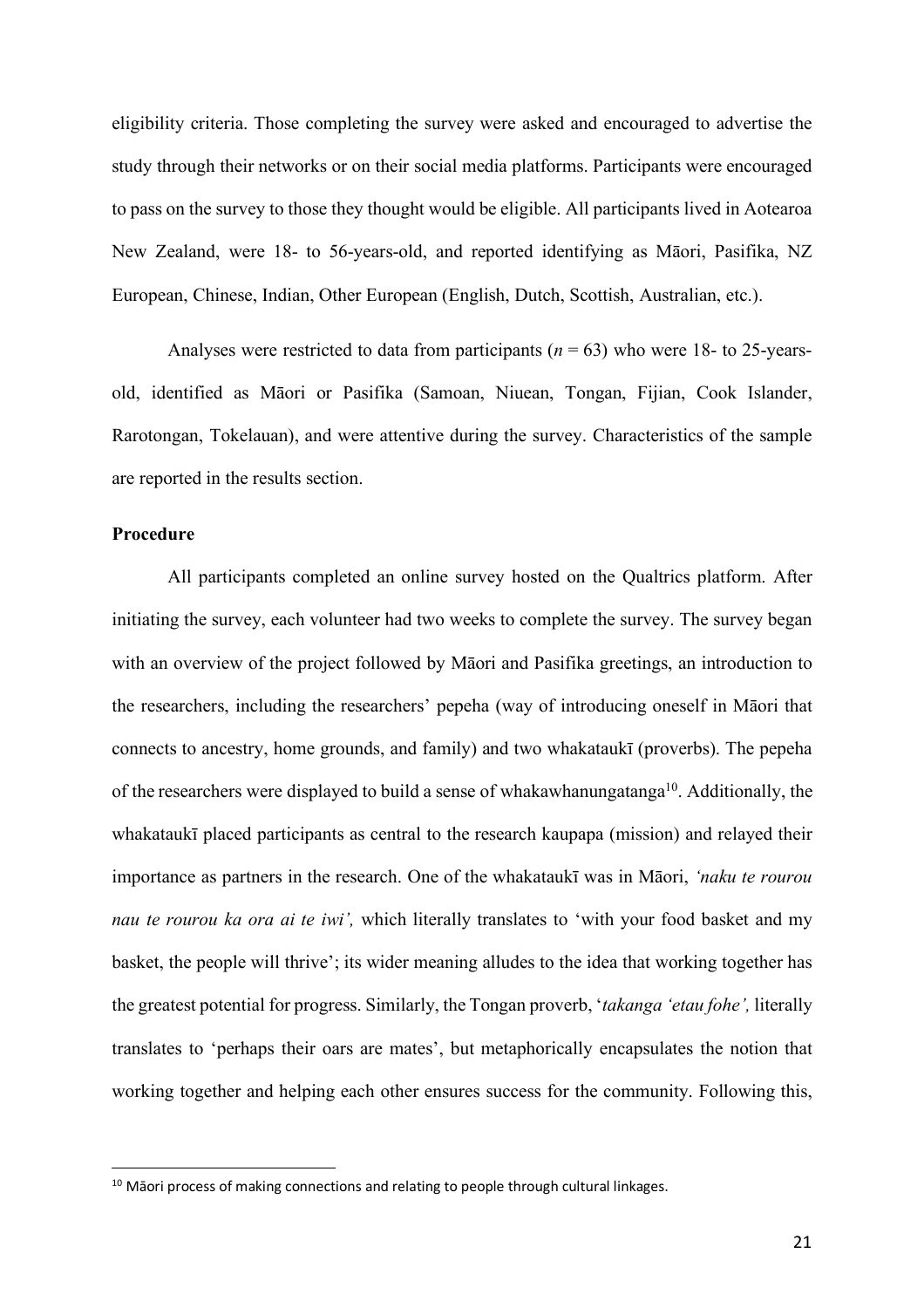an information page and implied consent response form was shown to participants. Having continued with the survey, participants were first asked whether they lived in Aotearoa New Zealand to confirm eligibility; on the advice of a Māori academic who was consulted, the addition of 'Aotearoa' was included. This was followed by a series of other demographic questions. Participants were invited to give feedback at the end of the survey to share their experience of and suggestions for the project via an open text-box, emphasising that their input was valued. At the end of the survey, it was acknowledged that some questions on wellbeing could have been confronting or unsettling and invited participants to request information on local support services.

## **Measures**

*Demographic* information was collected on region lived in, age, ethnicity, sex assigned at birth, gender, and sexual orientation. For age, participants were asked to enter their date of birth. Ethnicity was asked using seven options: Māori, New Zealand European, Pasifika, Other European (English, Dutch, Scottish, Austalian, etc.), Chinese, Indian, or Other (text box). If participants identified as Pasifika, specific ethnicity was asked using fourteen options: Samoan, Tongan, Fijian, Niuean, Ni-Vanuatu, Cook Islander, Tokelaua, Rarotongan, I-Kiribati, Tuvaluan, Papuan, Soloman Islander, New Caledonian, Tahitian. If participants identified as Māori, iwi and hapū, if known, were asked using single line text boxes. Sex was defined as "what a person is born; sex is written on your birth certificate" and was asked using three options: Male, Female, and Intersex. Gender was defined as "how a person feels or identifies" and the use of culture-specific identities such as *tangata ira wahine, fa'afafine, and fakaleitī* were encouraged; this was asked using four options: *Female, male, non-binary, and other* (text box). A single-line text box was used to ask sexual orientation and examples given included heterosexual/straight, takatāpui, and bisexual.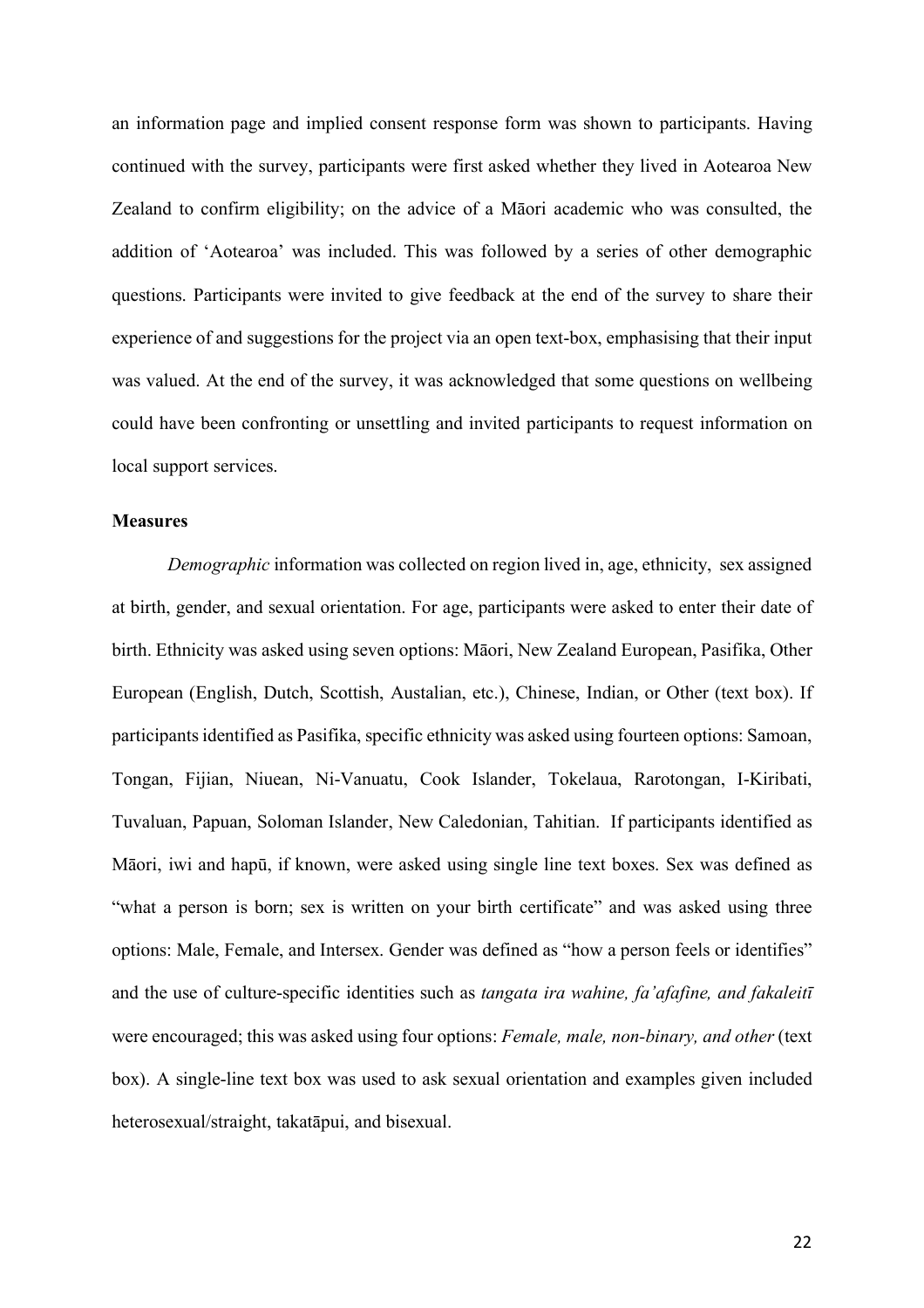*Familial Support* was assessed using the Perceived Social Support from Family (PSS-Fa) which covers a range of feelings and experiences to measure the extent to which an individual perceives that their needs for support, information, and feedback are fulfilled by family (Procidano & Heller, 1983). PSS-Fa includes 20 declarative statements that were rated on a 7 point Likert scale (1 = *not at all true for me* to 7 = *very true for me*). Sample items include "I rely on my family for emotional support," "my family and I are very open about what we think about things," and "my family enjoys hearing what I think". Items 3, 4, 16, 19, and 20 were reverse scored. Perceived familial support scores were averaged across the 20-items to give a mean score between  $1 - 7$  for each participant, with higher scores indicating higher perceived support.

Following consultation, three adjustments were made to the PSS-Fa. The original response options were *yes*, *no*, and *don't know*. However, these original response options implied perceived familial support is dichotomous, whereas social support exists on a spectrum as other social support scales have reflected (Zimet et al., 1988). Second, one item ("members of my family share many of my interests") was amended to reflect the collectivistic nature of the Māori and Pasifika household rather than the implied individualistic perspective ("members of my family and I share many of the same interests"). Third, in the form viewed by those identifying themselves as Māori, *family* was substituted by *whānau*. The three studies used to validate the original PSS-Fa showed that the scale was internally consistent, with a Cronbach alpha ranging from 0.88 – 0.91, and had good concurrent validity, with scores associated with psychological distress and social competence (Procidano & Heller, 1983)The measure had a high level of internal consistency within the current sample, as determined by a Cronbach's alpha of 0.951.

*Passive Suicidal Ideation* was assessed using four items from the perceived burdensomeness (PB) sub-scale of the *Interpersonal Needs Questionnaire (INQ-10)*. Past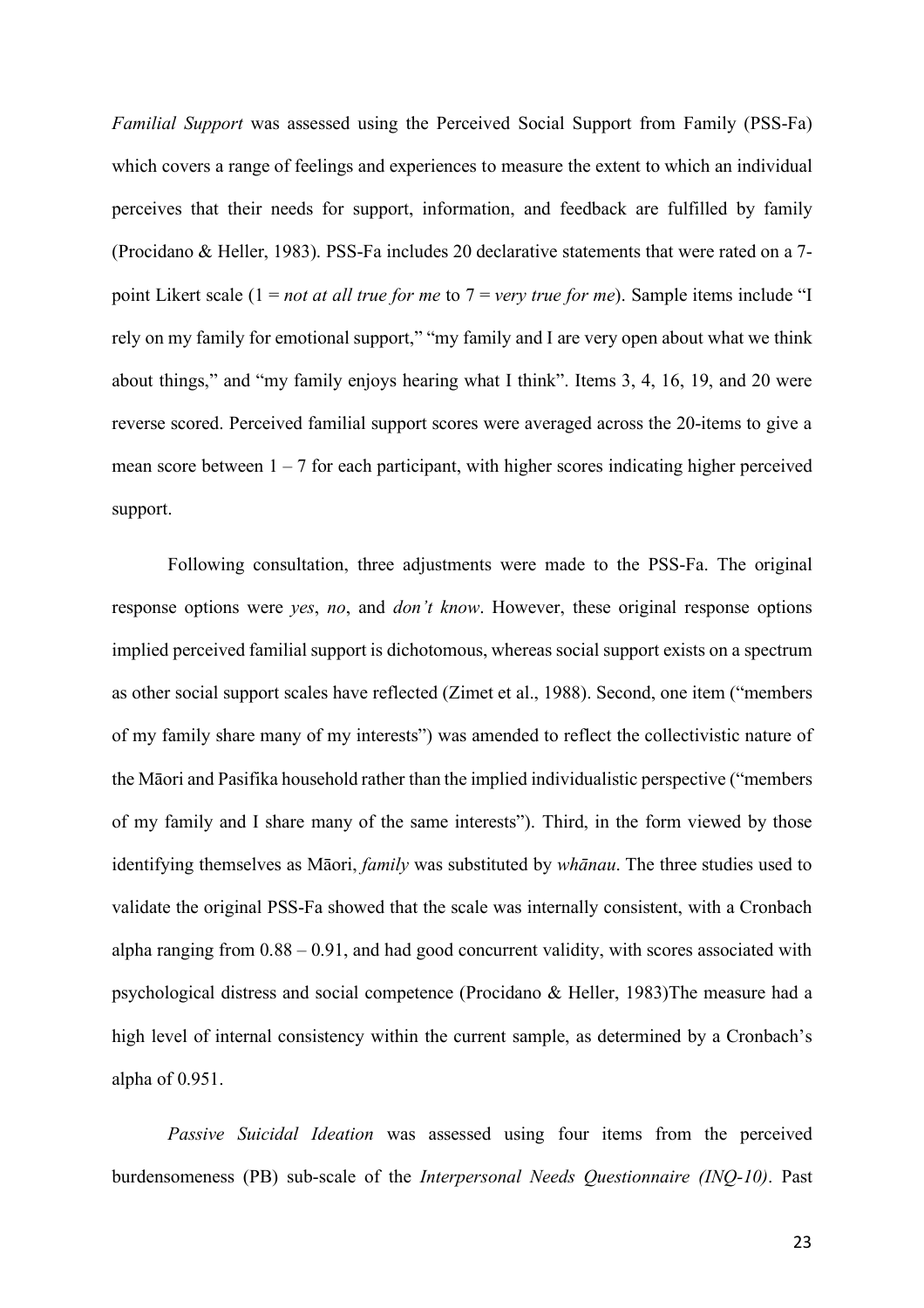validation studies also indicate that PB consistently and significantly predicted concurrent suicidal ideation (Hill et al., 2015). The four items used included 'These days the people in my life would be better off if I were gone', 'These days, the people in my life would be happier without me', 'These days, I think my death would be a relief to the people in my life', and 'These days, I think the people in my life wish they could be rid of me'. Items are rated on a 7-point Likert scale (1 = *not at all true for me*; 4 = *somewhat true for me* =, 7 = *very true for me*) with participants' scores summed to give a total ranging from  $1 - 6.99$  indicating little/no passive suicidal ideation and 7 - 28 reflecting passive ideation as participants would have answered that at least one of the items was somewhat true for them. The measure had a high internal consistency, determined by a Cronbach's alpha of 0.963.

*Inattention* was measured using two questions telling participants to choose a particular response to show they had read the question.

## **Data analysis**

A binomial logistic regression was used to predict the probability of a participant exhibiting suicidal ideation based on their level of perceived familial support, rainbow modality (i.e rainbow or cisgender and heterosexual), and age. This analysis was rerun excluding the non-rainbow participants. An independent sample *t*-test was used to assess the differences in familial support between rainbow and non-rainbow participants, with an additional Mann-Whitney U test conducted due to *t*-test assumption violations. Another Mann-Whitney U test was conducted to investigate the differences in suicidal ideation between rainbow and non-rainbow participants. Lastly, a hierarchical multiple regression analysis was conducted to investigate whether rainbow modality moderated the effect of familial support on suicidal ideation. Analyses were undertaken using the IBM SPSS 26 software.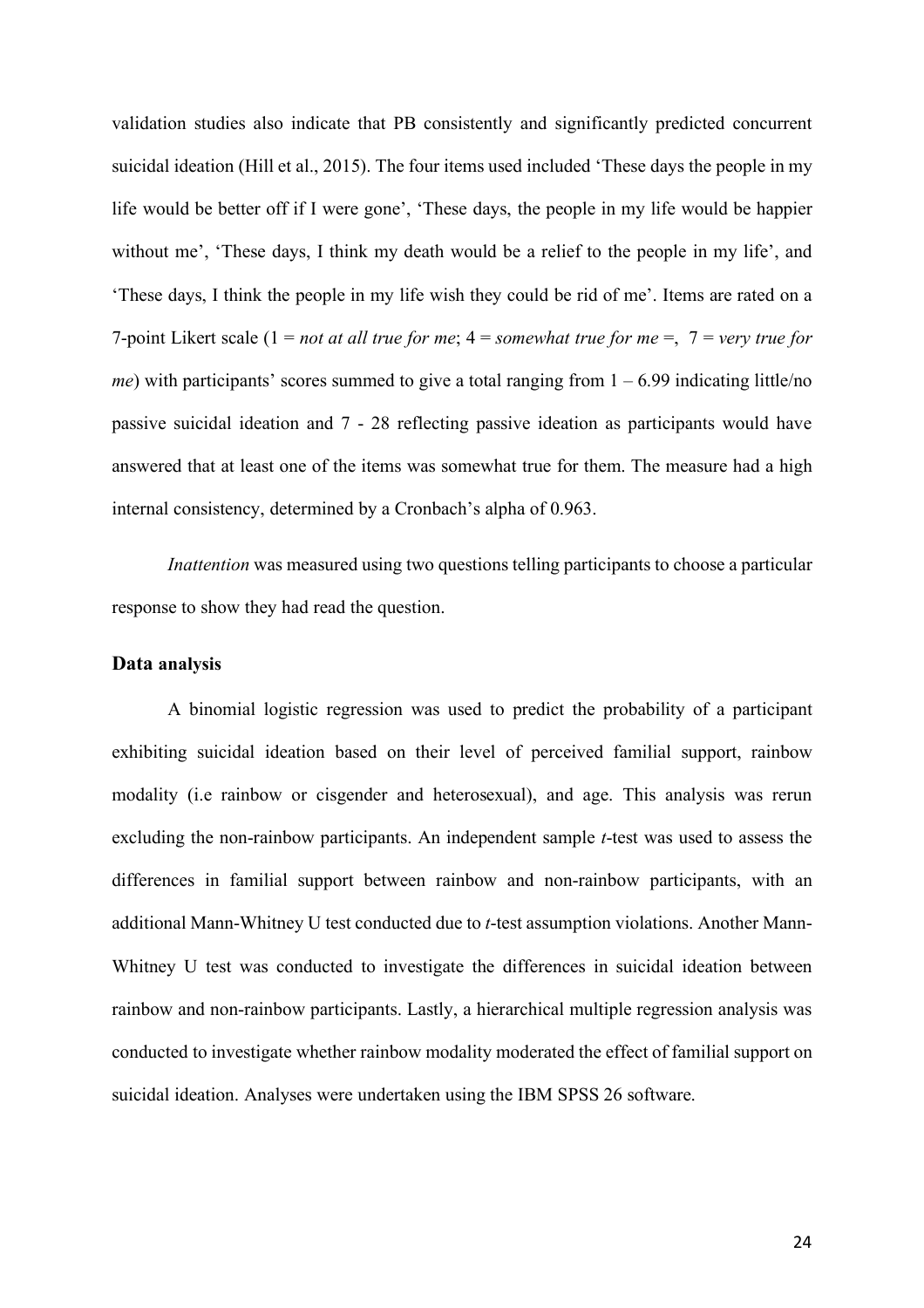#### RESULTS

Four hypotheses were explored in this study. It was hypothesised that higher levels of familial support would be associated with lower levels of suicidal ideation in Māori and Pasifika young adults, rainbow Māori and Pasifika young adults would experience lower levels of familial support, on average, than their non-rainbow counterparts, rainbow Māori and Pasifika would experience higher levels of suicidal ideation, and lastly, belonging to the rainbow community would not affect the relationship between familial support and suicide risk.

## **Descriptive Statistics**

63 participants were eligible for data analysis. The sample consisted of Māori (39), NZ European (39), Pasifika (25). The majority of Pasifika participants were Samoan (13), followed by Fijian (5), Cook Islander (4), Tokelauan (3), Niuean (3), Tongan (2) and Rarotongan (2). Two Māori participants identified as takatāpui and one Samoan participant identified as fa'atama. Mean age of the sample was 21.02 with a SD of 1.65. The majority of the sample lived in the Otago region  $(n = 56)$ . The breakdown of ethnicity, sexual orientation, and gender are shown in Table 1.

| Ethnicity      | N  | Sole<br>Ethnicity | Age      |             |    | Gender |        |                | <b>Sexual Orientation</b> |                       |
|----------------|----|-------------------|----------|-------------|----|--------|--------|----------------|---------------------------|-----------------------|
|                |    |                   | 18<br>20 | 20<br>22 25 | 22 | Male   | Female | Non-<br>binary | Heterosexual              | Rainbow<br>$(LGBTQ+)$ |
| Māori          | 39 | 6                 | 13       | -19         | -7 | 5      | 34     | 3              | 27                        | 12                    |
| NZ<br>European | 39 | $\boldsymbol{0}$  |          | 15 19 5     |    | 5      | 32     | $\overline{2}$ | 25                        | 12                    |
| Pasifika       | 25 | 10                | 5        | -11         | 9  | 7      | 17     | 2              | 14                        | 12                    |
| Total          | 63 | 16                | 18       | 29          | 16 | 11     | 47     | 5              | 40                        | 23                    |

| Table 1. Characteristics of the sample |  |  |  |  |  |  |
|----------------------------------------|--|--|--|--|--|--|
|----------------------------------------|--|--|--|--|--|--|

**NB:** N total more than 63 due to participants with multiple ethnicities.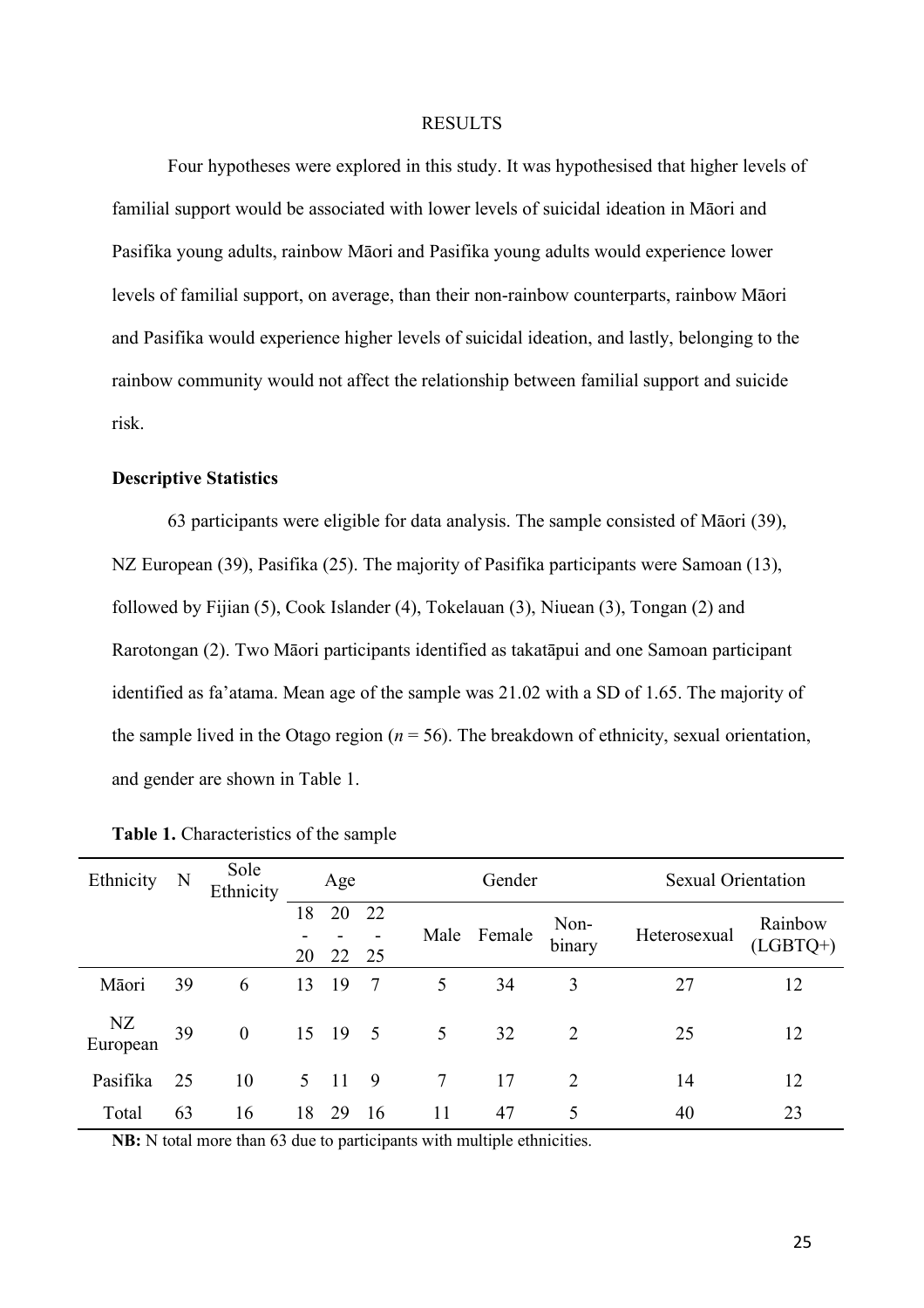## **Inferential Statistics**

## **Hypothesis 1: Familial Support and Suicidal Ideation**

A binomial logistic regression was performed to investigate the first hypothesis, namely, the effects of familial support, rainbow modality, and age on the likelihood that participants had suicidal ideation. Linearity of the continuous variable (perceived familial support) with respect to the logit of the dependent variable (passive suicidal ideation) was assessed via the Box-Tidwell procedure (Box & Tidwell, 1962). A Bonferroni correction was applied using all six terms in the model, giving  $p \le 0.008$  as the criterion for significance (Tabachnick & Fidell, 2014). Based on this assessment, perceived familial support and age were found to be linearly related to the logit of suicidal ideation.

The binomial logistic regression model was statistically significant,  $X^2(4) = 38$ ,  $p < .001$ . The model explained 61.2% (Nagelkerke  $R^2$ ) of the variance in suicidal ideation and correctly classified 85.7% of cases. Sensitivity was 84%, where the model correctly predicted passive suicidal ideation (i.e. a true positive). Specificity was 86.8%, where the model correctly predicted the absence of suicidal ideation (i.e. a true negative). The percentage of correctly predicted suicidal ideation compared to the total number predicted as having suicidal ideation (i.e., positive predictive value) was 80.8%. The percentage of correctly predicted absence of suicidal ideation cases (i.e., negative predictive value) was 89.2%. Perceived familial support was a statistically significant predictor variable; however, rainbow modality and age were not (Table 2). For each unit reduction in perceived familial support, the odds of exhibiting suicidal ideation increased by a factor of 4.76. Higher levels of familial support were associated with a lower likelihood of exhibiting suicidal ideation, whereas rainbow modality and age were not significant predictors above and beyond this.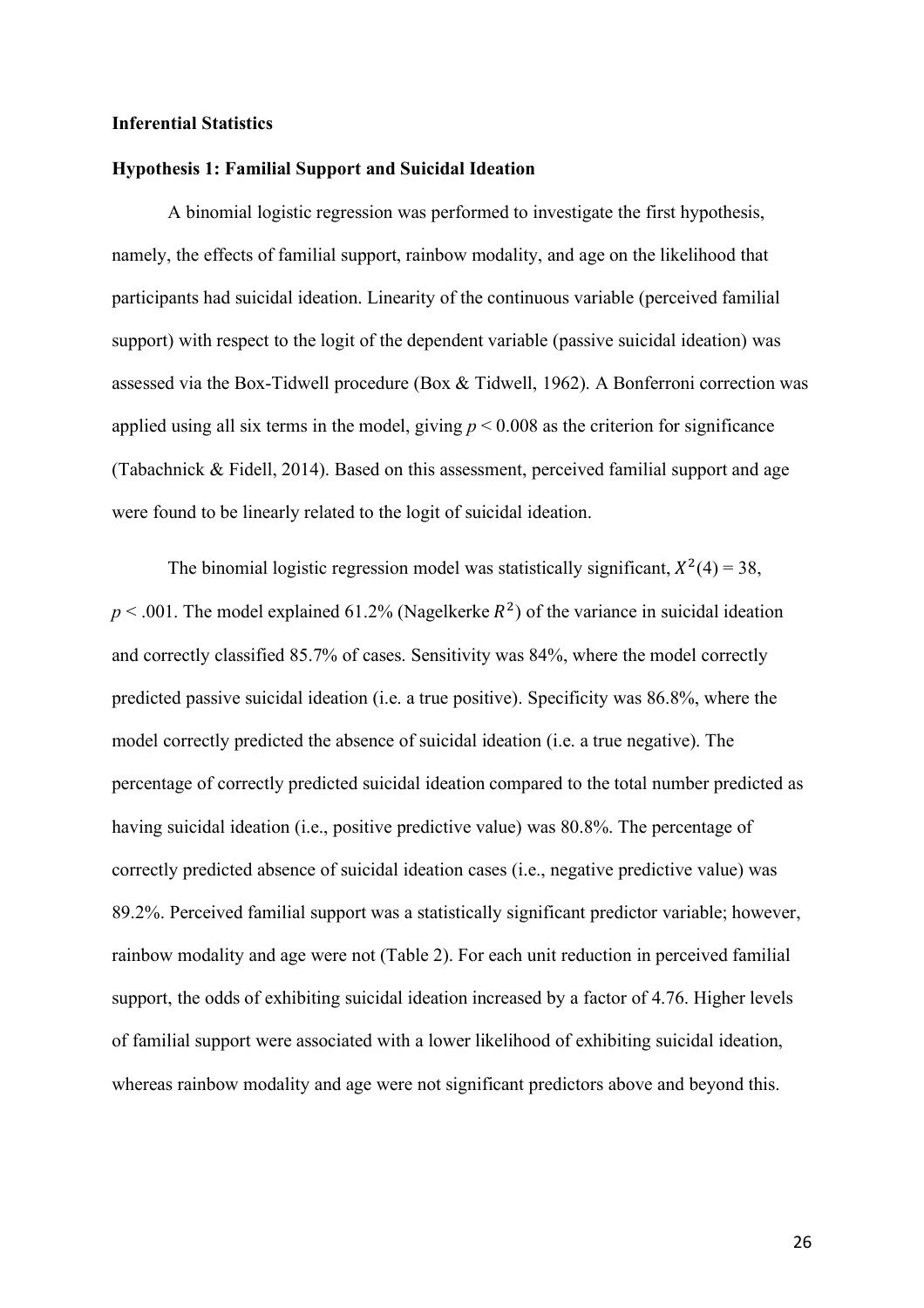## **Table 2.**

|                                  | <b>SE</b> | Wald   | df | $\boldsymbol{p}$ | Odds<br>Ratio | 95% CI for Odds<br>Ratio |        |
|----------------------------------|-----------|--------|----|------------------|---------------|--------------------------|--------|
|                                  |           |        |    |                  |               | Lower                    | Upper  |
| Perceived<br>Familial<br>Support | .421      | 13.496 |    | < 0.001          | .213          | .093                     | .486   |
| Rainbow<br>Modality              | .851      | 1.743  |    | 0.187            | 3.074         | .580                     | 16.287 |
| Age                              | .246      | 0.031  |    | 0.859            | .957          | .591                     | 1.551  |
| Constant                         | 5.087     | 1.606  |    | 0.205            | 629.97        |                          |        |

*Logistic Regression Predicting Likelihood of Suicidal Ideation based on Familial Support, Sexual Orientation, and Age*

*Note:* Rainbow modality compares rainbow to cisgender & heterosexual individuals

This analysis was rerun with only the rainbow participants  $(n = 24)$  and the model was still statistically significant,  $X^2(8) = 17.47$ ,  $p = 0.026$ . The same findings were seen where familial support was negatively associated with suicidal ideation ( $p = 0.033$ ,  $OR = 0.048$ , 95% CI [0.003, 0.786]) and age had no effect (*p* = 0.25).

## **Hypothesis 2: Familial Support between Rainbow and Non-Rainbow**

To determine whether there were differences in familial support between rainbow and cishet participants, an independent-samples t-test was run. There were three outliers in the cishet sample, as assessed by inspection of a boxplot, however, they were included in the analysis as results were similar when analysis excluded these data points. Familial support scores were normally distributed for rainbow participants but not non-rainbow participants, as assessed by Shapiro-Wil's test ( $p > 0.05$ ), and there was homogeneity of variances, as assessed by Levene's test for equality of variances ( $p = .780$ ). Familial support scores were slightly higher for cishet participants ( $M = 5.57$ ,  $SD = 1.08$ ) than rainbow participants ( $M =$ 4.18, *SD =* 1.05), a statistically significant difference, *M =* 1.38, 95% CI [0.83 to 1.94]*, t*(61)  $= 5, p < 0.001, d = 1.30$  (Figure 1).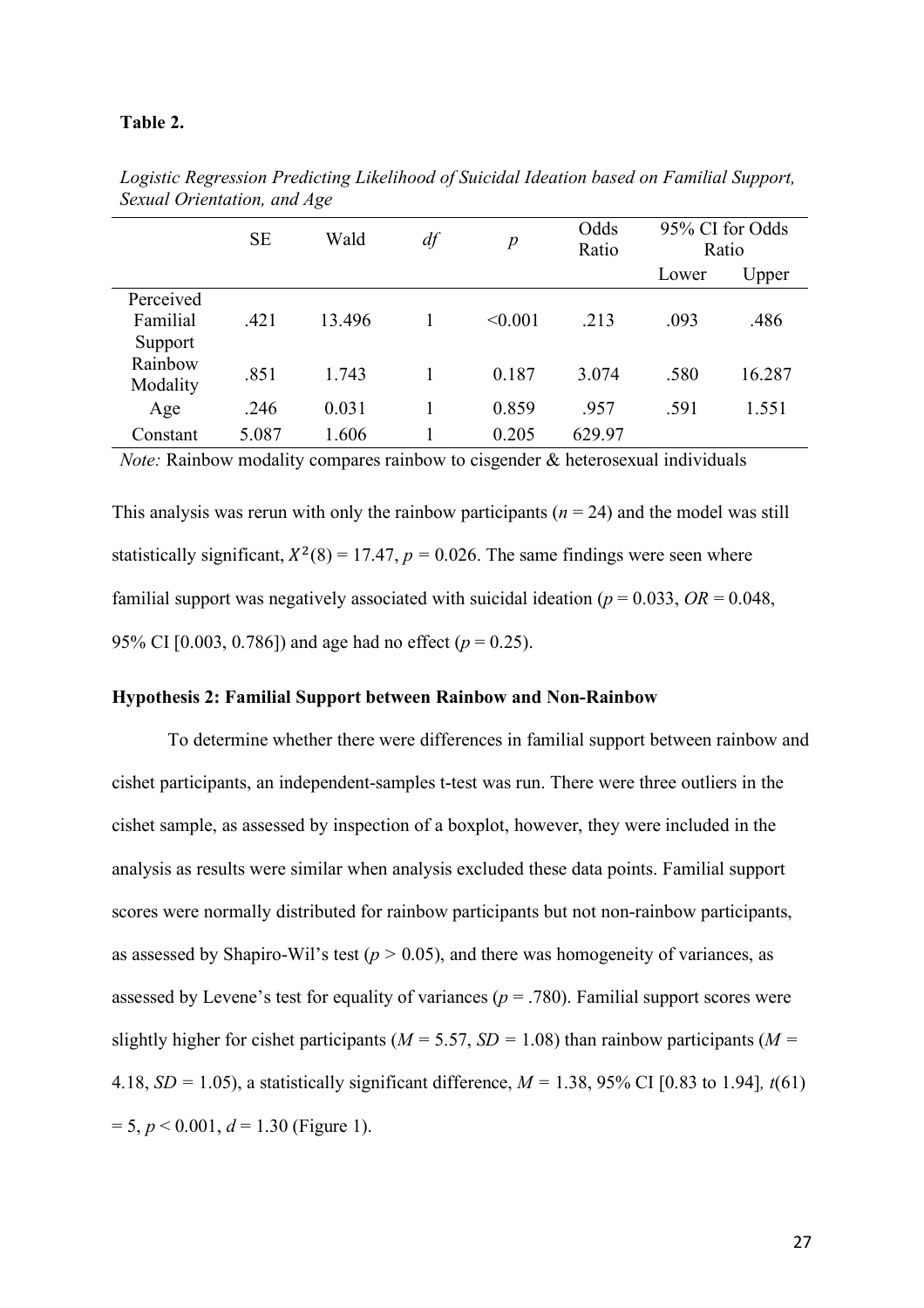

**Figure 1**. *NB: error bars represent 95% confidence intervals*

As familial support scores were not normally distributed for non-rainbow (cf. rainbow) participants, an additional Mann-Whitney U test was run to determine if there were still differences in familial support scores between these two groups. Distributions of familial support scores were not similar, as assessed by a back-to-back bar chart. Familial support scores for cishet participants (mean rank  $=$  39.62) were statistically significantly higher than for rainbow participants (mean rank = 19.62),  $U = 171$ ,  $z = -4.205$ ,  $p < 0.001$ . The distribution of familial support scores for rainbow and non-rainbow participants were statistically different.

### **Hypothesis 3: Suicidal Ideation between Rainbow and Non-Rainbow**

As suicidal ideation scores were not normally distributed for rainbow and nonrainbow participants, another Mann-Whitney U test was run to determine if there was a difference in suicidal ideation scores between these two groups. Distributions of the suicidal ideation scores for rainbow and non-rainbow participants were not similar. Suicidal ideation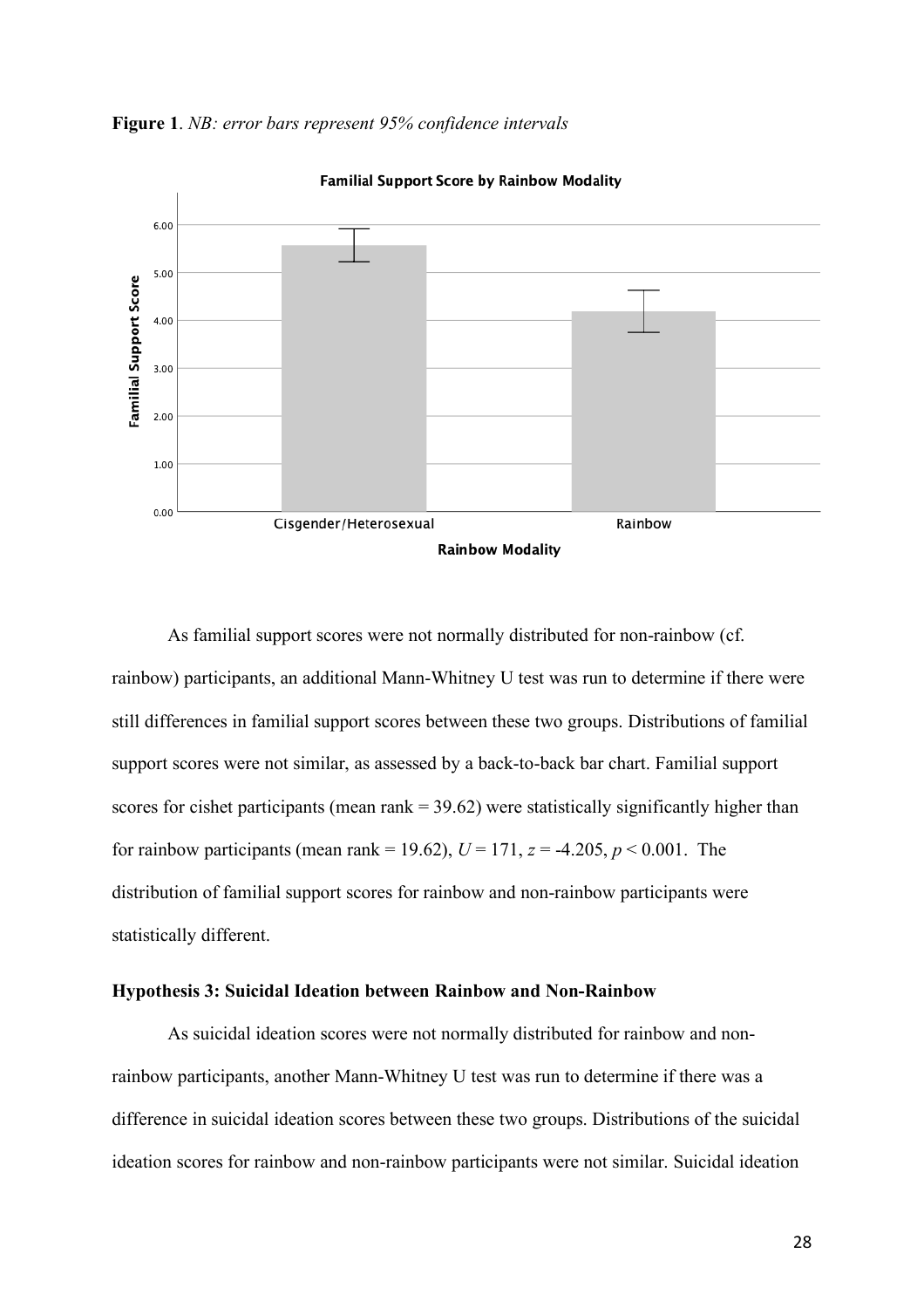scores for rainbow participants (mean rank  $= 43.06$ ) were statistically significantly higher than for cishet participants (mean rank = 25.19),  $U = 733$ ,  $z = 4.062$ ,  $p < 0.001$ . The distribution of suicidal ideation scores for rainbow and non-rainbow participants were statistically different.

## **Hypothesis 4: Rainbow Modality as a Moderator of Familial Support on Suicidal Ideation**

Lastly, a hierarchical multiple regression was run to assess whether being rainbow moderated the relationship between familial support and suicidal ideation. Assumptions concerning linearity, multicollinearity, homoscedasticity, and residual normal distribution were all met. Simple slope analysis revelated that there was a statistically significant (*p* < 0.001) negative linear relationship between passive ideation and familial support in both cishet ( $b = -2.446$ , *SE* = 0.755) and rainbow individuals ( $b = -4.154$ , *SE* = 1.001). However, rainbow modality did not moderate the effect of familial support on suicidal ideation. This was evidenced by the addition of the interaction term between familial support and rainbow modality explaining only an additional 1.6% of the total variance of the model, *p* < .179. The interaction term was dropped from the model, with the new model revealing a statistically significant negative linear relationship ( $b = -3.065$ ,  $SE = 0.61$ ) between familial support and suicidal ideation ( $p \le 0.001$ ). Therefore, our analyses indicate that the protective efficacy of familial support against suicidal ideation is not statistically different for rainbow individuals than cishet individuals.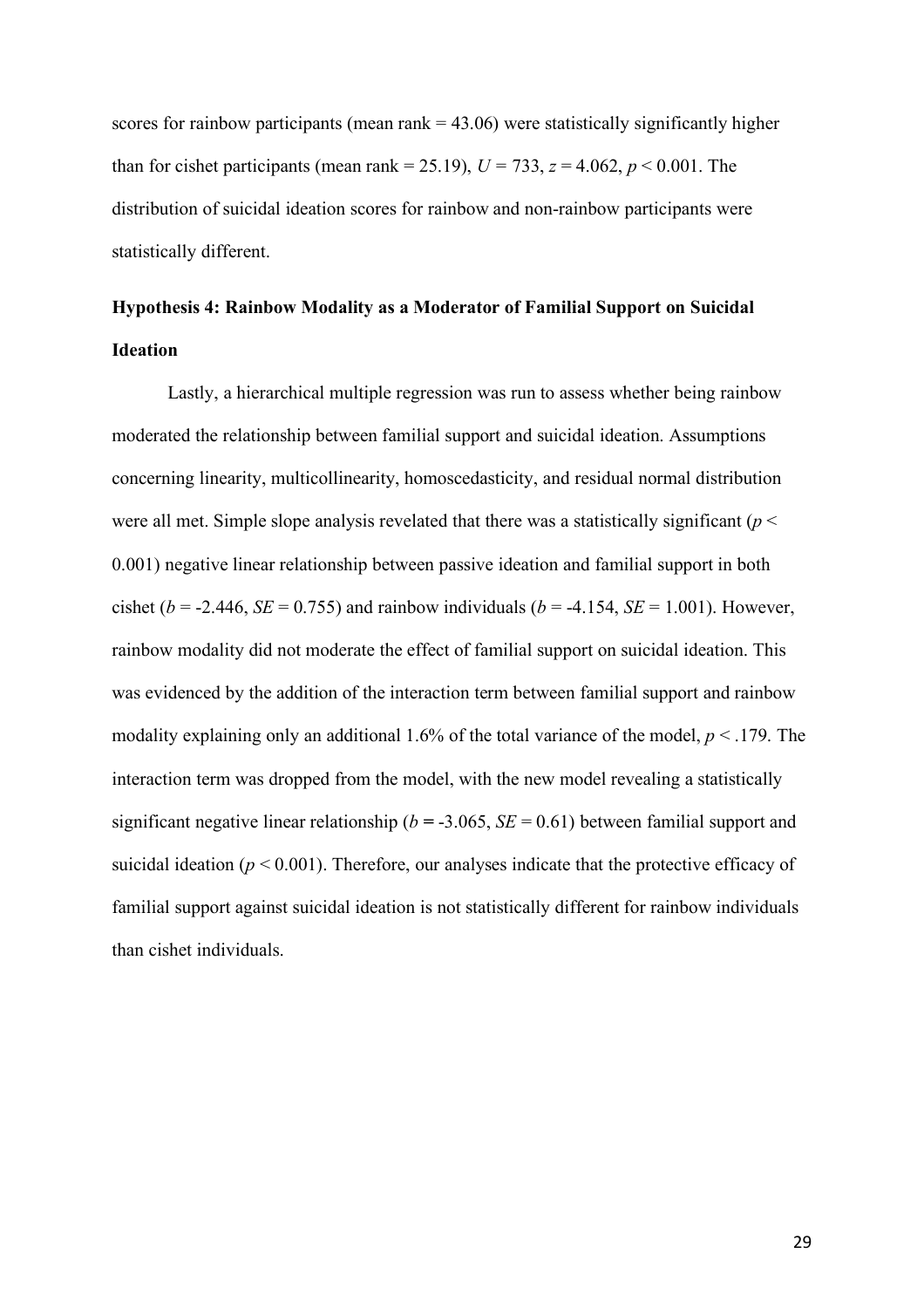#### **DISCUSSION**

#### **Main Findings and Implications**

This study contributes new data on the role of familial support among Māori and Pasifika rainbow and non-rainbow young adults and the differences between these groups. In line with the hypotheses, the current study found that higher levels of familial support were associated with lower levels of passive suicidal ideation within young Māori and Pasifika populations. This parallels previous findings that family connection lowered suicide risk in both Māori and Pasifika populations. Teevale et al. (2016) illustrated that when family connection and monitoring is low in Pasifika high school populations, odds of attempting suicide are almost three times higher. Similarly, Clark et al. (2011) found that family connection worked in a protective manner against suicide attempt in high school aged Māori students. This study found that each point reduction in the familial support scale increased the odds of exhibiting suicidal ideation nearly fivefold  $(OR = 0.21, p < 0.001)$ . This complements current literature that has found familial support as protective in youth to also include young adults. Māori identify first and foremost as a collective, before identifying as an individual (Robson & Reid, 2001). Whānau is at the centre of that collective and is essential for developing a sense of belonging, identity, and connection to whenua (land) and whakapapa (Berryman, 2008). It's importance for Māori health is reflected in all Māori health models (Durie, 1994; Pere, 1991; Pitama et al., 2007). As a collectivist diaspora, Pasifika view family with a similar lens; with family anchoring their place in the world, yielding a sense of identity (Ledoux-Taua'aletoa, 2019). The wellbeing of the community and the individual are intertwined, with the primary aim to achieve what's best for the collective (Tu'itahi, 2007). Akin to the Māori holistic view of health, the importance of family is also demonstrated in Pasifika health models (Pulotu-Endemann, 2001; Pulotu-Endemann et al., 2007; Tu'itahi, 2009). The negative linear relationship between familial support and passive ideation was no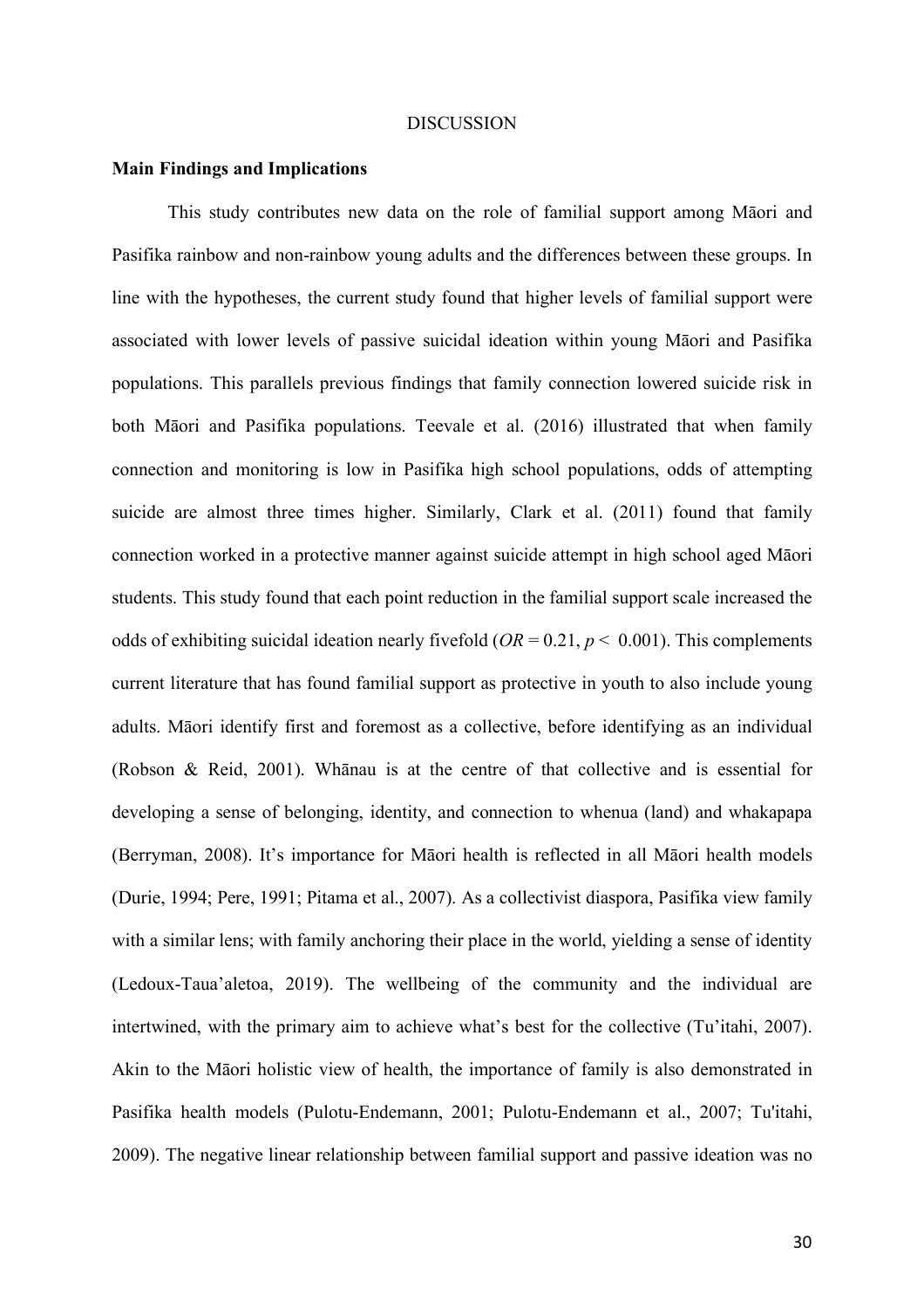different for rainbow and non-rainbow participants in the current study. This is in accordance with Māori and Pasifika research that recognises family and whānau support promotes wellbeing in rainbow populations(Ikeda, 2014; Kerekere, 2015). These findings emphasise the significance that family and whanau have on wellbeing for Māori and Pasifika communities, being at the core of the collective, and connecting and linking to whakapapa (Berryman, 2008; Ledoux-Taua'aletoa, 2019).

In the current study, age did not predict suicidal ideation above and beyond familial support. The reason there may not have been a difference detected is that all ages within this range face similar sociological changes and challenges – moving out of home, transitioning into work, and experiencing increased independence, all of which may parallel decreased social support. Rates of suicide in Māori are similar for those aged within the  $15 - 19$  and  $20 - 24$ brackets (Coronial Services of New Zealand, 2020). Age categories for Pasifika suicide rates include ages  $15 - 24$ , so differences within this population are unclear (Ministry of Health, 2019). Although similarities of suicide rates could map on to passive ideation rates, younger populations tend to report more impulsivity, where attempts occur without prior ideation (Fortune et al., 2010). In a similar vein, those exhibiting passive ideation do not always go on to make a suicide attempt. Although individual risk factors should be considered, the uniformity of rates in younger populations indicate shared developmental and/or sociological factors. For example, the prefrontal cortex is still developing until the mid to late twenties, of which cognitive flexibility is a distinct function (Arain et al., 2013; Kim et al., 2011). Cognitive (psychological) inflexibility, responding to internal experiences in a rigid way, has been shown to predict suicidal ideation in young adults (Krafft et al., 2019; Miranda et al., 2012, 2013). Suicide risk also increases with age alongside pubertal development (Beautrais, 2019). These are just two examples of shared developmental features that may influence suicidal ideation. Another reason that differences may not have been seen is because the measures used weren't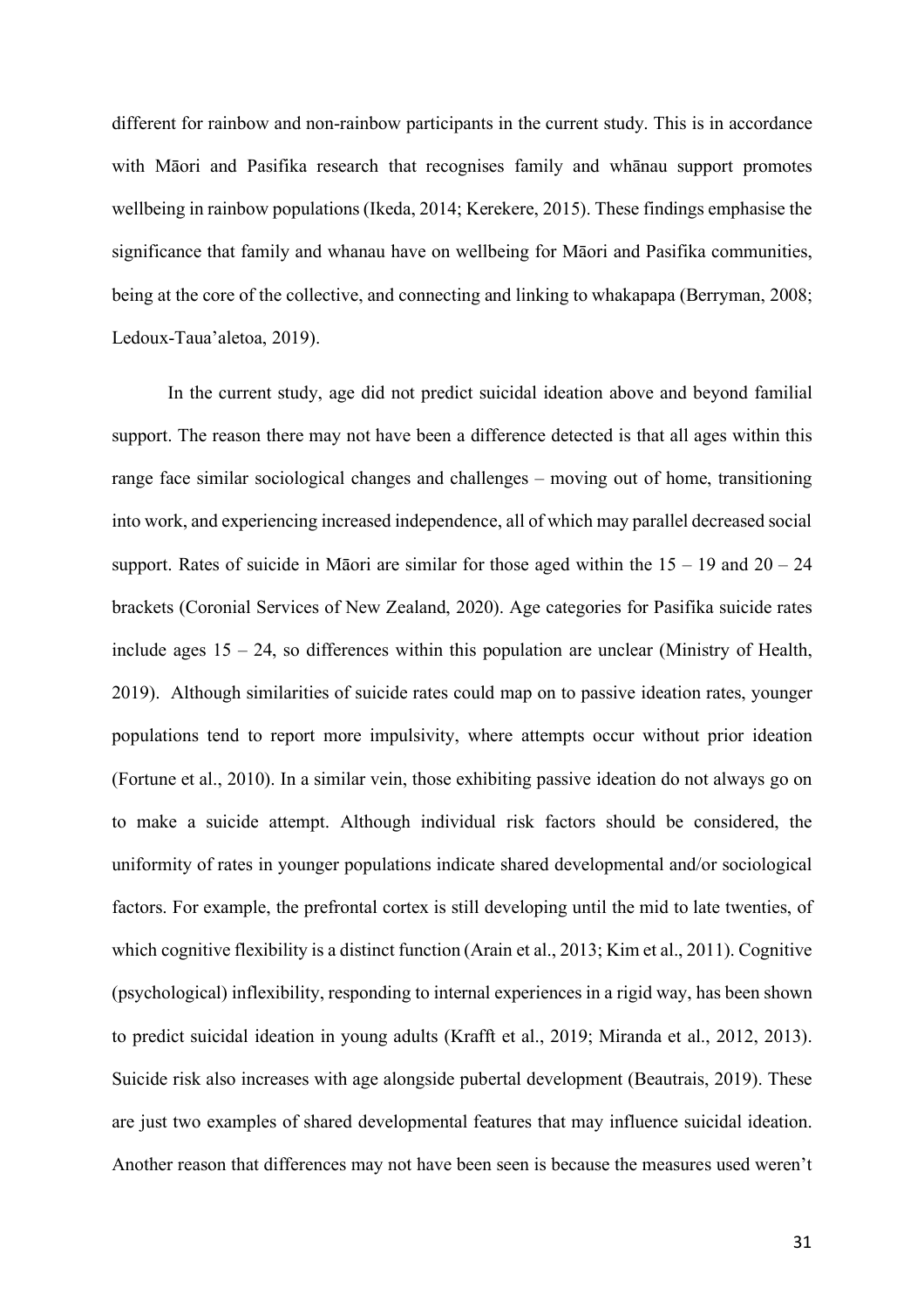sensitive enough to detect a difference within an age range that already collectively experiences high rates of suicide and ideation (ceiling effect).

Although rainbow modality did not predict suicidal ideation above and beyond familial support in this study, rainbow participants had higher levels of suicidal ideation compared to their non-rainbow counterparts. Elevated risk of suicide in rainbow populations have been well established globally and within Aotearoa (Beautrais, 2000; Clunie, 2017; Haas et al., 2011; Lucassen et al., 2011; Murphy & Hardaway, 2017; Treharne et al., 2020). In a diverse sample of nearly 25,000 tertiary students across the United States, regardless of race, rainbow students were more likely to exhibit passive ideation when compared to their heterosexual counterparts (Lytle et al., 2015). The current findings are also in line with two longitudinal studies in Aotearoa, where rainbow individuals were at a higher risk for mental health problems, suicidal ideation, and attempt (Fergusson et al., 1999; Fergusson et al., 2005; Skegg et al., 2003). Some reasons for these differences in passive ideation between rainbow and non-rainbow populations may include barriers to help, discrimination and stigma, or decreased familial support. Lucassen et al. (2011) found that high school students those who were attracted to the same or multiple sexes were more likely to have seen a health professional for a mental health concern but simultaneously found it harder to access help for their needs. Individuals identifying as Takatāpui made up 9.2% of suicide deaths in young Māori aged 20 – 24 from 2007 - 2011, with narratives suggesting these were caused by stigma surrounding sexual orientation (Suicide Mortality Review Committee, 2016). Suicidal ideation has also been linked to low levels of social support in young transgender adults Aotearoa and New Zealand populations (Treharne et al., 2020).

In this study, rainbow Māori and Pasifika experienced lower levels of familial support, on average, compared to their non-rainbow counterparts. Although Māori and Pasifika may face racism and cultural erasure from within the rainbow communities, they might also

32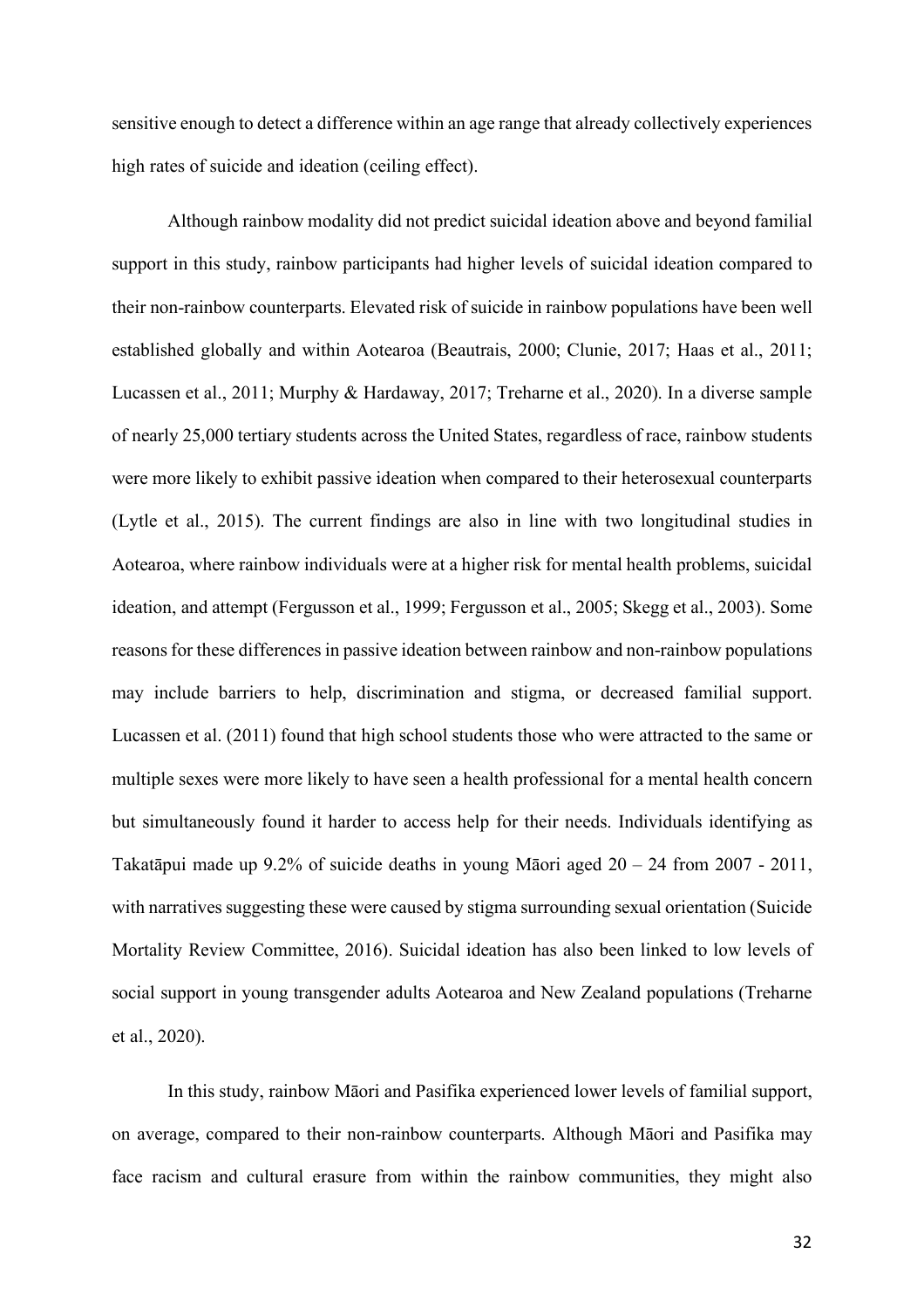experience rainbow-related stigma within the home. There is evidence that demonstrates Māori and Pasifika societies included and valued those with diverse genders and sexualities prior to colonisation and the work of missionaries (Aspin & Hutchings, 2007; Ikeda, 2014; Schmidt, 2016; Te Awekotuku, 1991, 2001). Lower familial support scores in rainbow Māori and Pasifika may be due to the presence of religious beliefs within the family. Christianity has been given a prominent place in many Pacific cultures and in many cases is synonymous with traditional values and beliefs (Robbins, 2009). This perspective was strengthened by a study exploring high school student's views on what it meant to be Samoan, all students spoke of unity in the collective, and of church being a foundation of Samoan culture (Borrero et al., 2010). Church is an important social network for Pasifika people, and a place where language and culture promoted. However, the influence of Christianity has moved the identities for many rainbow people from a place of acceptance to one of stigmatisation (Stevens, 2013). This has been recounted by rainbow Pacific individuals who have hidden their gender or sexuality from family members who hold positions in the church, been alienated from their families, or have had their identity weaponised against their families (Vaimoso, 2020a, 2020b). Some families may find it challenging understanding the rainbow identities of members when this clashes with strong traditional Christian views that underlie their cultural beliefs. Māori and Pasifika families may also undergo a process where they make sense of how having a rainbow family member transforms their collective identity. There has been little research done on the impact that religion has on Māori and Pasifika rainbow communities, let alone families. Further investigation in this area may lead to faith-based strategies so families can uphold both cultural values and the wellbeing of their rainbow kainga.

Alternatively, the lower levels of familial support seen in the current sample of rainbow participants don't necessarily equate to lower levels of familial acceptance. Instead, families may be accepting of their rainbow members, however, lack the resources to understand and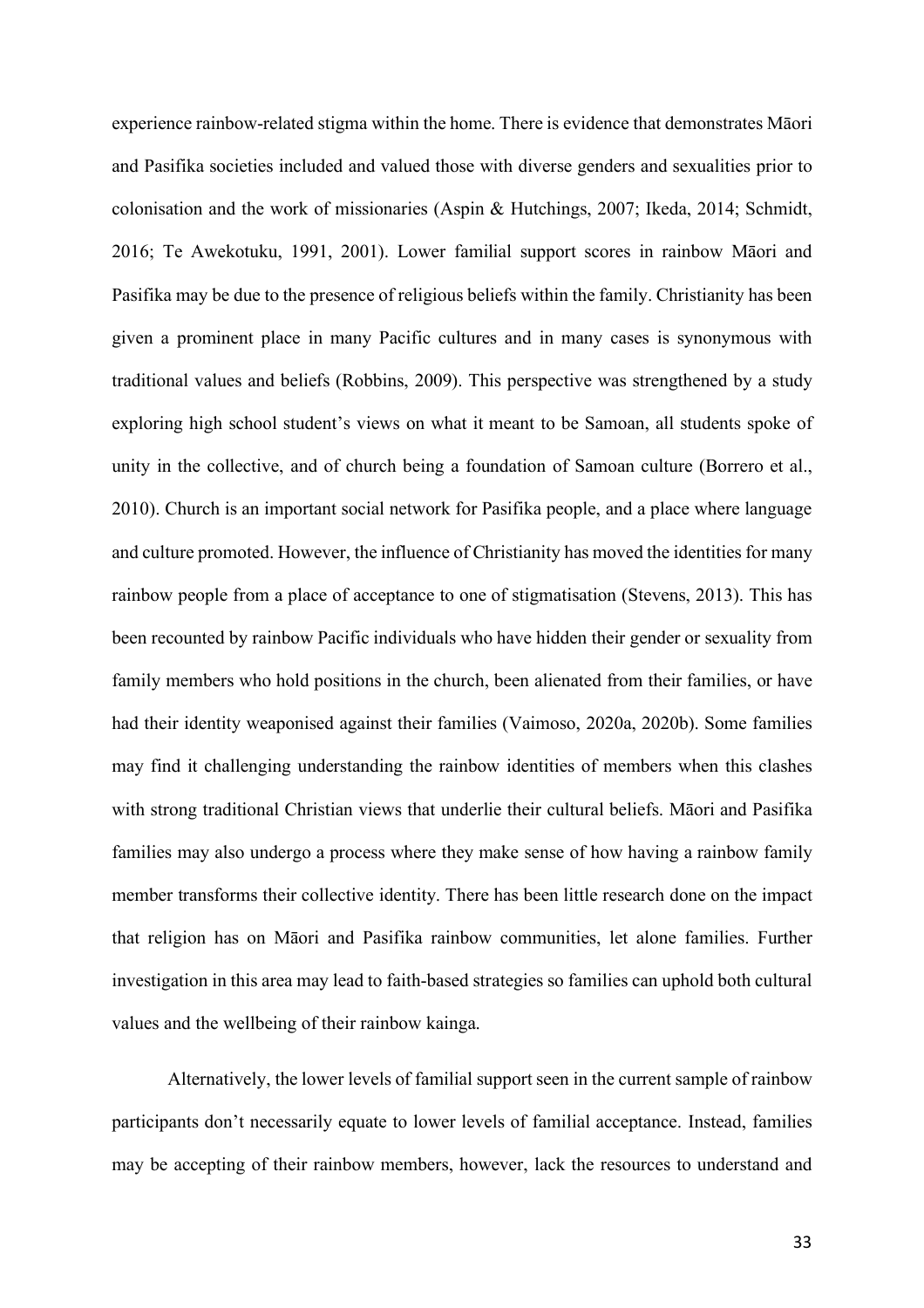support their needs. With the visibility of rainbow identities on the rise, so has the information on rainbow-related matters for families, practitioners, and policy-makers (Clunie, 2018; Fraser, 2019; OUTLine NZ, 2019). The revival of the takatāpui identity has also led to the circulation of culturally appropriate and relevant resources for whānau (Kerekere, 2015; Kerekere et al., 2017). There is currently an opening in the Pasifika rainbow community for these kinds of resources to be developed in an accessible and culturally mindful way to empower families to support their LGBTQ+ & MVPFAFF community.

## **Limitations**

This study extends current knowledge on the experiences of these rainbow communities; however, the limitations of the study should be addressed. Men and gender diverse individuals were under-represented, as were regions outside of Otago; therefore, these results should be considered in the context that they were undertaken. This study was a cross-sectional study, therefore the temporal relationship between, rainbow modality, familial support, and suicidal ideation cannot be inferred. Thus far discussion has centred around the importance of familial support, and in essence, familial wellbeing on individual passive ideation. However, given the interconnected nature of individual and collective wellbeing, it could be hypothesised that passive ideation and it's contributing influences impact on familial support and wellbeing. Families have expressed that when things are not going well for their children, the wellbeing of the whole whānau is affected (IHC, 2016). Future studies would benefit from utilising a longitudinal design to investigate if, and potentially why, familial support changes as a factor of suicidal ideation and vice versa. Additionally, there may be factors that affect both suicidal ideation and familial support such as sense of belonging or identity. Being rainbow is not always something that is present from birth; gender identity and sexual orientation may be fully realised over time, with adolescence and young adulthood a key period in establishing this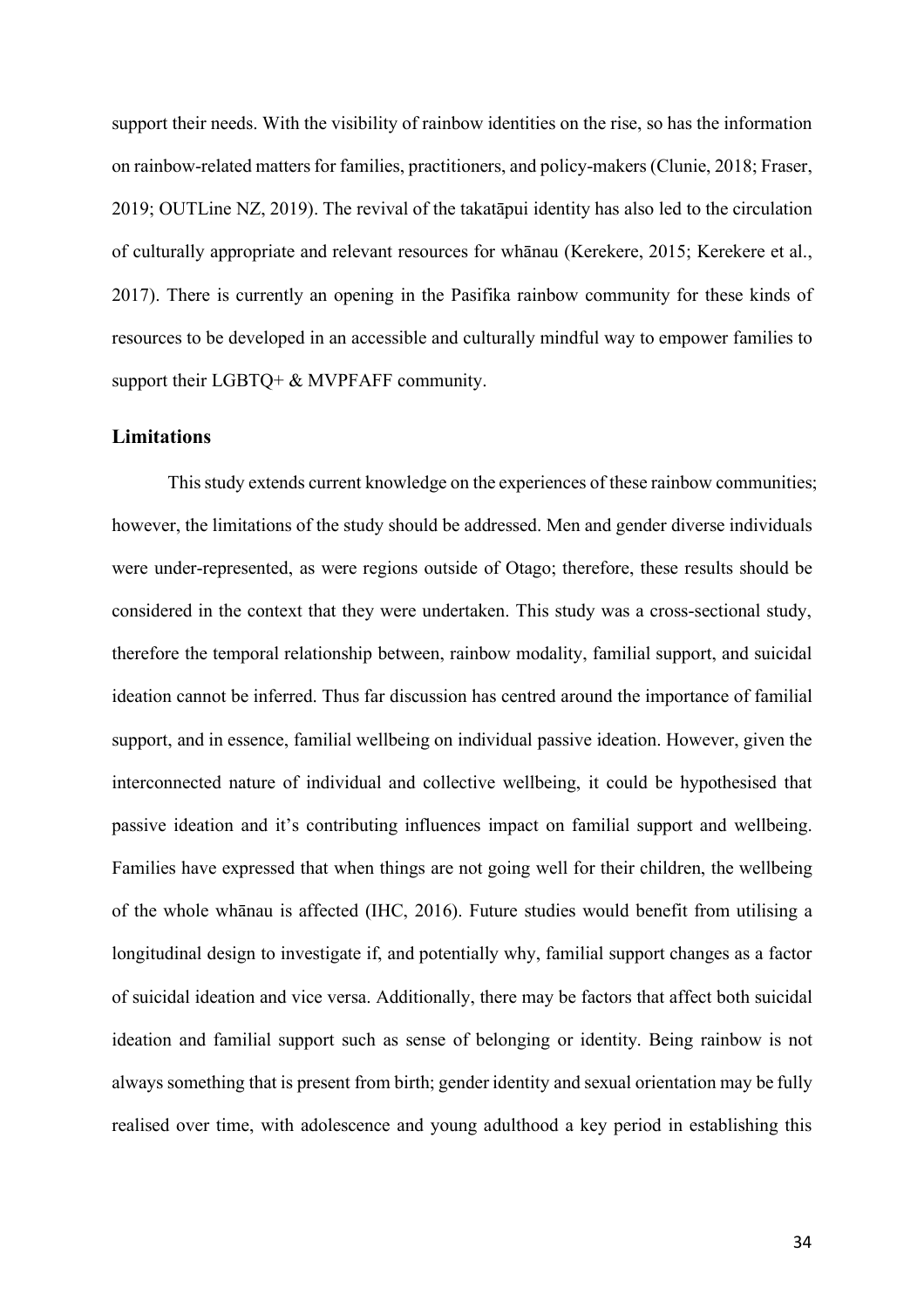identity. The temporal nature of familial support, rainbow identity, and suicidal ideation should also be explored.

Differences between multi-ethnic and sole ethnic Māori and Pasifika weren't explored in this study but previous research indicates that Pasifika with multiple ethnicities experience lower levels of wellbeing (Ataera-Minster & Trowland, 2018; Manuela & Sibley, 2014). Given that the majority of the sample were of multiple ethnicities  $(n = 47)$ , a replication of this study in a majority mono-ethnic sample may yield different results. Although rainbow modality and age were not significant predictors of passive ideation, given that the ideal sample to give a power of 0.8 was  $n = 120$  and the current sample was  $n = 63$ , meeting the sample size goal may reveal significant effects.

Although the modified perceived social support from family (PSS-fa) scale and passive suicidal ideation measure (derived from the INQ) had a high level of internal consistency (alpha  $= 0.951$  and alpha  $= 0.963$ , respectively), the current study could not assess the test-retest or interrater reliability of these measures. However, given the original PSS-Fa had high consistency and validity (Procidano & Heller, 1993), and the modifications have resulted in findings consistent with other literature on familial support, it appears that the modified PSS-Fa has construct and criterion validity. To test the scale's content validity, the modified scale should be tested in different samples in conjunction with other Māori and Pasifika familial support scales (such as the family connection scale in Teevale et al., 2016) to assess whether items can be modified to produce a culturally-appropriate familial support scale for these communities. The high internal consistency also suggests that some items might be redundant, and future participants would benefit from a scale with fewer items (Tavakol & Dennick, 2011). The original perceived burdensomeness subscale (with six questions) in the INQ has consistently predicted suicidal ideation (Hill et al., 2015). It is highly likely that the reduced subscale measuring passive ideation in this study holds the same construct, content, and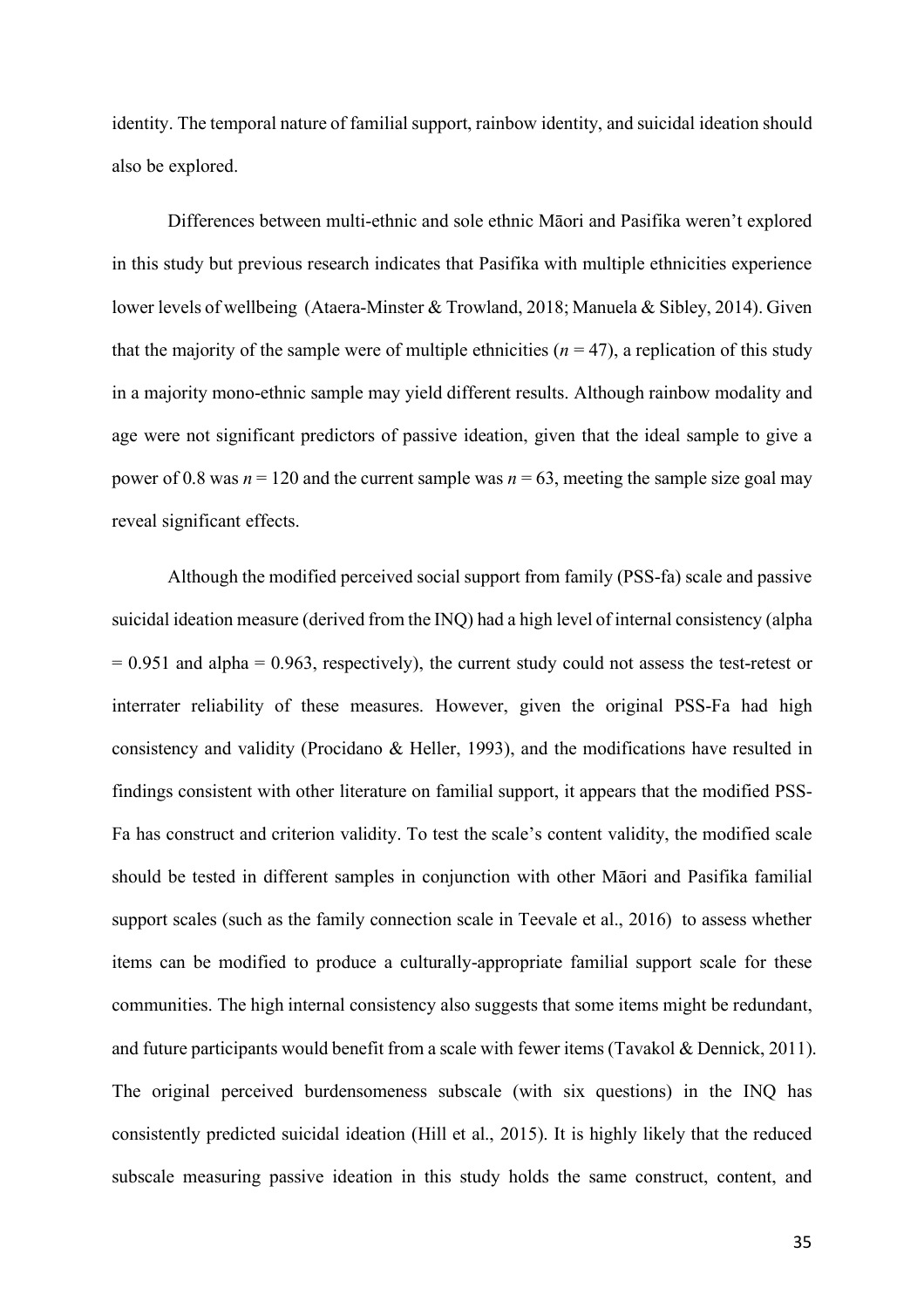criterion validity, however, to be fully confident that this is the case, further validation studies jointly using other measures of suicidal ideation as well are warranted. On that note, where possible, future studies should aim to include measures for active suicidal ideation and suicide attempt to identify what factors influence progression for rainbow Māori and Pasifika.

Lastly, feedback from participants pointed out that some tweaks to future surveys of this nature need to be considered. These suggestions included having an "unsure" option for sexual orientation and gender, having an "other" option for Pasifika ethnicities, and giving participants the ability to select multiple ethnicities that they "most closely identified with". The last point is especially salient, as the ability to choose only one option stemmed from the ease to classify which set of questions participants received (i.e. Māori PSS-Fa version or non-Māori PSS-Fa version), however, this doesn't fully capture the way multi-ethnic people may identify. It was also pointed out that "I-Kiribati" is the correct way of referring to people from Kiribati and this was changed accordingly (from Kiribatian). There were also suggestions to allow multiple gender identities to be chosen, include romantic orientation, and look into the distinct categorisation for rainbow identities (e.g. sex, gender, and sexual orientation), which may not be perceived or experienced as distinct for some Pacific individuals.

Participants also highlighted the multiple pathways that can stem from this research, and to them I give credit for the following proposals. The rainbow Māori and Pasifika participants were happy to share their experiences, and these overall experiences should be further explored; one participant expressed that they don't see many people like themselves and often feel a need to live up to gay stereotypes and societal expectations. Another mentioned how they were not 'out' and passed as heterosexual. Additionally, the voices of the disabled rainbow Māori and Pasifika community need to be amplified as they are even less visible in rainbow resources and policy. There was also suggestion of investigating how participants placed within their family and how responsibilities may affect mental health (e.g. differences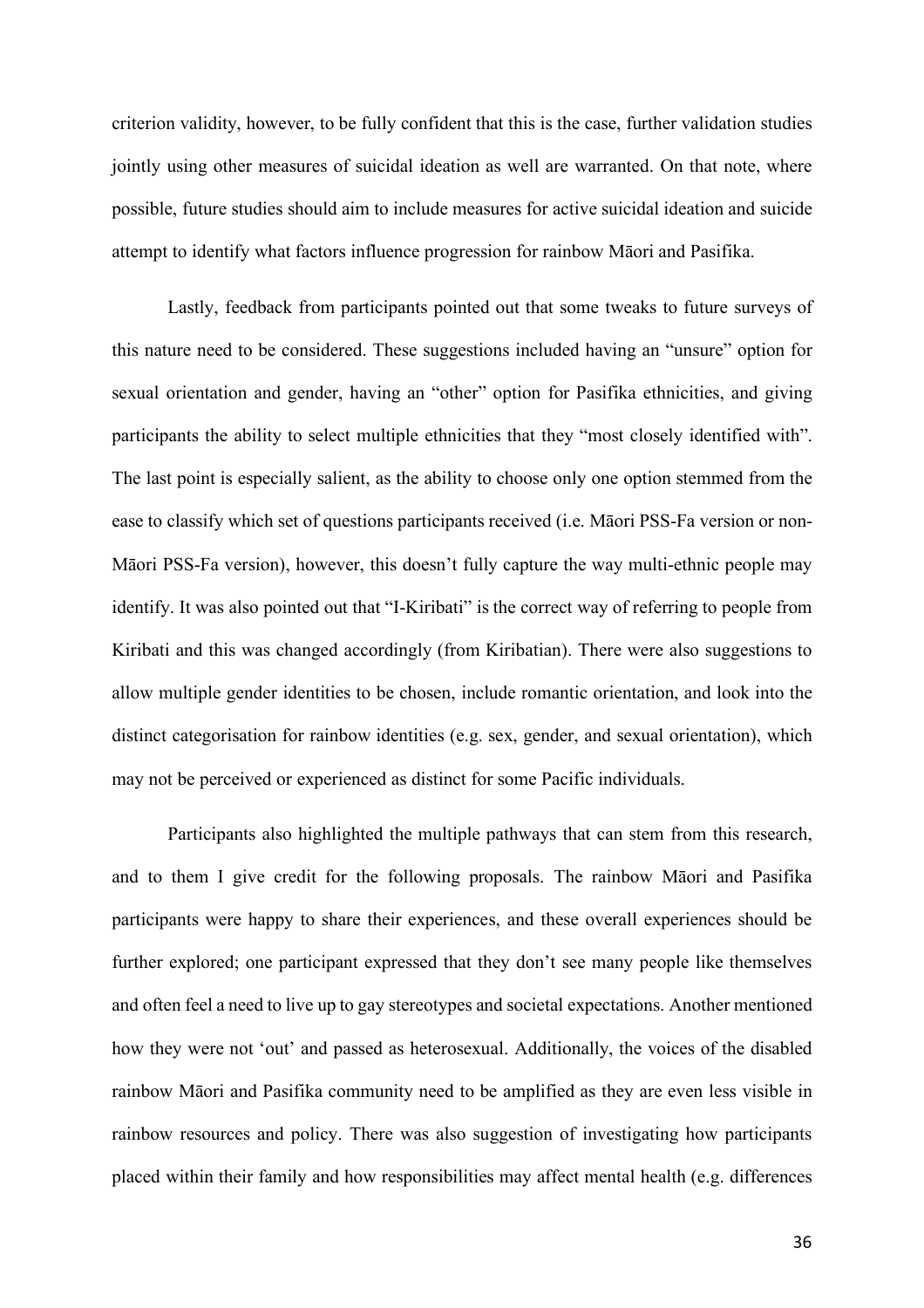between eldest sister, eldest brother, and only child). Further exploration of these ideas could be achieved using qualitative and ethnographic studies to capture these experiences.

## **Conclusion**

Familial support has a significant impact on wellbeing in Māori and Pasifika young adults. High levels of familial support were associated with lower levels of passive suicidal ideation for both rainbow and non-rainbow, with rainbow participants experiencing lower levels of familial support, on average, compared to their non-rainbow counterparts. Rainbow participants also had higher levels of suicidal ideation compared to the non-rainbow participants, however, rainbow modality alone did not predict suicidal ideation when accounting for familial support. These findings are consistent with past research that has been done in adolescent Māori and Pasifika rainbow communities within Aotearoa and extends this line to include young adults. This calls attention to the interconnected nature of Māori and Pasifika families and whānau and echoes the importance of considering family inclusion in mental health interventions for these populations. Furthermore, emphasising the importance of accessible and appropriate resources for these families. There are multiple avenues for future research, however, in keeping with this study's topic, the temporal relationship between familial support, rainbow modality, and suicidal ideation should be examined to elucidate the directionality of these relationships; with the culmination of future studies ultimately uplifting the wellbeing of rainbow Māori and Pasifika individuals.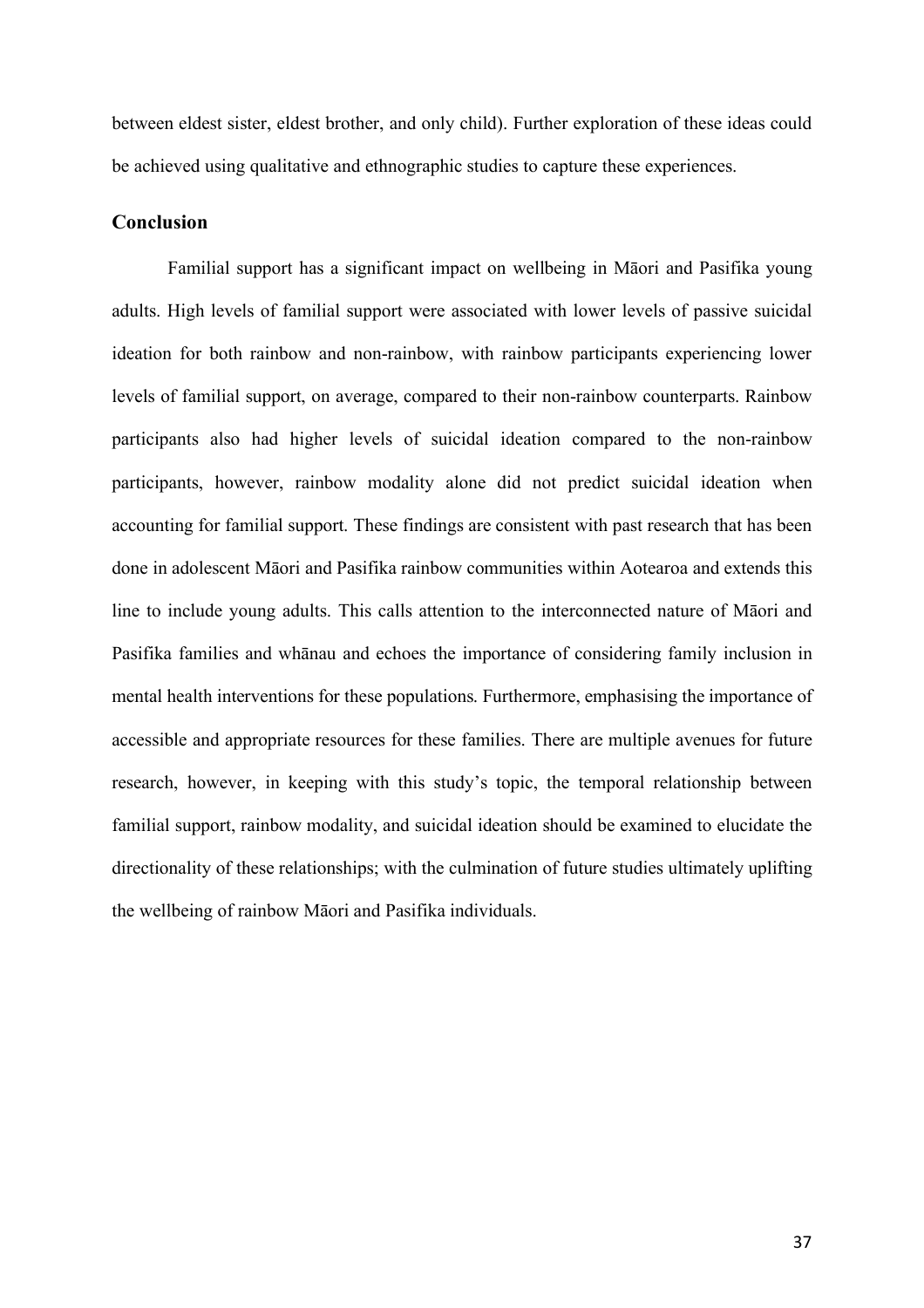#### REFERENCES

Alexeyeff, K., & Besnier, N. (2014). Gender on the edge: Identities, politics, transformations. In K. Alexeyeff & N. Besnier (Eds.), *Gender on the Edge: Transgender, Gay, and Other Pacific Islanders* (pp. 1 - 30). University of Hawai'i Press.

American Psychiatric Association. (2020). *Online assessment measures.*  https://www.psychiatry.org/psychiatrists/practice/dsm/educationalresources/assessment-measures

- Arain, M., Haque, M., Johal, L., Mathur, P., Nel, W., Rais, A., Sandhu, R., & Sharma, S. (2013). Maturation of the adolescent brain. *Neuropsychiatric Disease and Treatment*, *9*, 449–461. https://doi.org/10.2147/NDT.S39776
- Aspin, C. (2011). *Hōkakatanga – Māori sexualities.* Te Ara the Encyclopedia of New Zealand. http://www.teara.govt.nz/en/hokakatanga-maori-sexualities/print
- Aspin, C., & Hutchings, J. (2007). Reclaiming the past to inform the future: Contemporary views of Māori sexuality. *Culture, Health and Sexuality*, *9*(4), 415–427. https://doi.org/10.1080/13691050701195119
- Ataera-Minster, J., & Trowland, H. (2018). *Te Kaveinga: Mental health and wellbeing of Pacific peoples. Results from the New Zealand Mental Health Monitor & Health and Lifestyles Survey.*
- Baca-Garcia, E., Perez-Rodriguez, M. M., Oquendo, M. A., Keyes, K. M., Hasin, D. S., Grant, B. F., & Blanco, C. (2011). Estimating risk for suicide attempt: Are we asking the right questions? Passive suicidal ideation as a marker for suicidal behavior. *Journal of Affective Disorders*, *134*(1–3), 327–332. https://doi.org/10.1016/j.jad.2011.06.026

Bathgate, M., & Pulotu-Endemann, F. K. (1997). Pacific people in New Zealand. In P. Ellis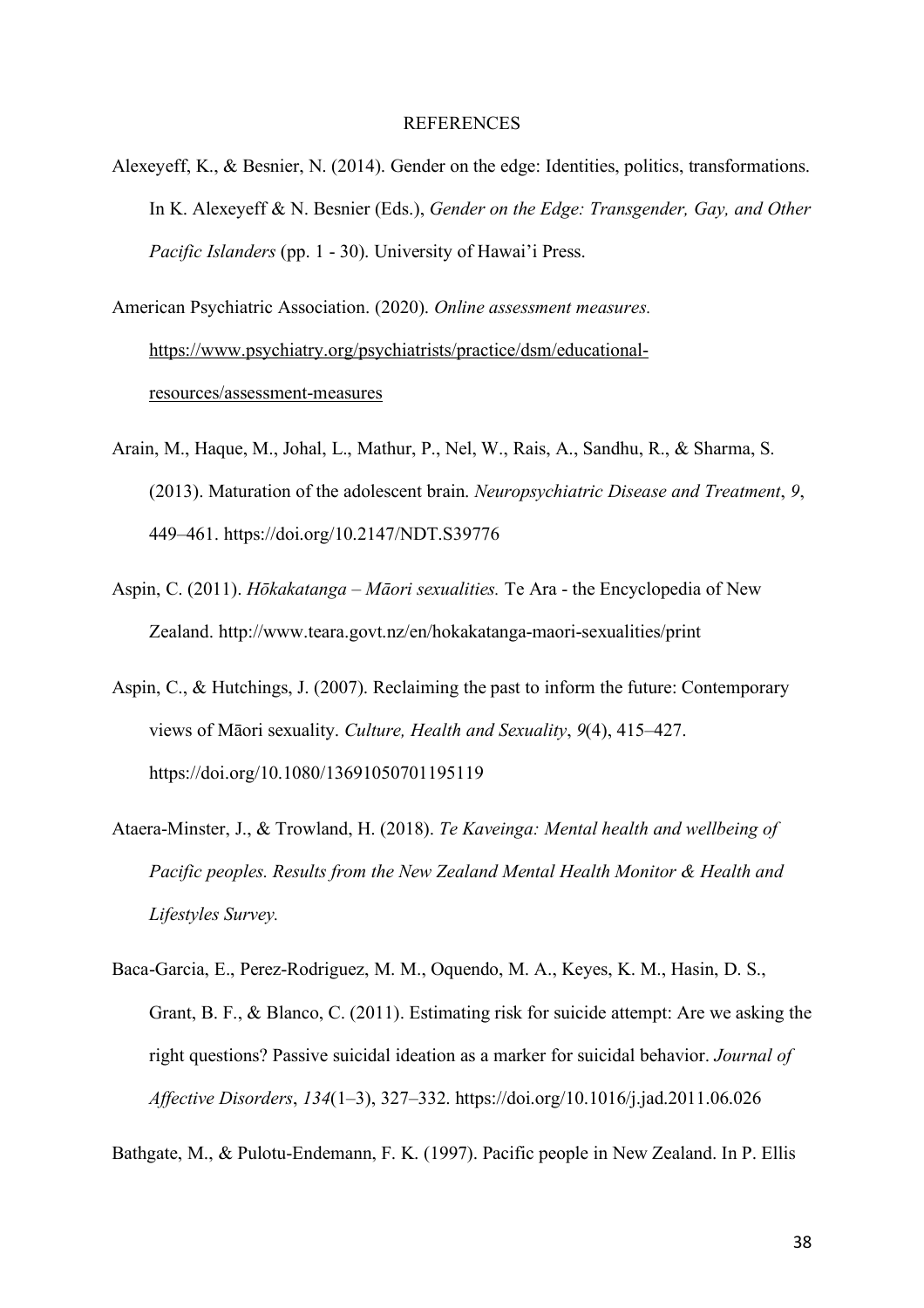& S. Collings (Eds.), Mental health in New Zealand from a Public Health Perspective. Wellington, New Zealand: Ministry of Health.

Baxter, J. (2008). *Maori mental health needs profile*.

- Beautrais, A. L. (2000). Risk factors for suicide and attempted suicide among young people. *Australian and New Zealand Journal of Psychiatry*, *34*(3), 420–436. https://doi.org/10.1046/j.1440-1614.2000.00691.x
- Beautrais, A. L. (2019). Suicide statistics. Paper presented at the Suicide Prevention: Simple Skills for Medical Students Workshop, Otago University.
- Beautrais, A. L., & Fergusson, D. M. (2006). Indigenous suicide in New Zealand. *Archives of Suicide Research*, *10*(2), 159–168. https://doi.org/10.1080/13811110600556913
- Berking, T., Fatialofa, C. S., Lupe, K., Skipps-Paterson, S., & Agee, M. (2007). Being 'Akafasi. In P. Culbertson, M. N. Agee, & C. O. Makasiale (Eds.), Penina Uliuli: Contemporary challenges in mental health for Pacific peoples (p. 49-62). Honolulu: University of Hawaii Press.
- Booker, C., Caswell, M., & Cooper, N. (2010). Suicide prevention in Māori youth. *Best Practice Journal*, *28*, 36–43.
- Borrero, N. E., Yeh, C. J., Tito, P., & Luavasa, M. (2010). Alone and in between cultural and academic worlds: Voices of Samoan students. *Journal of Education*, *190*(3), 47–55. https://doi.org/10.1177/002205741019000306
- Box, G. E. P., & Tidwell, P. W. (1962). Transformation of the independent variables. Technometrics, 4, 531-550.
- Bravo, A. J., Villarosa-Hurlocker, M. C., & Pearson, M. R. (2018). College student mental health: An evaluation of the DSM–5 self-rated level 1 cross-cutting symptom measure.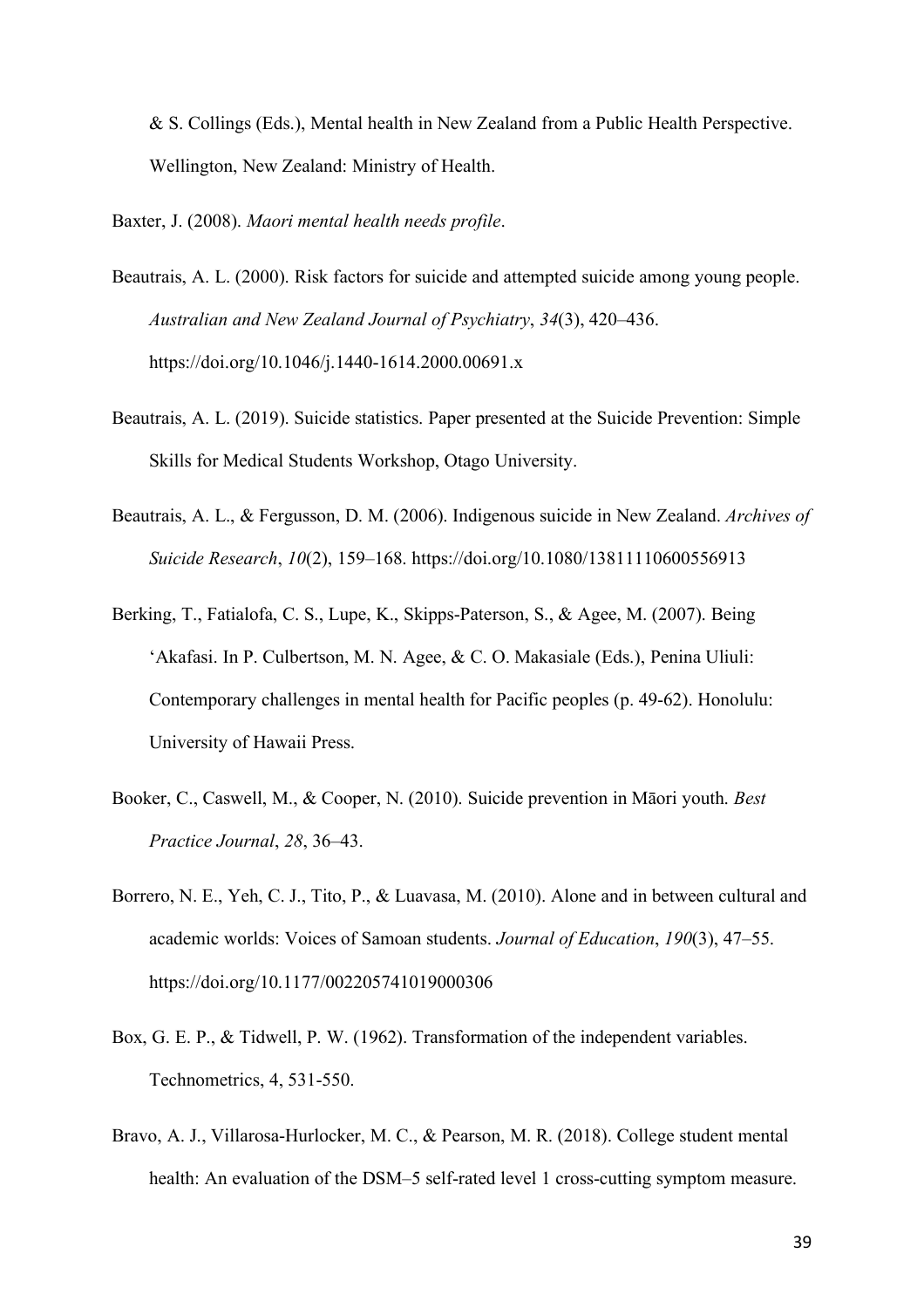*Psychological Assessment*, *30*(10), 1382–1389. https://doi.org/10.1037/pas0000628

- Brontsema, R. (2004). A queer revolution: Reconceptualizing the debate over linguistic reclamation. *Colorado Research in Linguistics*, *17*(1), 1–17. http://www.colorado.edu/ling/CRIL/Volume17\_Issue1/paper\_BRONTSEMA.htm
- Clark, T. C., Lucassen, M. F. G., Bullen, P., Denny, S. J., Fleming, T. M., Robinson, E. M., & Rossen, F. V. (2014). The health and well-being of transgender high school students: Results from the New Zealand adolescent health survey (youth'12). *Journal of Adolescent Health*, *55*(1), 93–99. https://doi.org/10.1016/j.jadohealth.2013.11.008
- Clark, T. C., Robinson, E., Crengle, S., Fleming, T., Ameratunga, S., Denny, S. J., Bearinger, L. H., Sieving, R. E., & Saewyc, E. (2013). Risk and Protective Factors for Suicide Attempt Among Indigenous Māori Youth in New Zealand: The Role of Family Connection. *International Journal of Indigenous Health*, *7*(1), 16. https://doi.org/10.18357/ijih71201112350
- Clunie, M. (2017). *Suicide prevention and the rainbow population. A submission on A Strategy to Prevent Suicide in New Zealand* (Issue June 2016). https://www.mentalhealth.org.nz/assets/Our-Work/policy-advocacy/Suicide-preventionand-the-rainbow-population-submission-to-the-draft-NZSPS-26062017.pdf
- Clunie, M. (2018). *Rainbow communities, mental health and addictions a submission to the Government Inquiry into Mental Health and Addiction – Oranga Tāngata, Oranga Whānau*. 1–24.
- Coronial Services of New Zealand. (2019). *Annual provisional suicide statistics for deaths reported to the Coroner between 1 July 2007 and 30 June 2019*. https://coronialservices.justice.govt.nz/suicide/annual-suicide-statistics-since-2011/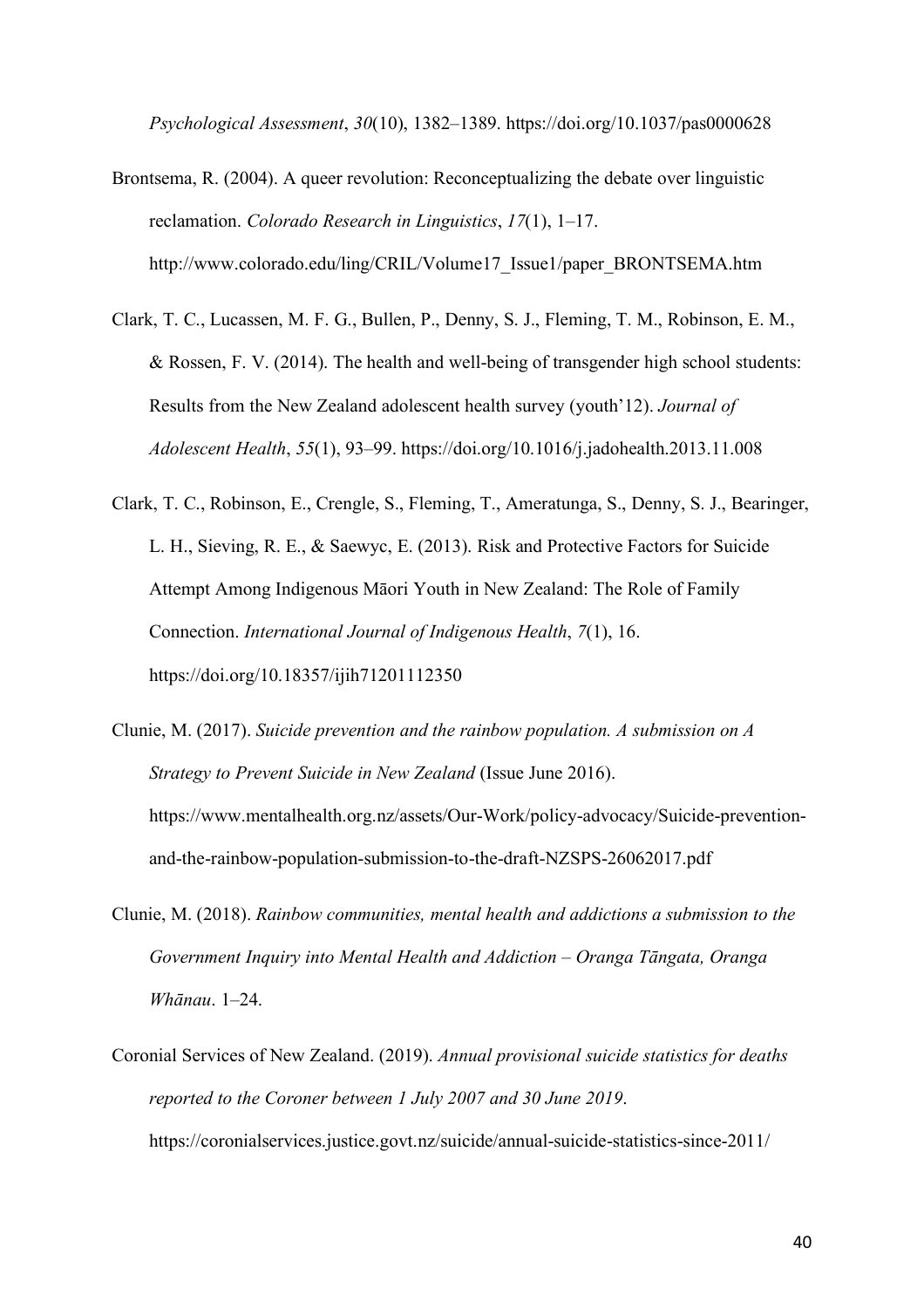- Coronial Services of New Zealand. (2020). *Annual provisional suicide statistics for deaths reported to the Coroner between 1 July 2007 and 30 June 2020*. https://coronialservices.justice.govt.nz/suicide/annual-suicide-statistics-since-2011/
- Deverick, Z., Russell, L., & Hudson, S. (2017). *Attitudes of adults towards people with experience of mental distress: Results from the 2015 New Zealand Mental Health Monitor* (Issue June 2017). https://www.hpa.org.nz/research-library/researchpublications/2015-new-zealand-mental-health-monitor-attitudes-of-adults-towardspeople-with-experience-of-mental
- Durie, M. (2001). *Māuri Ora: The dynamics of Māori health.* Auckland: Oxford University Press.
- Durie, M. (1994). *Whaiora : Māori health development*. Oxford University Press.
- Fergusson, D. M., Horwood, L. J., & Beautrais, A. L. (1999). Is sexual orientation related to mental health problems and suicidality in young people? *Archives of General Psychiatry, 56*(10), 876-880.
- Fergusson, D. M., Horwood, L. J., Ridder, E. M., & Beautrais, A. L. (2005). Sexual orientation and mental health in a birth cohort of young adults. *Psychological Medicine, 35*(7), 971-981.
- Ferguson, S. (2005). *Suicide rates in New Zealand exploring associations with social and economic factors*. Ministry of Health.
- Foliaki, S., Kokaua, J., Schaaf, D., Tukuitonga, C. (2006). Pacific People. In: Oakley Browne, M., Wells, J.E., Scott, K.M. (Eds). Te Rau Hinengaro: The New Zealand Mental Health Survey. Wellington: Ministry of Health.
- Fortune, S., Watson, P., Robinson, E., Fleming, T., Merry, S., & Denny, S. (2010). *Youth'07*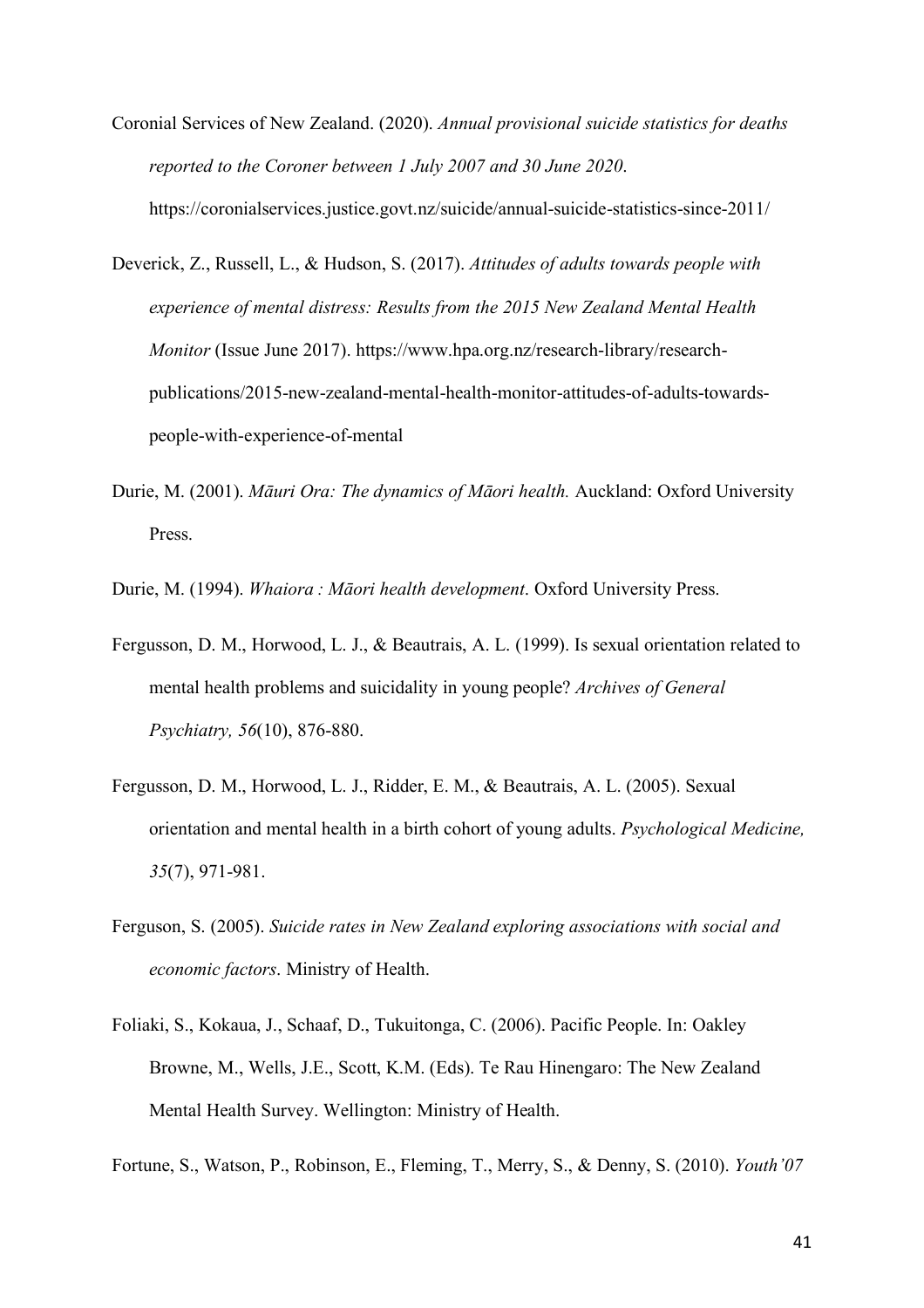*The Health and Wellbeing of Secondary School Students in New Zealand* (Issue June). www.youth2000.ac.nz

- Fraser, G. (2019). *Supporting Aotearoa's Rainbow People: A Practical Guide for Mental Health Professionals*.
- Gluckman, P., Potter, J., McNaughton, S., Lambie, I., & Poulton, R. (2017). Youth Suicide in New Zealand : a Discussion Paper. *Office of the Prime Minister's Chief Science Advisor Chief Science Advisor*, *April*, 1–14.
- Haas, A. P., Eliason, M., Mays, V. M., Mathy, R. M., Cochran, S. D., D'Augelli, A. R., Silverman, M. M., Fisher, P. W., Hughes, T., Rosario, M., Russell, S. T., Malley, E., Reed, J., Litts, D. A., Haller, E., Sell, R. L., Remafedi, G., Bradford, J., Beautrais, A. L., … Clayton, P. J. (2011). Suicide and suicide risk in lesbian, gay, bisexual, and transgender populations: Review and recommendations. *Journal of Homosexuality*, *58*(1), 10–51. https://doi.org/10.1080/00918369.2011.534038
- Health Quality & Safety Commission New Zealand. (2019). *A window on the quality of Aotearoa New Zealand's health care 2019 – a view on Māori health equity*. Health Quality & Safety Commission. https://www.hqsc.govt.nz/assets/Health-Quality-Evaluation/PR/Window\_2019\_web\_final.pdf
- Hill, R. M., Rey, Y., Marin, C. E., Sharp, C., Green, K. L., & Pettit, J. W. (2015). Evaluating the Interpersonal Needs Questionnaire: Comparison of the reliability, factor structure, and predictive validity across five versions. *Suicide and Life-Threatening Behavior*, *45*(3), 302–314. https://doi.org/10.1111/sltb.12129
- Hutchings, J. 1972-. (2007). *Sexuality and the stories of indigenous people* (J. Hutchings & C. Aspin (eds.)) [Book]. Huia.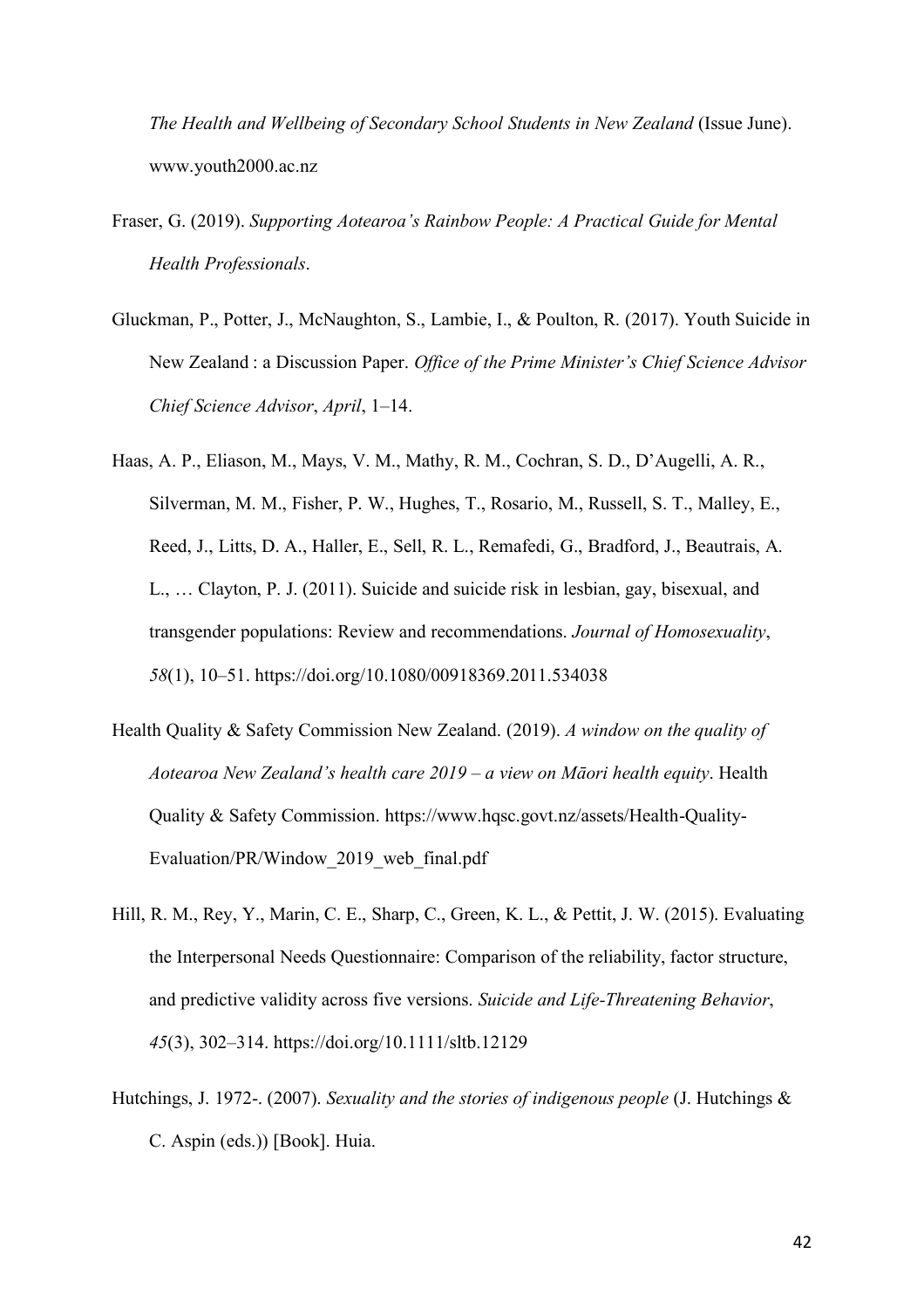- Ikeda, L. L. (2014). Re-visioning family: Māhūwahine and male-to-female transgender in contemporary Hawai'i. In *Gender on the Edge: Transgender, Gay, and Other Pacific Islanders*.
- Joiner, T. (2005). *Why people die by suicide*. Harvard University Press.
- Kerekere, E. (2015). *Takatāpui: Part of the Whānau*. https://doi.org/ISBN: 978-1-877318-91- 7
- Kerekere, E. (2017). *Part of The Whānau: The Emergence of Takatāpui Identity - He Whāriki Takatāpui* (Issue April) [Victoria University of Wellington]. http://researcharchive.vuw.ac.nz/handle/10063/6369
- Kerekere, E., Rainbow Youth, & Tīwhanawhana Trust. (2017). *Growing up takatāpui: whānau journeys*. https://static1.squarespace.com/static/5893cf9215d5db8ef4a8dc98/t/58cf4d67f7e0ab911 f7b0c02/1489980881341/Growing\_Up\_Takatāpui\_Whānau\_Journeys\_Web\_Version.pd f
- Kim, C., Johnson, N. F., Cilles, S. E., & Gold, B. T. (2011). Common and distinct mechanisms of cognitive flexibility in prefrontal cortex. *Journal of Neuroscience*, *31*(13), 4771–4779. https://doi.org/10.1523/JNEUROSCI.5923-10.2011
- Klonsky, E. D., Saffer, B. Y., & Bryan, C. J. (2018). Ideation-to-action theories of suicide: a conceptual and empirical update. *Current Opinion in Psychology*, *22*, 38–43. https://doi.org/10.1016/j.copsyc.2017.07.020
- Kokaua, J., Schaaf, D., Wells, J. E., & Foliaki, S. A. (2009). Twelve-month prevalence, severity, and treatment contact of mental disorders in New Zealand born and migrant Pacific participants in Te Rau Hinengaro: The New Zealand Mental Health Survey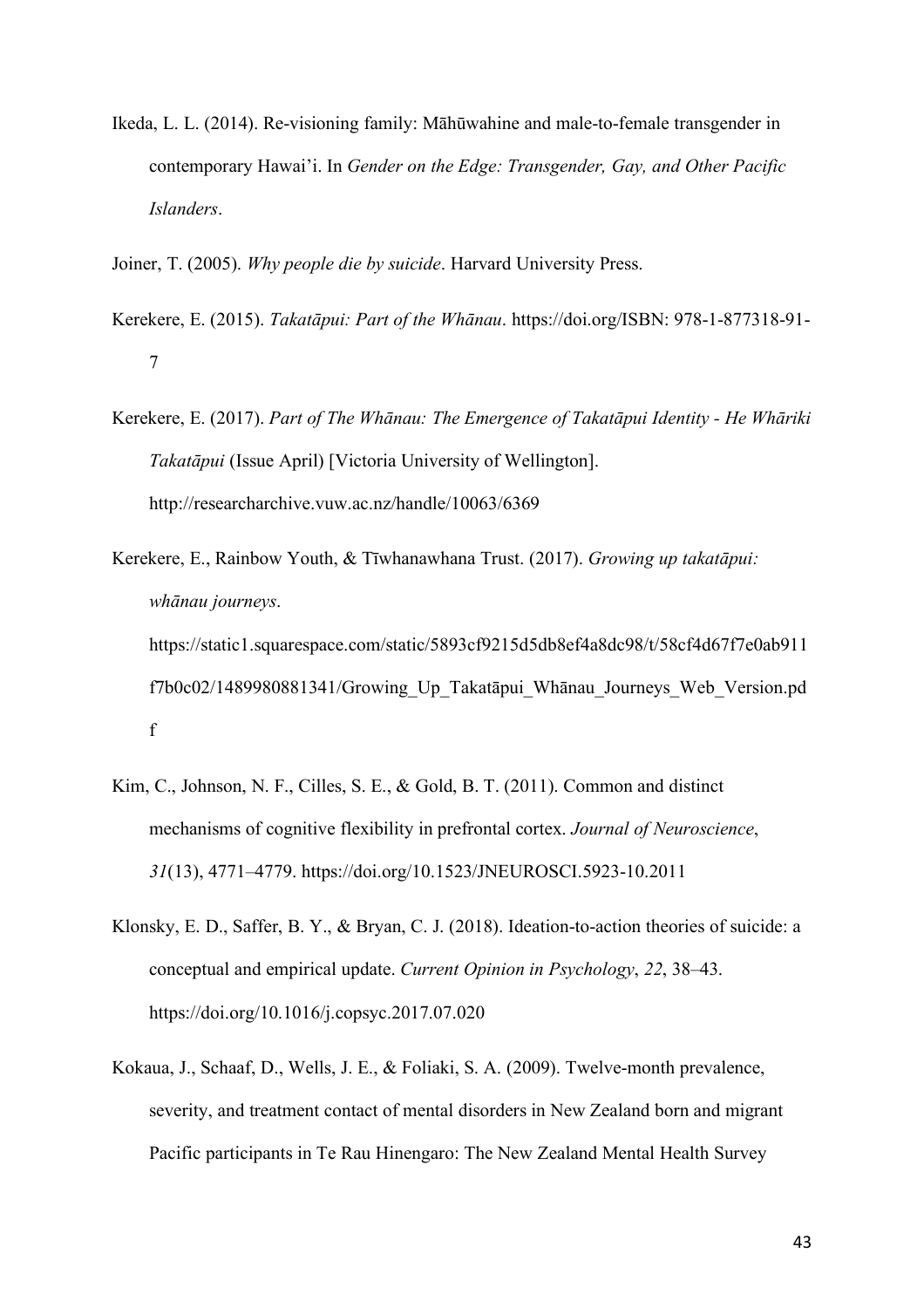[Article]. *Pacific Health Dialog*, *15*(1), 9.

- Krafft, J., Hicks, E. T., Mack, S. A., & Levin, M. E. (2019). Psychological Inflexibility Predicts Suicidality Over Time in College Students. *Suicide and Life-Threatening Behavior*, *49*(5), 1488–1496. https://doi.org/10.1111/sltb.12533
- Lai, Y.-J., Tan, H.-C., Wang, C.-T., Wu, W.-C., Wang, L.-Y., & Shen, Y.-C. (2018). Difference in Cognitive Flexibility between Passive and Active Suicidal Ideation in Patients with Depression. *Neuropsychiatry*, *08*(04), 1182–1185. https://doi.org/10.4172/neuropsychiatry.1000446
- Lawson-Te Aho, K. (1998). *A review of evidence: A background document to support kia piki te ora o te taitamariki*. Te Puni Kokiri.
- Ledoux-Taua'aletoa, S. (2019). Understanding the vā for social work engagement with Pacific women and children. In J. Ravulo, T. Mafile'o, D. Yeates (Eds.), *Pacific Social Work: Navigating Practice, Policy and Research*. Routledge.
- Lucassen, M. F. G., Clark, T. C., Moselen, E., & Robinson, E. M. (2014). Youth '12 the health and wellbeing of secondary school students in New Zealand: Results for young people attracted to the same sex or both sexes. In *Youth '12*. https://www.fmhs.auckland.ac.nz/assets/fmhs/faculty/ahrg/docs/2007-samesexreport20.pdf
- Lucassen, M. F. G., Merry, S. N., Robinson, E. M., Denny, S., Clark, T., Ameratunga, S., Crengle, S., & Rossen, F. V. (2011). Sexual attraction, depression, self-harm, suicidality and help-seeking behaviour in New Zealand secondary school students. *Australian and New Zealand Journal of Psychiatry*, *45*(5), 376–383. https://doi.org/10.3109/00048674.2011.559635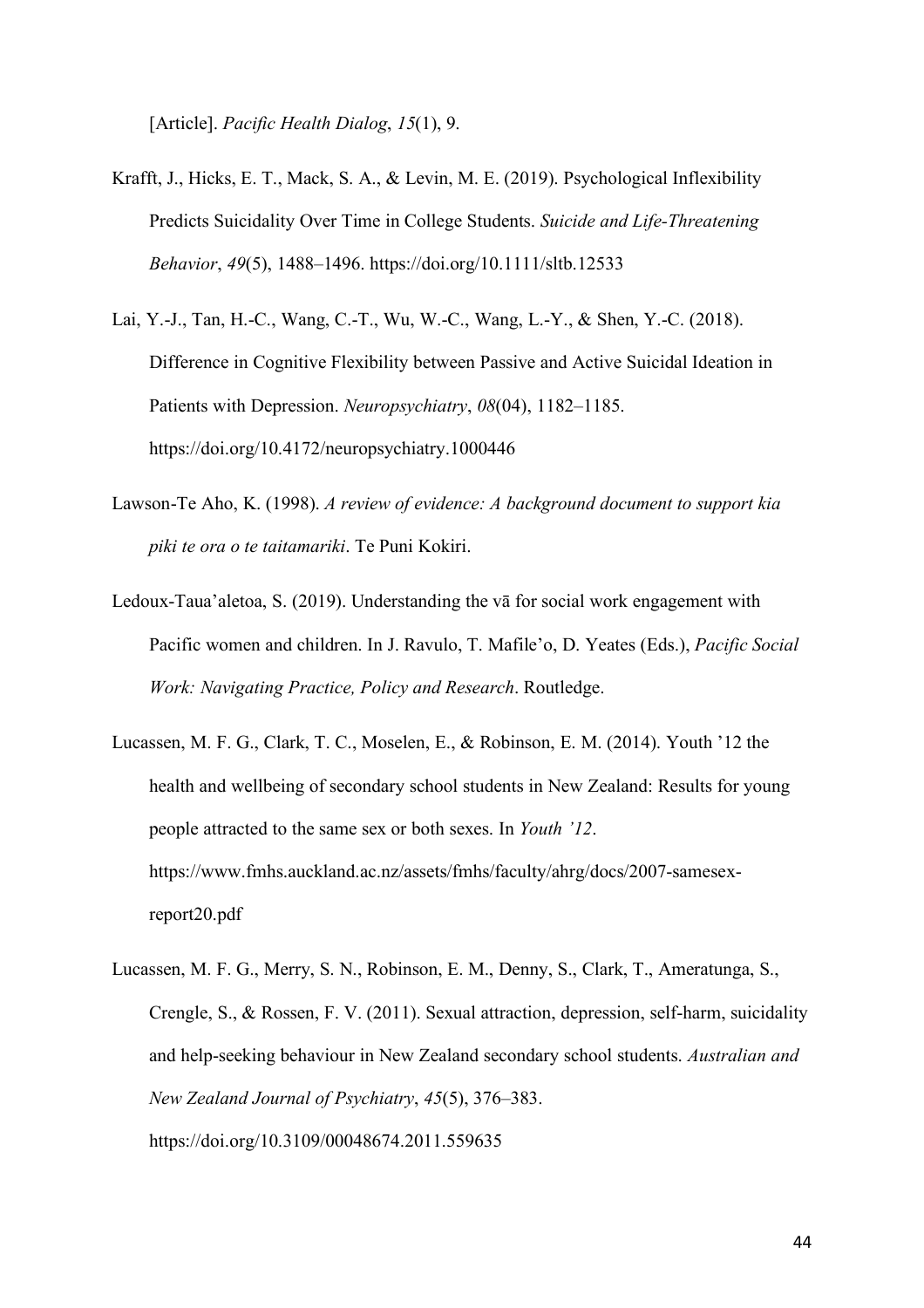- Lutz, J., Morton, K., Turiano, N. A., & Fiske, A. (2016). Health conditions and passive suicidal ideation in the survey of health, ageing, and retirement in Europe. *Journals of Gerontology - Series B Psychological Sciences and Social Sciences*, *71*(5), 936–946. https://doi.org/10.1093/geronb/gbw019
- Lytle, M. C., De Luca, S. M., Blosnich, J. R., & Brownson, C. (2015). Associations of racial/ethnic identities and religious affiliation with suicidal ideation among lesbian, gay, bisexual, and questioning individuals [Article]. *Journal of Affective Disorders*, *178*, 39–45. https://doi.org/10.1016/j.jad.2014.07.039
- Manuela, S., & Sibley, C. G. (2014). Why Do Pacific People with Multiple Ethnic Affiliations Have Poorer Subjective Wellbeing? Negative Ingroup Affect Mediates the Identity Tension Effect. *Social Indicators Research*, *115*(1), 319–336. https://doi.org/10.1007/s11205-012-0220-8
- May, C. N., Overholser, J. C., Ridley, J., & Raymond, D. (2015). Passive suicidal ideation: A clinically relevant risk factor for suicide in treatment-seeking veterans. *Illness Crisis and Loss*, *23*(3), 261–277. https://doi.org/10.1177/1054137315585422
- McClintock, K. & McClintock, R. (2018). Te Rā o te Waka Hourua II: Strategic Research Agenda for Māori and Pasifika Suicide Prevention. Kirikiriroa, New Zealand: Te Kīwai Rangahau, Te Rau Matatini.
- McDonald, K. (2018). Social Support and Mental Health in LGBTQ Adolescents: A review of the literature. *Issues in Mental Health Nursing*, *39*(1), 16–29. https://doi.org/10.1080/01612840.2017.1398283
- Meleisea, M. & Schoeffel, P. (1998). Samoan families in New Zealand: The cultural context of change. In V. Adair & R. Dixon (Eds.), *The family in Aotearoa New Zealand.* Longman Publishers.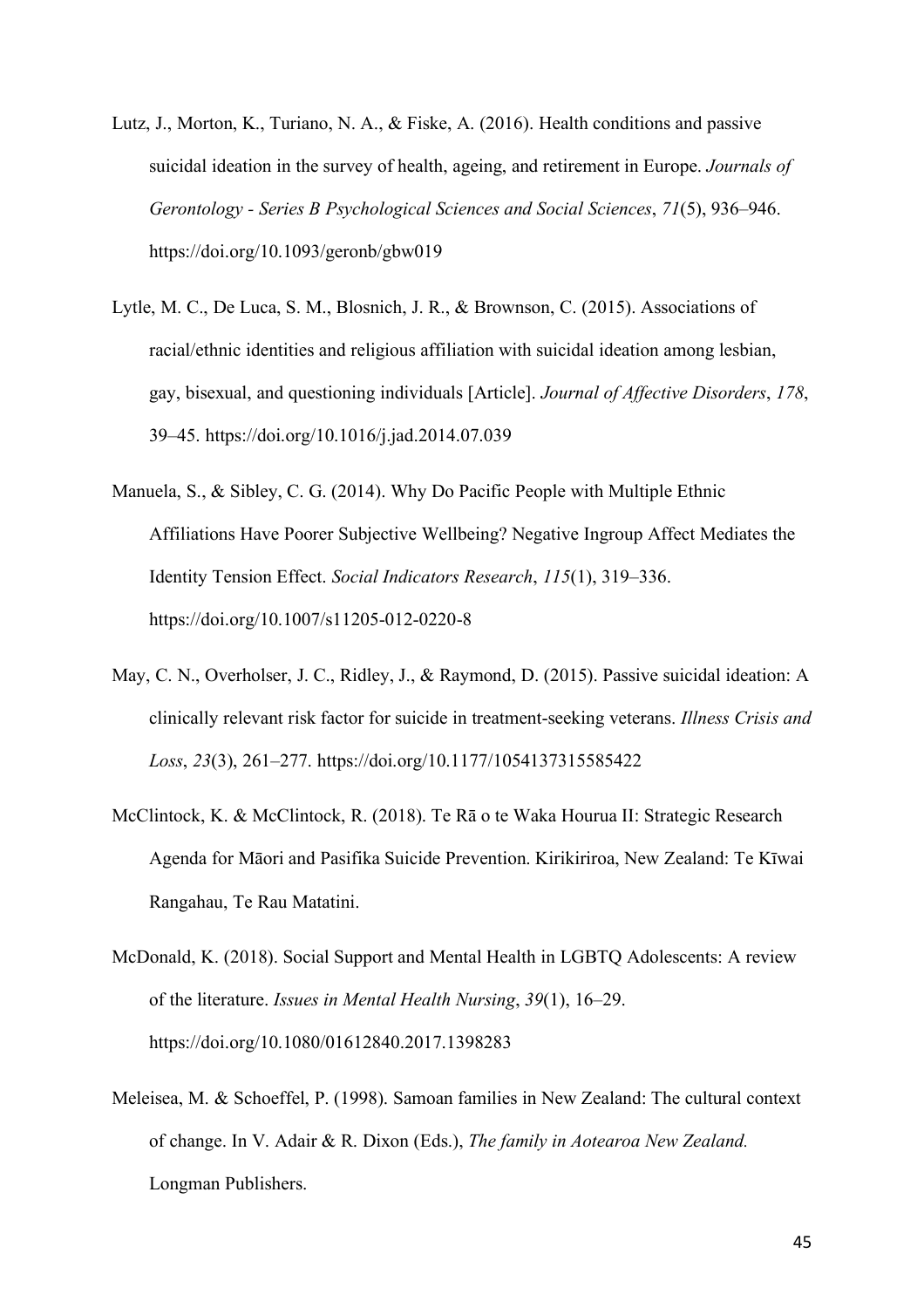Ministry of Education. (2013). *Effective governance: Supporting Pasifika success*.

Ministry of Health. (2017). *Office of the director of mental health annual report*.

Ministry of Health (2019). *Suicide Facts: Data tables 1996 – 2016.*  https://www.health.govt.nz/publication/suicide-facts-data-tables-19962016

Miranda, R., Gallagher, M., Bauchner, B., Vaysman, R., & Marroquín, B. (2012). Cognitive inflexibility as a prospective predictor of suicidal ideation among young adults with a suicide attempt history. *Depression and Anxiety*, *29*(3), 180–186. https://doi.org/10.1002/da.20915

Miranda, R., Valderrama, J., Tsypes, A., Gadol, E., & Gallagher, M. (2013). Cognitive inflexibility and suicidal ideation: Mediating role of brooding and hopelessness. *Psychiatry Research*, *210*(1), 174–181. https://doi.org/10.1016/j.psychres.2013.02.033

Moeke-Pickering, T. (1996). *Maori Identity Within Whanau: A Review of Literature.*

- Moscicki, E.K. (2001) Epidemiology of Completed and Attempted Suicide: Toward a Framework for Prevention. Clinical Neuroscience Research, 1, 310-323. http://dx.doi.org/10.1016/S1566-2772(01)00032-9
- Murphy, J., & Hardaway, R. (2017). LGBTQ adolescents of color: Considerations for working with youth and their families. *Journal of Gay and Lesbian Mental Health*, *21*(3), 221–227. https://doi.org/10.1080/19359705.2017.1320741
- Newcomb, M. E., Lasala, M. C., Bouris, A., Mustanski, B., Prado, G., Schrager, S. M., & Huebner, D. M. (2019). The Influence of Families on LGBTQ Youth Health: A Call to Action for Innovation in Research and Intervention Development. *LGBT Health*, *6*(4), 139–145. https://doi.org/10.1089/lgbt.2018.0157

Oakley Browne, M. A., Elisabeth Wells, J., Scott, K. M., Mcgee, M. A., Baxter, J., &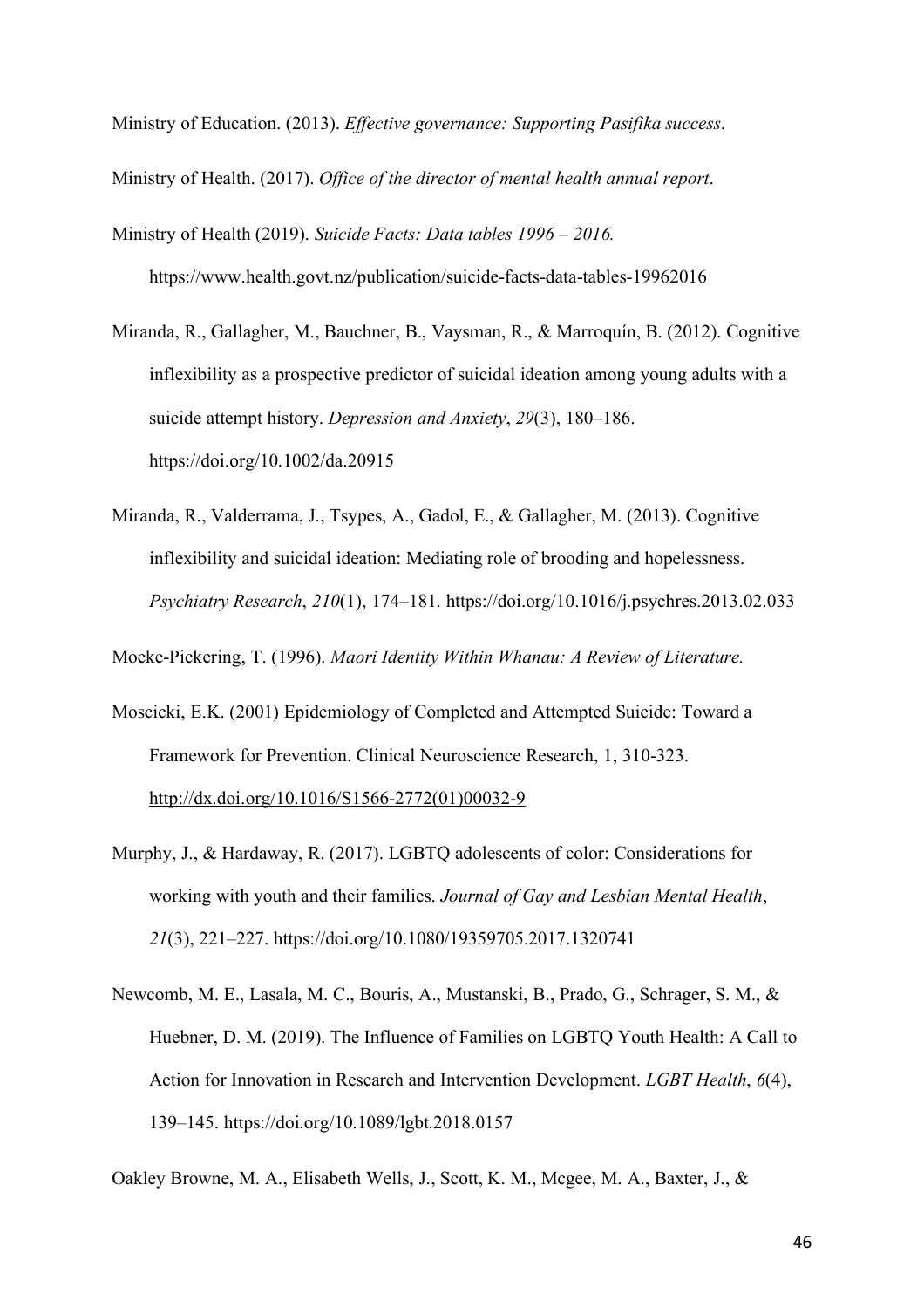Kokaua, J. (2006). Te Rau Hinengaro: The New Zealand Mental Health Survey: Overview of Methods and Findings. In *Australian & New Zealand Journal of Psychiatry* (Vol. 40, Issue 10). https://doi.org/10.1080/j.1440-1614.2006.01902.x

OUTLine NZ. (2019). *Community Embrace: Parents*.

- Parliament. (2000). *Youth suicide*. https://doi.org/10.1080/07481188208252114
- Pere, R. R. (1991). *Te wheke : a celebration of infinite wisdom*. In N. Nicholson & Ao Ako Learning New Zealand (Eds.), Ao Ako Global Learning New Zealand.
- Pitama, S., Robertson, P., Cram, F., Gillies, M., Huria, T., & Dallas-katoa, W. (2007). Meihana Model: A Clinical Assessment Framework. *New Zealand Journal of Psychology*, *36*(3), 118–125.
- PrideNZ (2011), 'Phylesha Brown-Acton delivers a keynote presentation', PrideNZ, 16 March, http://www.pridenz.com/apog\_phylesha\_brown\_acton\_keynote.html
- Procidano, M. E., & Heller, K. (1983). Measures of perceived social support from friends and from family: Three validation studies. *American Journal of Community Psychology*, *11*(1), 1–24.
- Pulotu-Endemann, F. K. (2001). *Fonofale model of health*.
- Pulotu-Endemann, F. K., Tamasailau, S.-S., Lui, D., McNicholas, T., Milne, M., & Gibbs, T. (2007). *Seitapu Pacific mental health and addiction cultural and clinical competencies framework*. www.tepou.co.nz
- Reilly, M. (2004). Te Timatanga Mai o ng Atua: Creation narratives. In T. Ka'ai, J.C. Moorfield, M. Reilly et al. (Eds) *Ki te whaiao: An introduction to Māori culture and society*. Pearson Education, pp. 1–12.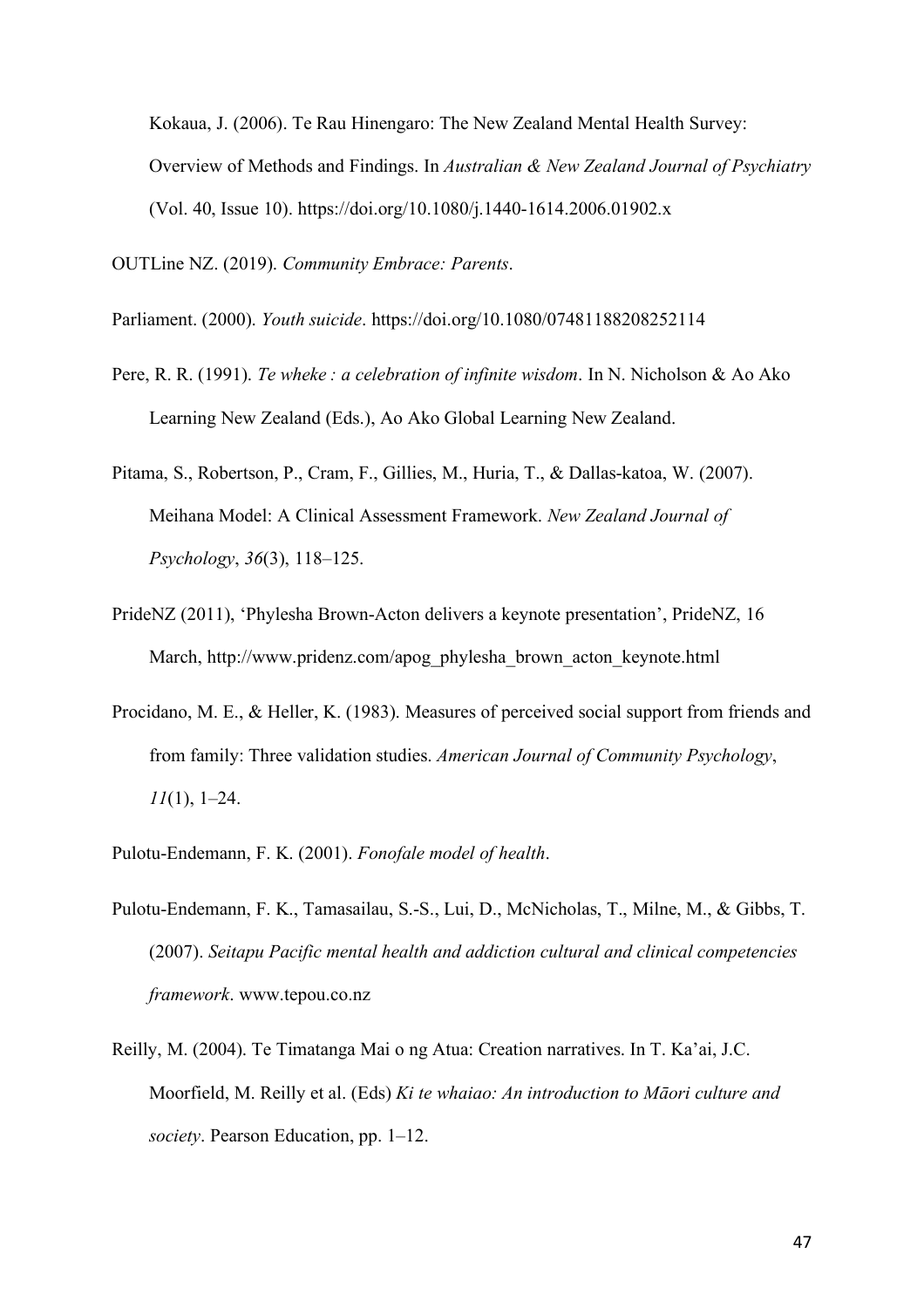- Robbins, J. (2009). Pacific Islands Religious Communities. *The Oxford Handbook of Global Religions*, *September*, 1–8. https://doi.org/10.1093/oxfordhb/9780195137989.003.0057
- Robson, B., & Reid, P. (2001). Ethnicity Matters: Māori Perspectives. In *Statistics New Zealand*.
- Russell, L. (2018). *Te Oranga Hinengaro: Report on Māori Mental Wellbeing Results from the New Zealand Mental Health Monitor & Health and Lifestyles Survey*.
- Samu, K. S., & Suaalii-Sauni, T. (2009). Exploring the "cultural" in cultural competencies in Pacific mental health. *Pacific Health Dialog*, *15*(1), 120–130.
- Schmidt, J. (2016). Being 'like a woman': Fa'afāfine and Samoan masculinity. *Asia Pacific Journal of Anthropology*, *17*(3–4), 287–304. https://doi.org/10.1080/14442213.2016.1182208
- Schmidt, J. (2015). *Gender diversity – fa'afāfine.* Te Ara The Encyclopedia of New Zealand. http://www.teara.govt.nz/en/gender-diversity/page-3
- Schotte, D. E., & Clum, G. A. (1987). Problem-solving skills in suicidal psychiatric patients. *Journal of Consulting and Clinical Psychology*, *55*(1), 49–54. https://doi.org/10.1037/0022-006X.55.1.49
- Simon, R. I. (2014). Passive suicidal ideation: Still a high-risk clinical scenario. *Current Psychiatry*, *13*(3), 13–15.
- Skegg, K., Nada-Raja, S., Dickson, N., Paul, C., & Williams, S. (2003). Sexual orientation and self-harm in men and women. *American Journal of Psychiatry*, *160*(3), 541–546. https://doi.org/10.1176/appi.ajp.160.3.541
- Snowdon, J. (2017). Changes in the age pattern of New Zealand suicide rates. *New Zealand Medical Journal*, *130*(1448), 18–26.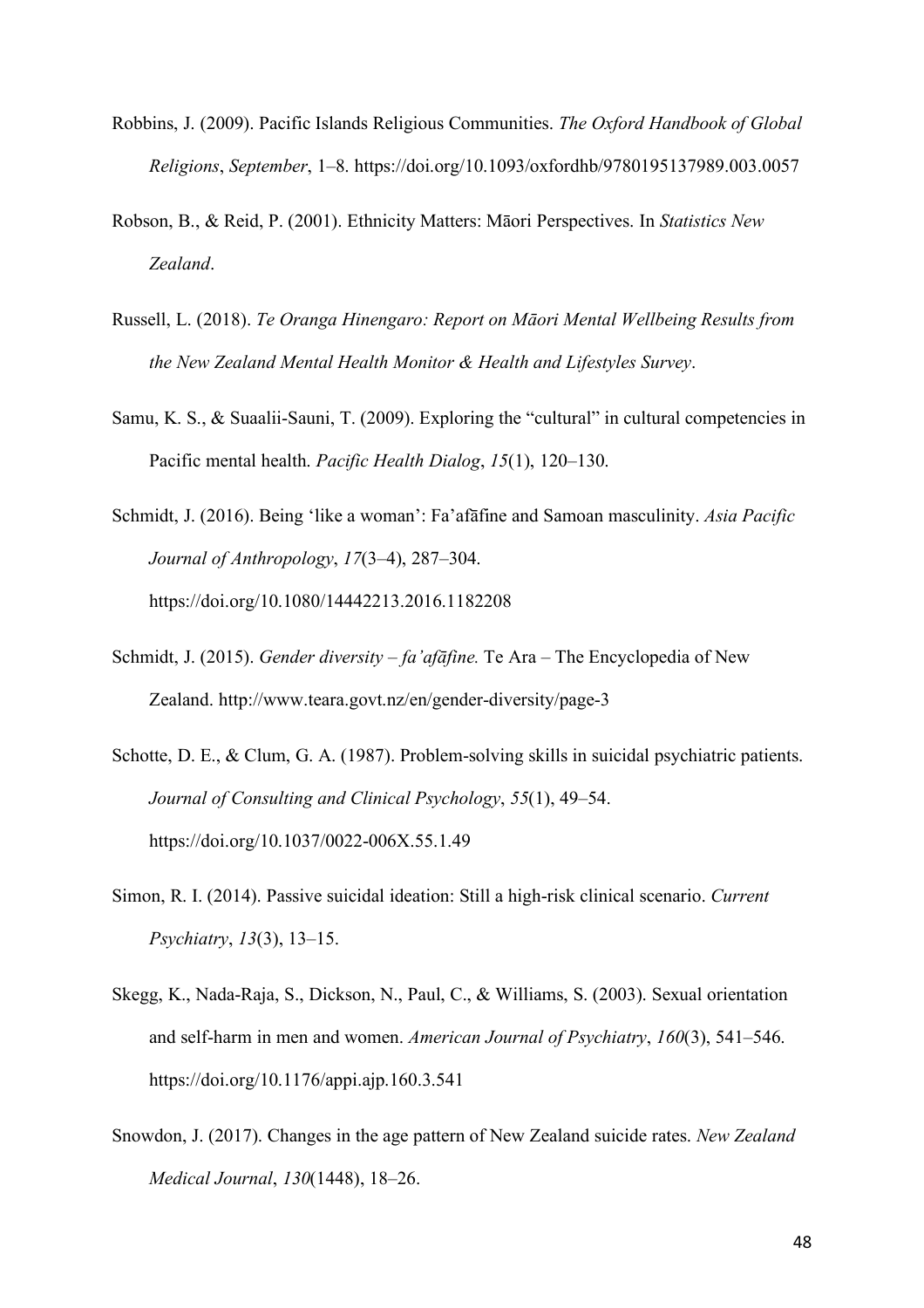- Szanto, K., Reynolds, C. F., 3rd, Frank, E., Stack, J., Fasiczka, A. L., Miller, M., Mulsant, B. H., Mazumdar, S., & Kupfer, D. J. (1996). Suicide in elderly depressed patients: Is active vs. passive suicidal ideation a clinically valid distinction? *The American Journal of Geriatric Psychiatry*, 4(3), 197–207. https://doi.org/10.1097/00019442-199622430- 00003
- Tan, K. K. H., Ellis, S. J., Schmidt, J. M., Byrne, J. L., & Veale, J. F. (2020). Mental health inequities among transgender people in aotearoa New Zealand: Findings from the counting ourselves survey. *International Journal of Environmental Research and Public Health*, *17*(8). https://doi.org/10.3390/ijerph17082862
- Tavakol, M., & Dennick, R. (2011). Making sense of Cronbach's alpha. *International journal of medical education*, 2, 53–55. https://doi.org/10.5116/ijme.4dfb.8dfd
- Te Awekotuku, N. (1991). *Mana wāhine Māori: selected writings on Māori women's art, culture and politics*. New Women's Press.
- Te Awekotuku, N. (2001). Hinemoa. *Journal of Lesbian Studies: Lesbian Studies in Aotearoa/New Zealand*, *5*(1–2), 1–11. https://doi.org/10.1300/J155v05n01\_01
- Teevale, T., Lee, A. C.-L., Tiatia-Seath, J., Clark, T. C., Denny, S., Bullen, P., Fleming, T., & Peiris-John, R. J. (2016). Risk and protective factors for suicidal behaviors among Pacific youth in New Zealand. *The Journal of Crisis Intervention and Suicide Prevention*. https://doi.org/10.1027/0227-5910/a000396
- Tiatia, J. (2003), Reasons to live: NZ-born Samoan young peoples' responses to suicidal behaviours, The University of Auckland, Auckland.
- Tiatia-Seath, J. (2014). Pacific peoples, mental health service engagement and suicide prevention in Aotearoa New Zealand. *Ethnicity and Inequalities in Health and Social*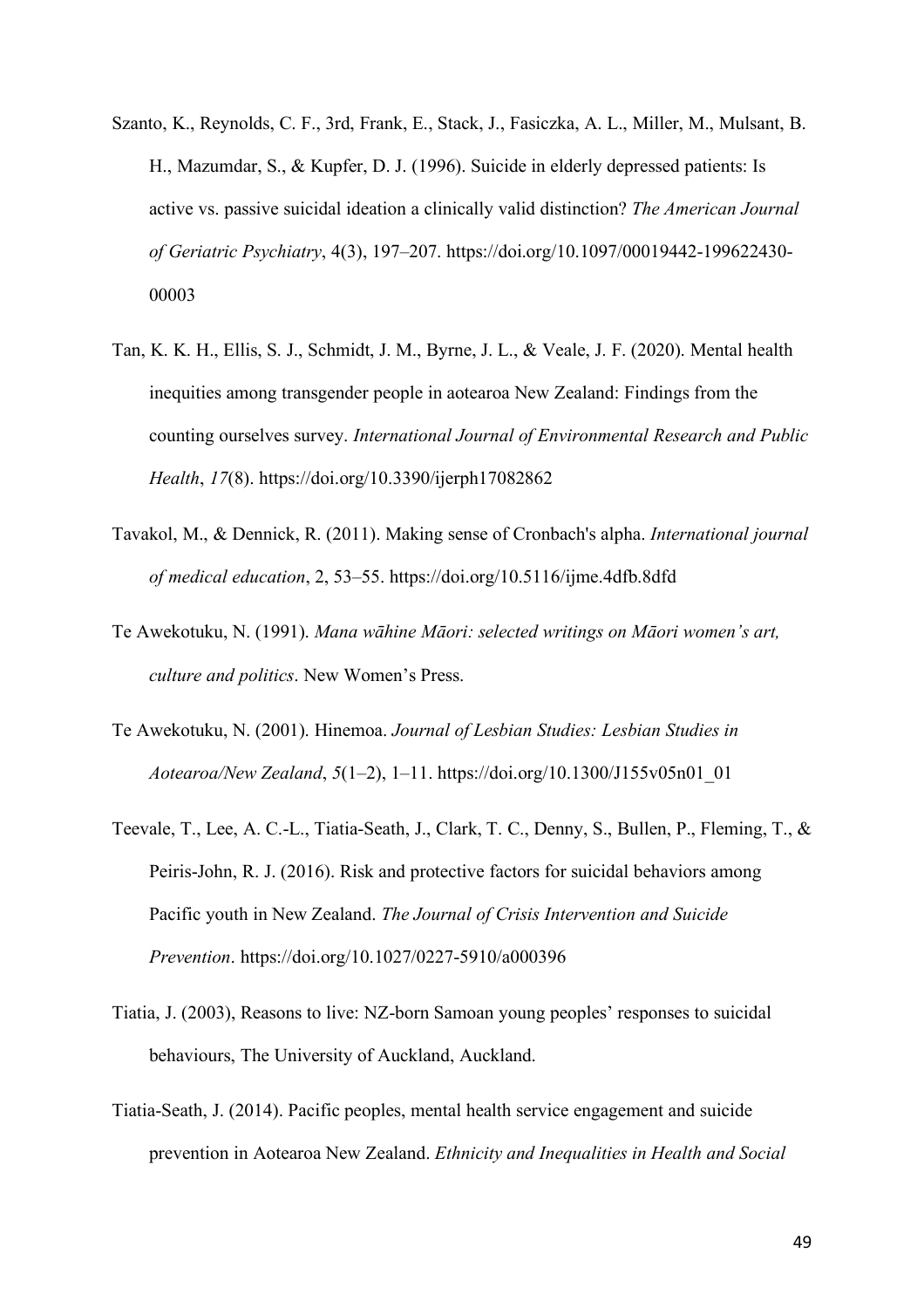*Care*, *7*(3), 111–121. https://doi.org/10.1108/EIHSC-10-2013-0023

- Tiatia-Seath, J., Lay-Yee, R., & Von Randow, M. (2017). Suicide mortality among pacific peoples in New Zealand, 1996-2013. *New Zealand Medical Journal*, *130*(1454), 21–29.
- Treharne, G. J., Riggs, D. W., Ellis, S. J., Flett, J. A. M., & Bartholomaeus, C. (2020). Suicidality, self-harm, and their correlates among transgender and cisgender people living in Aotearoa/New Zealand or Australia. *International Journal of Transgender Health*, *0*(0), 1–15. https://doi.org/10.1080/26895269.2020.1795959
- Tucker-Masters, L., & Tiatia-Seath, J. (2017). Reviewing the literature on anxiety and depression in Pacific youth : a fresh perspective. *The New Zelanad Medical Student Journal*, *25*, 24–26. http://www.nzmsj.com/issue-25.html
- University of Auckland. (2020). *Mana at heart of Pacific Rainbow health project*. https://www.auckland.ac.nz/en/news/2020/05/28/mana-at-heart-of-pacific-rainbowhealth-project.html
- Vaimoso, P. (2020a, January 13). *Queer Coco: Being Brown & Different with Ben Tauti* [Audio podcast]. Spotify. https://open.spotify.com/episode/5gZK4ilJvYblDsBYtheog5
- Vaimoso, P. (2020b, March 03). *Queer Coco: Wearing My Queerness & Why I Don't Go To Church.* [Audio podcast]. Spotify. https://open.spotify.com/episode/0fkZ5Qqg49UUkYf9jyF5hy
- Vaka, S., Stewart, M. W., Foliaki, S., & Tu'itahi, M. (2009). Walking apart but towards the same goal? The view and practices of Tongan traditional healers and western-trained Tongan mental health staff. *Pacific Health Dialog*, *15*(1), 89–95.
- Williams, A. D., Clark, T. C., & Lewycka, S. (2018). The associations between cultural identity and mental health outcomes for indigenous Māori youth in New Zealand.